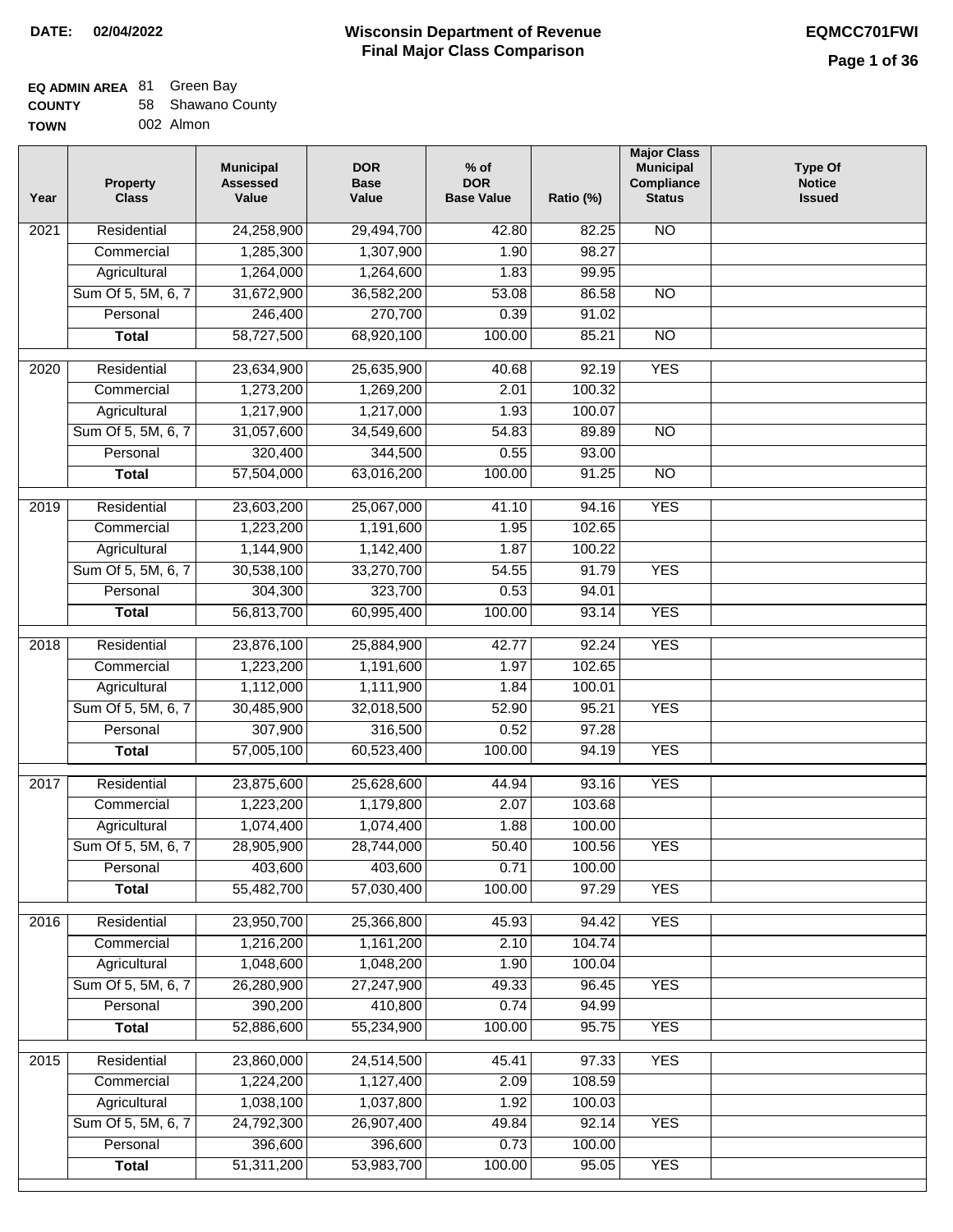# **EQ ADMIN AREA** 81 Green Bay

| <b>COUNTY</b> | 58 Shawano County |
|---------------|-------------------|
| <b>TOWN</b>   | 004 Angelica      |

| 004 Angelica |
|--------------|
|              |

| Year              | <b>Property</b><br><b>Class</b> | <b>Municipal</b><br><b>Assessed</b><br>Value | <b>DOR</b><br><b>Base</b><br>Value | $%$ of<br><b>DOR</b><br><b>Base Value</b> | Ratio (%) | <b>Major Class</b><br><b>Municipal</b><br>Compliance<br><b>Status</b> | <b>Type Of</b><br><b>Notice</b><br><b>Issued</b> |
|-------------------|---------------------------------|----------------------------------------------|------------------------------------|-------------------------------------------|-----------|-----------------------------------------------------------------------|--------------------------------------------------|
| $\overline{202}1$ | Residential                     | 100,005,900                                  | 118,016,400                        | 74.83                                     | 84.74     | N <sub>O</sub>                                                        |                                                  |
|                   | Commercial                      | 4,657,400                                    | 4,926,100                          | 3.12                                      | 94.55     |                                                                       |                                                  |
|                   | Agricultural                    | 2,829,000                                    | 3,110,900                          | 1.97                                      | 90.94     |                                                                       |                                                  |
|                   | Sum Of 5, 5M, 6, 7              | 25,671,200                                   | 31,271,000                         | 19.83                                     | 82.09     | $\overline{NO}$                                                       |                                                  |
|                   | Personal                        | 332,000                                      | 390,600                            | 0.25                                      | 85.00     |                                                                       |                                                  |
|                   | <b>Total</b>                    | 133,495,500                                  | 157,715,000                        | 100.00                                    | 84.64     | $\overline{NO}$                                                       | 2nd Notice of Non-Compliance                     |
| $\overline{2020}$ | Residential                     | 98,529,300                                   | 116,394,300                        | 75.32                                     | 84.65     | $\overline{NO}$                                                       |                                                  |
|                   | Commercial                      | 4,678,300                                    | 4,758,300                          | 3.08                                      | 98.32     |                                                                       |                                                  |
|                   | Agricultural                    | 2,715,000                                    | 2,987,000                          | 1.93                                      | 90.89     |                                                                       |                                                  |
|                   | Sum Of 5, 5M, 6, 7              | 25,195,900                                   | 30,092,300                         | 19.47                                     | 83.73     | $\overline{NO}$                                                       |                                                  |
|                   | Personal                        | 270,400                                      | 300,400                            | 0.19                                      | 90.01     |                                                                       |                                                  |
|                   | <b>Total</b>                    | 131,388,900                                  | 154,532,300                        | 100.00                                    | 85.02     | $\overline{NO}$                                                       | 1st Notice of Non-Compliance                     |
| 2019              | Residential                     | 97,391,500                                   | 106,031,700                        | 74.46                                     | 91.85     | <b>YES</b>                                                            |                                                  |
|                   | Commercial                      | 4,735,300                                    | 4,630,800                          | 3.25                                      | 102.26    |                                                                       |                                                  |
|                   | Agricultural                    | 2,617,600                                    | 2,876,600                          | 2.02                                      | 91.00     |                                                                       |                                                  |
|                   | Sum Of 5, 5M, 6, 7              | 24,604,300                                   | 28,566,300                         | 20.06                                     | 86.13     | $\overline{NO}$                                                       |                                                  |
|                   | Personal                        | 269,800                                      | 296,500                            | 0.21                                      | 90.99     |                                                                       |                                                  |
|                   | <b>Total</b>                    | 129,618,500                                  | 142,401,900                        | 100.00                                    | 91.02     | $\overline{NO}$                                                       |                                                  |
| 2018              | Residential                     | 94,425,100                                   | 98,338,200                         | 72.80                                     | 96.02     | <b>YES</b>                                                            |                                                  |
|                   | Commercial                      | 4,970,800                                    | 4,708,300                          | 3.49                                      | 105.58    |                                                                       |                                                  |
|                   | Agricultural                    | 2,682,800                                    | 2,788,700                          | 2.06                                      | 96.20     |                                                                       |                                                  |
|                   | Sum Of 5, 5M, 6, 7              | 24,728,500                                   | 28,943,200                         | 21.43                                     | 85.44     | $\overline{10}$                                                       |                                                  |
|                   | Personal                        | 290,700                                      | 306,000                            | 0.23                                      | 95.00     |                                                                       |                                                  |
|                   | <b>Total</b>                    | 127,097,900                                  | 135,084,400                        | 100.00                                    | 94.09     | <b>NO</b>                                                             |                                                  |
| $\overline{2017}$ | Residential                     | 93,310,900                                   | 95,974,700                         | 73.43                                     | 97.22     | <b>YES</b>                                                            |                                                  |
|                   | Commercial                      | 4,597,000                                    | 4,250,900                          | 3.25                                      | 108.14    |                                                                       |                                                  |
|                   | Agricultural                    | 2,738,300                                    | 2,738,500                          | 2.10                                      | 99.99     |                                                                       |                                                  |
|                   | Sum Of 5, 5M, 6, 7              | 23,668,000                                   | 26,792,600                         | 20.50                                     | 88.34     | <b>NO</b>                                                             |                                                  |
|                   | Personal                        | 952,400                                      | 942,900                            | 0.72                                      | 101.01    |                                                                       |                                                  |
|                   | <b>Total</b>                    | 125,266,600                                  | 130,699,600                        | 100.00                                    | 95.84     | <b>NO</b>                                                             |                                                  |
| 2016              | Residential                     | 92,476,800                                   | 88,051,800                         | 72.45                                     | 105.03    | <b>YES</b>                                                            |                                                  |
|                   | Commercial                      | 4,537,000                                    | 4,030,200                          | 3.32                                      | 112.58    |                                                                       |                                                  |
|                   | Agricultural                    | 2,695,000                                    | 2,692,500                          | 2.22                                      | 100.09    |                                                                       |                                                  |
|                   | Sum Of 5, 5M, 6, 7              | 23,340,100                                   | 25,858,100                         | 21.28                                     | 90.26     | <b>YES</b>                                                            |                                                  |
|                   | Personal                        | 919,800                                      | 900,100                            | 0.74                                      | 102.19    |                                                                       |                                                  |
|                   | <b>Total</b>                    | 123,968,700                                  | 121,532,700                        | 100.00                                    | 102.00    | <b>YES</b>                                                            |                                                  |
| 2015              | Residential                     | 91,315,100                                   | 86,024,800                         | 71.56                                     | 106.15    | <b>YES</b>                                                            |                                                  |
|                   | Commercial                      | 4,739,000                                    | 3,993,000                          | 3.32                                      | 118.68    |                                                                       |                                                  |
|                   | Agricultural                    | 2,697,400                                    | 2,693,000                          | 2.24                                      | 100.16    |                                                                       |                                                  |
|                   | Sum Of 5, 5M, 6, 7              | 22,998,200                                   | 26,442,900                         | 22.00                                     | 86.97     | <b>NO</b>                                                             |                                                  |
|                   | Personal                        | 1,091,500                                    | 1,062,900                          | 0.88                                      | 102.69    |                                                                       |                                                  |
|                   | <b>Total</b>                    | 122,841,200                                  | 120,216,600                        | 100.00                                    | 102.18    | $\overline{NO}$                                                       |                                                  |
|                   |                                 |                                              |                                    |                                           |           |                                                                       |                                                  |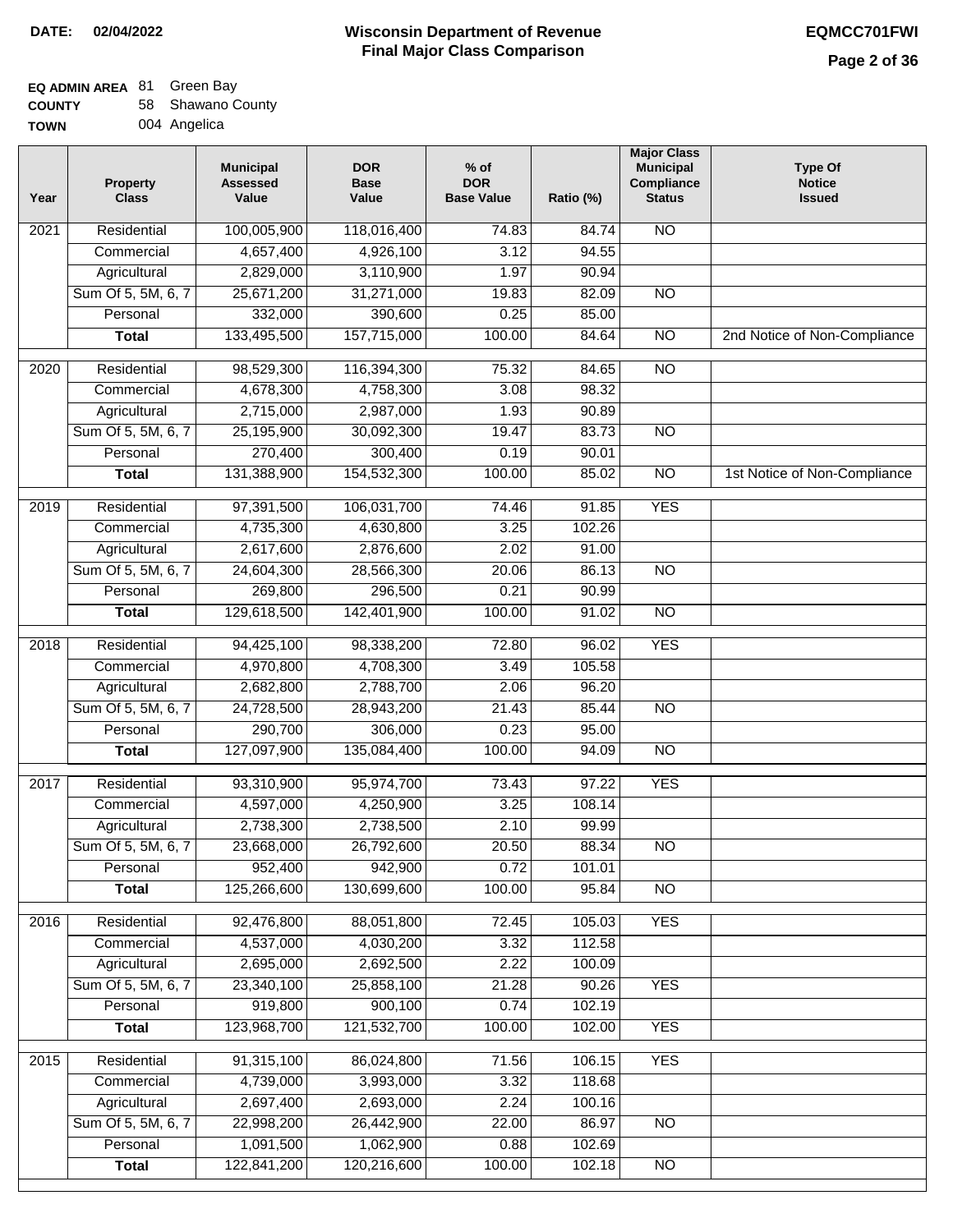┓

### **EQ ADMIN AREA** 81 Green Bay **COUNTY**

| <b>COUNTY</b> | 58 Shawano County |
|---------------|-------------------|
| <b>TOWN</b>   | 006 Aniwa         |

| Year              | <b>Property</b><br><b>Class</b> | <b>Municipal</b><br><b>Assessed</b><br>Value | <b>DOR</b><br><b>Base</b><br>Value | $%$ of<br><b>DOR</b><br><b>Base Value</b> | Ratio (%) | <b>Major Class</b><br><b>Municipal</b><br>Compliance<br><b>Status</b> | <b>Type Of</b><br><b>Notice</b><br><b>Issued</b> |
|-------------------|---------------------------------|----------------------------------------------|------------------------------------|-------------------------------------------|-----------|-----------------------------------------------------------------------|--------------------------------------------------|
| 2021              | Residential                     | 21,427,400                                   | 24,357,800                         | 46.49                                     | 87.97     | $\overline{NO}$                                                       |                                                  |
|                   | Commercial                      | 1,490,000                                    | 1,813,300                          | 3.46                                      | 82.17     |                                                                       |                                                  |
|                   | Agricultural                    | 1,000,900                                    | 1,100,200                          | 2.10                                      | 90.97     |                                                                       |                                                  |
|                   | Sum Of 5, 5M, 6, 7              | 19,281,600                                   | 25,074,100                         | 47.85                                     | 76.90     | $\overline{NO}$                                                       |                                                  |
|                   | Personal                        | 44,400                                       | 51,100                             | 0.10                                      | 86.89     |                                                                       |                                                  |
|                   | <b>Total</b>                    | 43,244,300                                   | 52,396,500                         | 100.00                                    | 82.53     | $\overline{NO}$                                                       | 1st Notice of Non-Compliance                     |
| 2020              | Residential                     | 21,184,200                                   | 22,717,000                         | 45.85                                     | 93.25     | <b>YES</b>                                                            |                                                  |
|                   | Commercial                      | 1,490,000                                    | 1,777,700                          | 3.59                                      | 83.82     |                                                                       |                                                  |
|                   | Agricultural                    | 961,000                                      | 1,056,600                          | 2.13                                      | 90.95     |                                                                       |                                                  |
|                   | Sum Of 5, 5M, 6, 7              | 19,376,900                                   | 23,936,300                         | 48.31                                     | 80.95     | $\overline{NO}$                                                       |                                                  |
|                   | Personal                        | 52,400                                       | 60,200                             | 0.12                                      | 87.04     |                                                                       |                                                  |
|                   | <b>Total</b>                    | 43,064,500                                   | 49,547,800                         | 100.00                                    | 86.92     | $\overline{NO}$                                                       |                                                  |
| 2019              | Residential                     | 21,057,700                                   | 22,376,000                         | 46.07                                     | 94.11     | <b>YES</b>                                                            |                                                  |
|                   | Commercial                      | 1,269,700                                    | 1,524,500                          | 3.14                                      | 83.29     |                                                                       |                                                  |
|                   | Agricultural                    | 934,500                                      | 1,008,500                          | 2.08                                      | 92.66     |                                                                       |                                                  |
|                   | Sum Of 5, 5M, 6, 7              | 19,168,000                                   | 23,599,400                         | 48.59                                     | 81.22     | $\overline{NO}$                                                       |                                                  |
|                   | Personal                        | 52,900                                       | 58,200                             | 0.12                                      | 90.89     |                                                                       |                                                  |
|                   | <b>Total</b>                    | 42,482,800                                   | 48,566,600                         | 100.00                                    | 87.47     | $\overline{NO}$                                                       |                                                  |
| $\overline{2018}$ | Residential                     | 20,788,900                                   | 22,192,500                         | 47.75                                     | 93.68     | <b>YES</b>                                                            |                                                  |
|                   | Commercial                      | 1,217,300                                    | 1,466,900                          | 3.16                                      | 82.98     |                                                                       |                                                  |
|                   | Agricultural                    | 914,200                                      | 981,400                            | 2.11                                      | 93.15     |                                                                       |                                                  |
|                   | Sum Of 5, 5M, 6, 7              | 19,097,400                                   | 21,756,100                         | 46.81                                     | 87.78     | <b>NO</b>                                                             |                                                  |
|                   | Personal                        | 72,100                                       | 77,500                             | 0.17                                      | 93.03     |                                                                       |                                                  |
|                   | <b>Total</b>                    | 42,089,900                                   | 46,474,400                         | 100.00                                    | 90.57     | <b>NO</b>                                                             |                                                  |
|                   |                                 |                                              |                                    |                                           |           |                                                                       |                                                  |
| 2017              | Residential                     | 20,602,600                                   | 21,812,300                         | 48.14                                     | 94.45     | <b>YES</b>                                                            |                                                  |
|                   | Commercial                      | 1,177,900                                    | 1,410,300                          | 3.11                                      | 83.52     |                                                                       |                                                  |
|                   | Agricultural                    | 957,200                                      | 958,400                            | 2.12                                      | 99.87     |                                                                       |                                                  |
|                   | Sum Of 5, 5M, 6, 7              | 19,442,400                                   | 20,764,800                         | 45.83                                     | 93.63     | YES                                                                   |                                                  |
|                   | Personal                        | 336,900                                      | 362,300                            | 0.80                                      | 92.99     |                                                                       |                                                  |
|                   | <b>Total</b>                    | 42,517,000                                   | 45,308,100                         | 100.00                                    | 93.84     | <b>YES</b>                                                            |                                                  |
| 2016              | Residential                     | 20,391,600                                   | 21,387,400                         | 47.48                                     | 95.34     | <b>YES</b>                                                            |                                                  |
|                   | Commercial                      | 1,177,900                                    | 1,396,400                          | 3.10                                      | 84.35     |                                                                       |                                                  |
|                   | Agricultural                    | 942,500                                      | 944,400                            | 2.10                                      | 99.80     |                                                                       |                                                  |
|                   | Sum Of 5, 5M, 6, 7              | 19,068,400                                   | 20,928,600                         | 46.46                                     | 91.11     | <b>YES</b>                                                            |                                                  |
|                   | Personal                        | 385,400                                      | 385,400                            | 0.86                                      | 100.00    |                                                                       |                                                  |
|                   | <b>Total</b>                    | 41,965,800                                   | 45,042,200                         | 100.00                                    | 93.17     | <b>YES</b>                                                            |                                                  |
| 2015              | Residential                     | 20,268,600                                   | 20,658,500                         | 47.24                                     | 98.11     | <b>YES</b>                                                            |                                                  |
|                   | Commercial                      | 1,177,900                                    | 1,355,700                          | 3.10                                      | 86.89     |                                                                       |                                                  |
|                   | Agricultural                    | 931,900                                      | 933,900                            | 2.14                                      | 99.79     |                                                                       |                                                  |
|                   | Sum Of 5, 5M, 6, 7              | 19,215,300                                   | 20,464,800                         | 46.80                                     | 93.89     | <b>YES</b>                                                            |                                                  |
|                   | Personal                        | 317,600                                      | 317,600                            | 0.73                                      | 100.00    |                                                                       |                                                  |
|                   | <b>Total</b>                    | 41,911,300                                   | 43,730,500                         | 100.00                                    | 95.84     | <b>YES</b>                                                            |                                                  |
|                   |                                 |                                              |                                    |                                           |           |                                                                       |                                                  |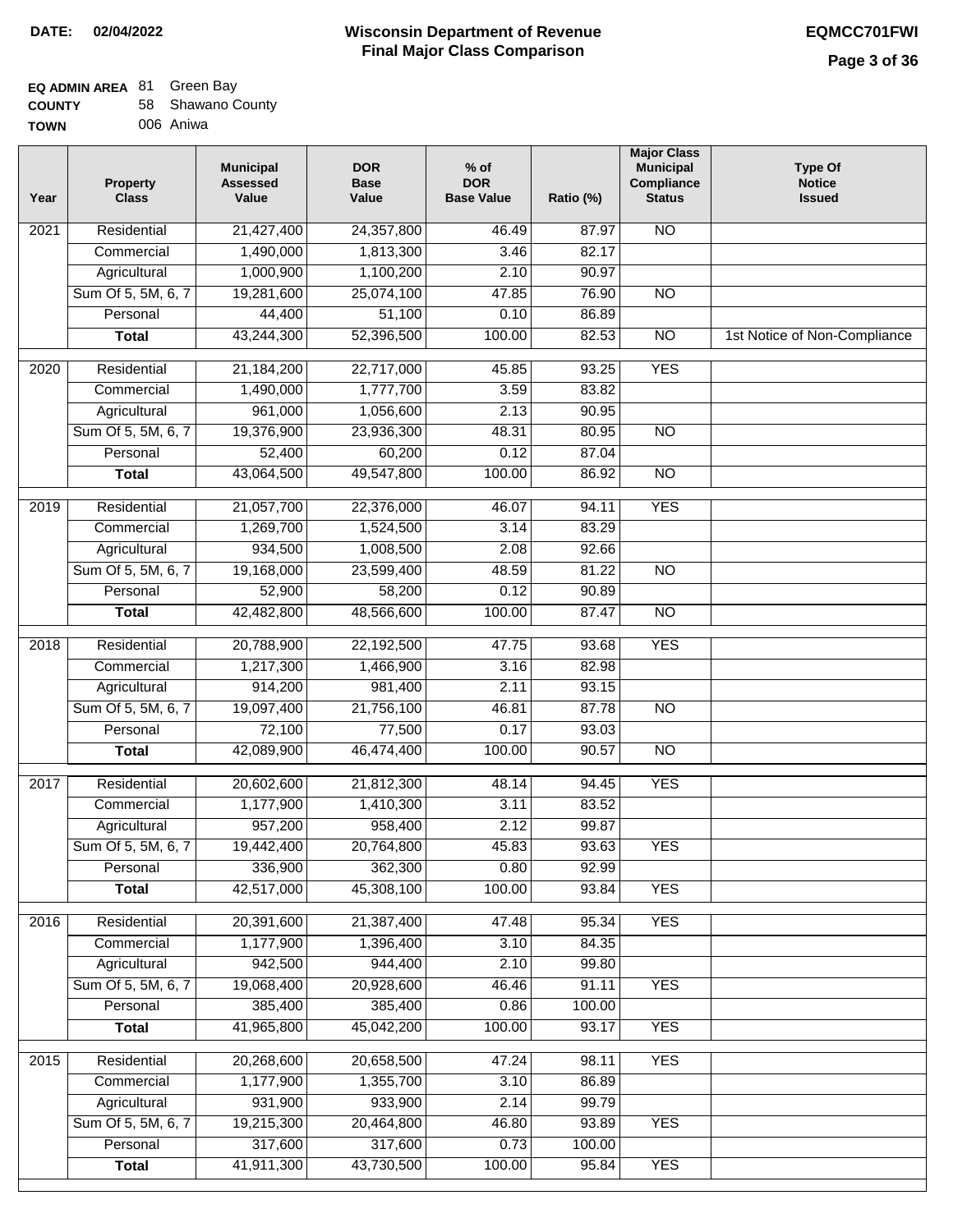## **Wisconsin Department of Revenue DATE: 02/04/2022 EQMCC701FWI Final Major Class Comparison**

**Major Class Municipal Compliance Status**

NO

NO

NO

 83.55 98.76 84.80 82.48 88.00 83.30 **Type Of Notice Issued**

1st Notice of Non-Compliance

### **EQ ADMIN AREA Green Bay**

| <b>COUNTY</b> | 58 Shawano County |
|---------------|-------------------|
| <b>TOWN</b>   | 008 Bartelme      |

| 008 Bartelme<br><b>TOWN</b> |                                 |                                                                 |                                    |                                           |               |
|-----------------------------|---------------------------------|-----------------------------------------------------------------|------------------------------------|-------------------------------------------|---------------|
| Year                        | <b>Property</b><br><b>Class</b> | <b>Municipal</b><br><b>Assessed</b><br>Value                    | <b>DOR</b><br><b>Base</b><br>Value | $%$ of<br><b>DOR</b><br><b>Base Value</b> | Ratio (%)     |
| 2021                        | Residential                     | 3,765,500                                                       | 4,507,000                          | 19.82                                     | 83.5          |
|                             | Commercial                      | 614,500                                                         | 622,200                            | 2.74                                      | 98.7          |
|                             | Agricultural                    | 183,500                                                         | 216,400                            | 0.95                                      | 84.8          |
|                             | Sum Of 5, 5M, 6, 7              | 13,879,300                                                      | 16,827,200                         | 73.99                                     | 82.4          |
|                             | Personal                        | 500,430                                                         | 568,700                            | 2.50                                      | 88.0          |
|                             | <b>Total</b>                    | 18,943,230                                                      | 22.741.500                         | 100.00                                    | 83.3          |
| 2020                        | Residential                     | 3,792,400                                                       | 4,205,300                          | 19.46                                     | 90.1          |
|                             |                                 |                                                                 |                                    |                                           |               |
|                             | Commercial                      | 514,500                                                         | 498,600                            | 2.31                                      | 103.1         |
|                             | Agricultural                    | 176,100                                                         | 207,200                            | 0.96                                      | 84.9          |
|                             | $\sim$<br>$\sim$ $  \sim$ $-$   | $\overline{10}$ $\overline{20}$ $\overline{20}$ $\overline{20}$ | $1 - 0 - 1 100$                    | -- --                                     | $\sim$ $\sim$ |

| 2020 | Residential                    | 3,792,400             | 4,205,300            | 19.46         | 90.18            | <b>YES</b>      |  |
|------|--------------------------------|-----------------------|----------------------|---------------|------------------|-----------------|--|
|      | Commercial                     | 514,500               | 498,600              | 2.31          | 103.19           |                 |  |
|      | Agricultural                   | 176,100               | 207,200              | 0.96          | 84.99            |                 |  |
|      | Sum Of 5, 5M, 6, 7             | 13,756,600            | 15,801,100           | 73.12         | 87.06            | $\overline{NO}$ |  |
|      | Personal                       | 761,920               | 896,400              | 4.15          | 85.00            |                 |  |
|      | <b>Total</b>                   | 19,001,520            | 21,608,600           | 100.00        | 87.93            | $\overline{NO}$ |  |
| 2019 | Residential                    | 3,778,700             | 4,106,900            | 18.34         | 92.01            | <b>YES</b>      |  |
|      | Commercial                     | 514,500               | 498,600              | 2.23          | 103.19           |                 |  |
|      | Agricultural                   | 187,100               | 199,100              | 0.89          | 93.97            |                 |  |
|      | Sum Of 5, 5M, 6, 7             | 13,696,000            | 16,602,100           | 74.13         | 82.50            | $\overline{NO}$ |  |
|      | Personal                       | 890,795               | 989,700              | 4.42          | 90.01            |                 |  |
|      | <b>Total</b>                   | 19,067,095            | 22,396,400           | 100.00        | 85.13            | NO              |  |
| 2018 | Residential                    | 3,365,000             | 3,684,000            | 18.28         | 91.34            | <b>YES</b>      |  |
|      | Commercial                     | 514,500               | 498,600              | 2.47          | 103.19           |                 |  |
|      | Agricultural                   | 191,200               | 194,000              | 0.96          | 98.56            |                 |  |
|      | Sum Of 5, 5M, 6, 7             | 13,421,700            | 15,079,300           | 74.81         | 89.01            | $\overline{10}$ |  |
|      | Personal                       | 694,050               | 701,100              | 3.48          | 98.99            |                 |  |
|      | <b>Total</b>                   | 18,186,450            | 20,157,000           | 100.00        | 90.22            | NO              |  |
| 2017 | Residential                    | 3,336,100             |                      | 18.29         |                  | <b>YES</b>      |  |
|      |                                | 514,500               | 3,618,800<br>493,600 | 2.49          | 92.19<br>104.23  |                 |  |
|      | Commercial                     |                       | 189,000              |               |                  |                 |  |
|      | Agricultural                   | 182,100<br>14,712,200 | 14,555,100           | 0.95          | 96.35            | <b>YES</b>      |  |
|      | Sum Of 5, 5M, 6, 7<br>Personal | 943,664               | 934,300              | 73.54<br>4.72 | 101.08<br>101.00 |                 |  |
|      | <b>Total</b>                   | 19,688,564            | 19,790,800           |               |                  | <b>YES</b>      |  |
|      |                                |                       |                      | 100.00        | 99.48            |                 |  |
| 2016 | Residential                    | 3,228,100             | 3,477,200            | 21.09         | 92.84            | <b>YES</b>      |  |
|      | Commercial                     | 514,500               | 488,700              | 2.96          | 105.28           |                 |  |
|      | Agricultural                   | 183,900               | 185,900              | 1.13          | 98.92            |                 |  |
|      | Sum Of 5, 5M, 6, 7             | 11,931,900            | 11,495,700           | 69.71         | 103.79           | <b>YES</b>      |  |
|      | Personal                       | 834,800               | 843,200              | 5.11          | 99.00            |                 |  |
|      | <b>Total</b>                   | 16,693,200            | 16,490,700           | 100.00        | 101.23           | <b>YES</b>      |  |
| 2015 | Residential                    | 3,225,700             | 3,373,600            | 20.10         | 95.62            | <b>YES</b>      |  |
|      | Commercial                     | 514,500               | 474,400              | 2.83          | 108.45           |                 |  |
|      | Agricultural                   | 181,800               | 183,900              | 1.10          | 98.86            |                 |  |
|      | Sum Of 5, 5M, 6, 7             | 11,946,500            | 11,938,800           | 71.12         | 100.06           | <b>YES</b>      |  |
|      | Personal                       | 807,220               | 815,400              | 4.86          | 99.00            |                 |  |
|      | <b>Total</b>                   | 16,675,720            | 16,786,100           | 100.00        | 99.34            | <b>YES</b>      |  |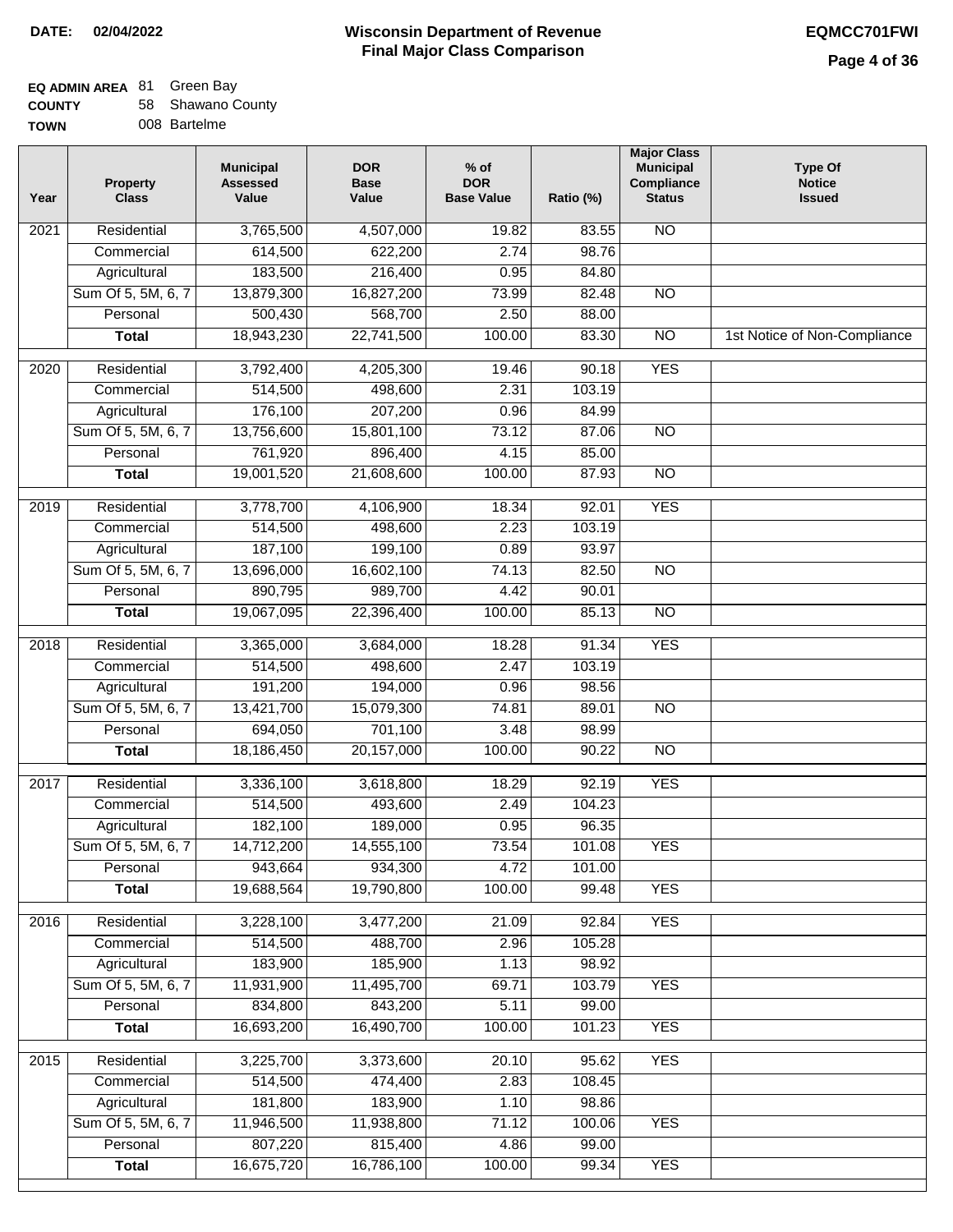### **Wisconsin Department of Revenue Final Major Class Comparison DATE: 02/04/2022 EQMCC701FWI**

٦

## **EQ ADMIN AREA** 81 Green Bay

**COUNTY TOWN** 58 Shawano County

| N |  | 010 Belle Plaine |
|---|--|------------------|
|   |  |                  |

| 170,579,700<br>201,663,800<br>Residential<br>83.04<br>84.59<br><b>NO</b><br>2021<br>10,606,000<br>12,408,200<br>5.11<br>85.48<br>Commercial<br>2,000,100<br>2,350,700<br>0.97<br>85.09<br>Agricultural<br>Sum Of 5, 5M, 6, 7<br>22,763,800<br>25,986,900<br>10.70<br>87.60<br>$\overline{NO}$<br>378,500<br>445,300<br>Personal<br>0.18<br>85.00<br>206,328,100<br>242,854,900<br>100.00<br>84.96<br>$\overline{NO}$<br><b>Total</b><br>$\overline{20}20$<br>Residential<br>169,190,500<br>83.11<br>86.19<br>$\overline{NO}$<br>196,292,900<br>11,630,900<br>5.07<br>97.13<br>Commercial<br>11,974,200<br>1,852,500<br>Agricultural<br>2,263,600<br>0.96<br>81.84<br>Sum Of 5, 5M, 6, 7<br>22,831,100<br>25,207,000<br>10.67<br>90.57<br><b>YES</b><br>389,200<br>Personal<br>437,300<br>0.19<br>89.00<br>205,894,200<br>236,175,000<br><b>Total</b><br>100.00<br>87.18<br><b>NO</b><br>182,141,600<br><b>YES</b><br>$\frac{1}{2019}$<br>Residential<br>167,944,400<br>92.21<br>82.37<br>11,583,700<br>5.29<br>Commercial<br>11,687,400<br>99.11<br>1,921,800<br>2,174,100<br>Agricultural<br>0.98<br>88.40<br><b>YES</b><br>Sum Of 5, 5M, 6, 7<br>22,587,100<br>24,643,300<br>11.14<br>91.66<br>458,100<br>487,300<br>0.22<br>Personal<br>94.01<br>204,495,100<br><b>YES</b><br>221,133,700<br>100.00<br>92.48<br><b>Total</b><br>166,778,600<br><b>YES</b><br>2018<br>Residential<br>177,294,400<br>82.13<br>94.07<br>5.27<br>Commercial<br>11,509,700<br>11,385,800<br>101.09<br>1,929,000<br>2,109,200<br>0.98<br>91.46<br>Agricultural<br>Sum Of 5, 5M, 6, 7<br>22,449,100<br>24,581,800<br>11.39<br>91.32<br><b>YES</b><br>488,600<br>0.24<br>Personal<br>509,000<br>95.99<br>203,155,000<br><b>YES</b><br>215,880,200<br>100.00<br>94.11<br><b>Total</b><br><b>YES</b><br>Residential<br>165,486,700<br>174,248,600<br>82.23<br>2017<br>94.97<br>11,111,100<br>10,849,100<br>5.12<br>102.41<br>Commercial<br>2,012,700<br>0.97<br>2,051,300<br>98.12<br>Agricultural<br>Sum Of 5, 5M, 6, 7<br>22,551,600<br>24,116,500<br>11.38<br>93.51<br><b>YES</b><br>613,800<br>Personal<br>626,300<br>0.30<br>98.00<br>201,775,900<br>211,891,800<br>100.00<br>95.23<br><b>YES</b><br><b>Total</b><br><b>YES</b><br>2016<br>Residential<br>165,221,100<br>165,749,700<br>82.08<br>99.68<br>10,962,500<br>107.60<br>Commercial<br>10,188,000<br>5.05<br>1,982,900<br>2,020,700<br>1.00<br>98.13<br>Agricultural<br>Sum Of 5, 5M, 6, 7<br>22,380,600<br>23,283,400<br>11.53<br>96.12<br><b>YES</b><br>686,000<br>686,000<br>0.34<br>Personal<br>100.00<br>201,233,100<br>201,927,800<br><b>YES</b><br>100.00<br>99.66<br><b>Total</b><br><b>YES</b><br>163,853,200<br>167,775,700<br>2015<br>Residential<br>81.87<br>97.66<br>11,350,900<br>10,574,900<br>107.34<br><b>YES</b><br>Commercial<br>5.16<br>2,022,900<br>2,000,100<br>0.98<br>101.14<br>Agricultural<br>Sum Of 5, 5M, 6, 7<br>22,568,400<br>23,661,900<br>95.38<br><b>YES</b><br>11.55<br>930,100<br>920,800<br>0.45<br>101.01<br>Personal | Year | <b>Property</b><br><b>Class</b> | <b>Municipal</b><br><b>Assessed</b><br>Value | <b>DOR</b><br><b>Base</b><br>Value | $%$ of<br><b>DOR</b><br><b>Base Value</b> | Ratio (%) | <b>Major Class</b><br><b>Municipal</b><br>Compliance<br><b>Status</b> | <b>Type Of</b><br><b>Notice</b><br><b>Issued</b> |
|---------------------------------------------------------------------------------------------------------------------------------------------------------------------------------------------------------------------------------------------------------------------------------------------------------------------------------------------------------------------------------------------------------------------------------------------------------------------------------------------------------------------------------------------------------------------------------------------------------------------------------------------------------------------------------------------------------------------------------------------------------------------------------------------------------------------------------------------------------------------------------------------------------------------------------------------------------------------------------------------------------------------------------------------------------------------------------------------------------------------------------------------------------------------------------------------------------------------------------------------------------------------------------------------------------------------------------------------------------------------------------------------------------------------------------------------------------------------------------------------------------------------------------------------------------------------------------------------------------------------------------------------------------------------------------------------------------------------------------------------------------------------------------------------------------------------------------------------------------------------------------------------------------------------------------------------------------------------------------------------------------------------------------------------------------------------------------------------------------------------------------------------------------------------------------------------------------------------------------------------------------------------------------------------------------------------------------------------------------------------------------------------------------------------------------------------------------------------------------------------------------------------------------------------------------------------------------------------------------------------------------------------------------------------------------------------------------------------------------------------------------------------------------------------------------------------------------------------------------------------------------------------------------------------------------------------------------------------------------------------------|------|---------------------------------|----------------------------------------------|------------------------------------|-------------------------------------------|-----------|-----------------------------------------------------------------------|--------------------------------------------------|
|                                                                                                                                                                                                                                                                                                                                                                                                                                                                                                                                                                                                                                                                                                                                                                                                                                                                                                                                                                                                                                                                                                                                                                                                                                                                                                                                                                                                                                                                                                                                                                                                                                                                                                                                                                                                                                                                                                                                                                                                                                                                                                                                                                                                                                                                                                                                                                                                                                                                                                                                                                                                                                                                                                                                                                                                                                                                                                                                                                                                   |      |                                 |                                              |                                    |                                           |           |                                                                       |                                                  |
|                                                                                                                                                                                                                                                                                                                                                                                                                                                                                                                                                                                                                                                                                                                                                                                                                                                                                                                                                                                                                                                                                                                                                                                                                                                                                                                                                                                                                                                                                                                                                                                                                                                                                                                                                                                                                                                                                                                                                                                                                                                                                                                                                                                                                                                                                                                                                                                                                                                                                                                                                                                                                                                                                                                                                                                                                                                                                                                                                                                                   |      |                                 |                                              |                                    |                                           |           |                                                                       |                                                  |
|                                                                                                                                                                                                                                                                                                                                                                                                                                                                                                                                                                                                                                                                                                                                                                                                                                                                                                                                                                                                                                                                                                                                                                                                                                                                                                                                                                                                                                                                                                                                                                                                                                                                                                                                                                                                                                                                                                                                                                                                                                                                                                                                                                                                                                                                                                                                                                                                                                                                                                                                                                                                                                                                                                                                                                                                                                                                                                                                                                                                   |      |                                 |                                              |                                    |                                           |           |                                                                       |                                                  |
|                                                                                                                                                                                                                                                                                                                                                                                                                                                                                                                                                                                                                                                                                                                                                                                                                                                                                                                                                                                                                                                                                                                                                                                                                                                                                                                                                                                                                                                                                                                                                                                                                                                                                                                                                                                                                                                                                                                                                                                                                                                                                                                                                                                                                                                                                                                                                                                                                                                                                                                                                                                                                                                                                                                                                                                                                                                                                                                                                                                                   |      |                                 |                                              |                                    |                                           |           |                                                                       |                                                  |
|                                                                                                                                                                                                                                                                                                                                                                                                                                                                                                                                                                                                                                                                                                                                                                                                                                                                                                                                                                                                                                                                                                                                                                                                                                                                                                                                                                                                                                                                                                                                                                                                                                                                                                                                                                                                                                                                                                                                                                                                                                                                                                                                                                                                                                                                                                                                                                                                                                                                                                                                                                                                                                                                                                                                                                                                                                                                                                                                                                                                   |      |                                 |                                              |                                    |                                           |           |                                                                       |                                                  |
|                                                                                                                                                                                                                                                                                                                                                                                                                                                                                                                                                                                                                                                                                                                                                                                                                                                                                                                                                                                                                                                                                                                                                                                                                                                                                                                                                                                                                                                                                                                                                                                                                                                                                                                                                                                                                                                                                                                                                                                                                                                                                                                                                                                                                                                                                                                                                                                                                                                                                                                                                                                                                                                                                                                                                                                                                                                                                                                                                                                                   |      |                                 |                                              |                                    |                                           |           |                                                                       |                                                  |
|                                                                                                                                                                                                                                                                                                                                                                                                                                                                                                                                                                                                                                                                                                                                                                                                                                                                                                                                                                                                                                                                                                                                                                                                                                                                                                                                                                                                                                                                                                                                                                                                                                                                                                                                                                                                                                                                                                                                                                                                                                                                                                                                                                                                                                                                                                                                                                                                                                                                                                                                                                                                                                                                                                                                                                                                                                                                                                                                                                                                   |      |                                 |                                              |                                    |                                           |           |                                                                       |                                                  |
|                                                                                                                                                                                                                                                                                                                                                                                                                                                                                                                                                                                                                                                                                                                                                                                                                                                                                                                                                                                                                                                                                                                                                                                                                                                                                                                                                                                                                                                                                                                                                                                                                                                                                                                                                                                                                                                                                                                                                                                                                                                                                                                                                                                                                                                                                                                                                                                                                                                                                                                                                                                                                                                                                                                                                                                                                                                                                                                                                                                                   |      |                                 |                                              |                                    |                                           |           |                                                                       |                                                  |
|                                                                                                                                                                                                                                                                                                                                                                                                                                                                                                                                                                                                                                                                                                                                                                                                                                                                                                                                                                                                                                                                                                                                                                                                                                                                                                                                                                                                                                                                                                                                                                                                                                                                                                                                                                                                                                                                                                                                                                                                                                                                                                                                                                                                                                                                                                                                                                                                                                                                                                                                                                                                                                                                                                                                                                                                                                                                                                                                                                                                   |      |                                 |                                              |                                    |                                           |           |                                                                       |                                                  |
|                                                                                                                                                                                                                                                                                                                                                                                                                                                                                                                                                                                                                                                                                                                                                                                                                                                                                                                                                                                                                                                                                                                                                                                                                                                                                                                                                                                                                                                                                                                                                                                                                                                                                                                                                                                                                                                                                                                                                                                                                                                                                                                                                                                                                                                                                                                                                                                                                                                                                                                                                                                                                                                                                                                                                                                                                                                                                                                                                                                                   |      |                                 |                                              |                                    |                                           |           |                                                                       |                                                  |
|                                                                                                                                                                                                                                                                                                                                                                                                                                                                                                                                                                                                                                                                                                                                                                                                                                                                                                                                                                                                                                                                                                                                                                                                                                                                                                                                                                                                                                                                                                                                                                                                                                                                                                                                                                                                                                                                                                                                                                                                                                                                                                                                                                                                                                                                                                                                                                                                                                                                                                                                                                                                                                                                                                                                                                                                                                                                                                                                                                                                   |      |                                 |                                              |                                    |                                           |           |                                                                       |                                                  |
|                                                                                                                                                                                                                                                                                                                                                                                                                                                                                                                                                                                                                                                                                                                                                                                                                                                                                                                                                                                                                                                                                                                                                                                                                                                                                                                                                                                                                                                                                                                                                                                                                                                                                                                                                                                                                                                                                                                                                                                                                                                                                                                                                                                                                                                                                                                                                                                                                                                                                                                                                                                                                                                                                                                                                                                                                                                                                                                                                                                                   |      |                                 |                                              |                                    |                                           |           |                                                                       |                                                  |
|                                                                                                                                                                                                                                                                                                                                                                                                                                                                                                                                                                                                                                                                                                                                                                                                                                                                                                                                                                                                                                                                                                                                                                                                                                                                                                                                                                                                                                                                                                                                                                                                                                                                                                                                                                                                                                                                                                                                                                                                                                                                                                                                                                                                                                                                                                                                                                                                                                                                                                                                                                                                                                                                                                                                                                                                                                                                                                                                                                                                   |      |                                 |                                              |                                    |                                           |           |                                                                       |                                                  |
|                                                                                                                                                                                                                                                                                                                                                                                                                                                                                                                                                                                                                                                                                                                                                                                                                                                                                                                                                                                                                                                                                                                                                                                                                                                                                                                                                                                                                                                                                                                                                                                                                                                                                                                                                                                                                                                                                                                                                                                                                                                                                                                                                                                                                                                                                                                                                                                                                                                                                                                                                                                                                                                                                                                                                                                                                                                                                                                                                                                                   |      |                                 |                                              |                                    |                                           |           |                                                                       |                                                  |
|                                                                                                                                                                                                                                                                                                                                                                                                                                                                                                                                                                                                                                                                                                                                                                                                                                                                                                                                                                                                                                                                                                                                                                                                                                                                                                                                                                                                                                                                                                                                                                                                                                                                                                                                                                                                                                                                                                                                                                                                                                                                                                                                                                                                                                                                                                                                                                                                                                                                                                                                                                                                                                                                                                                                                                                                                                                                                                                                                                                                   |      |                                 |                                              |                                    |                                           |           |                                                                       |                                                  |
|                                                                                                                                                                                                                                                                                                                                                                                                                                                                                                                                                                                                                                                                                                                                                                                                                                                                                                                                                                                                                                                                                                                                                                                                                                                                                                                                                                                                                                                                                                                                                                                                                                                                                                                                                                                                                                                                                                                                                                                                                                                                                                                                                                                                                                                                                                                                                                                                                                                                                                                                                                                                                                                                                                                                                                                                                                                                                                                                                                                                   |      |                                 |                                              |                                    |                                           |           |                                                                       |                                                  |
|                                                                                                                                                                                                                                                                                                                                                                                                                                                                                                                                                                                                                                                                                                                                                                                                                                                                                                                                                                                                                                                                                                                                                                                                                                                                                                                                                                                                                                                                                                                                                                                                                                                                                                                                                                                                                                                                                                                                                                                                                                                                                                                                                                                                                                                                                                                                                                                                                                                                                                                                                                                                                                                                                                                                                                                                                                                                                                                                                                                                   |      |                                 |                                              |                                    |                                           |           |                                                                       |                                                  |
|                                                                                                                                                                                                                                                                                                                                                                                                                                                                                                                                                                                                                                                                                                                                                                                                                                                                                                                                                                                                                                                                                                                                                                                                                                                                                                                                                                                                                                                                                                                                                                                                                                                                                                                                                                                                                                                                                                                                                                                                                                                                                                                                                                                                                                                                                                                                                                                                                                                                                                                                                                                                                                                                                                                                                                                                                                                                                                                                                                                                   |      |                                 |                                              |                                    |                                           |           |                                                                       |                                                  |
|                                                                                                                                                                                                                                                                                                                                                                                                                                                                                                                                                                                                                                                                                                                                                                                                                                                                                                                                                                                                                                                                                                                                                                                                                                                                                                                                                                                                                                                                                                                                                                                                                                                                                                                                                                                                                                                                                                                                                                                                                                                                                                                                                                                                                                                                                                                                                                                                                                                                                                                                                                                                                                                                                                                                                                                                                                                                                                                                                                                                   |      |                                 |                                              |                                    |                                           |           |                                                                       |                                                  |
|                                                                                                                                                                                                                                                                                                                                                                                                                                                                                                                                                                                                                                                                                                                                                                                                                                                                                                                                                                                                                                                                                                                                                                                                                                                                                                                                                                                                                                                                                                                                                                                                                                                                                                                                                                                                                                                                                                                                                                                                                                                                                                                                                                                                                                                                                                                                                                                                                                                                                                                                                                                                                                                                                                                                                                                                                                                                                                                                                                                                   |      |                                 |                                              |                                    |                                           |           |                                                                       |                                                  |
|                                                                                                                                                                                                                                                                                                                                                                                                                                                                                                                                                                                                                                                                                                                                                                                                                                                                                                                                                                                                                                                                                                                                                                                                                                                                                                                                                                                                                                                                                                                                                                                                                                                                                                                                                                                                                                                                                                                                                                                                                                                                                                                                                                                                                                                                                                                                                                                                                                                                                                                                                                                                                                                                                                                                                                                                                                                                                                                                                                                                   |      |                                 |                                              |                                    |                                           |           |                                                                       |                                                  |
|                                                                                                                                                                                                                                                                                                                                                                                                                                                                                                                                                                                                                                                                                                                                                                                                                                                                                                                                                                                                                                                                                                                                                                                                                                                                                                                                                                                                                                                                                                                                                                                                                                                                                                                                                                                                                                                                                                                                                                                                                                                                                                                                                                                                                                                                                                                                                                                                                                                                                                                                                                                                                                                                                                                                                                                                                                                                                                                                                                                                   |      |                                 |                                              |                                    |                                           |           |                                                                       |                                                  |
|                                                                                                                                                                                                                                                                                                                                                                                                                                                                                                                                                                                                                                                                                                                                                                                                                                                                                                                                                                                                                                                                                                                                                                                                                                                                                                                                                                                                                                                                                                                                                                                                                                                                                                                                                                                                                                                                                                                                                                                                                                                                                                                                                                                                                                                                                                                                                                                                                                                                                                                                                                                                                                                                                                                                                                                                                                                                                                                                                                                                   |      |                                 |                                              |                                    |                                           |           |                                                                       |                                                  |
|                                                                                                                                                                                                                                                                                                                                                                                                                                                                                                                                                                                                                                                                                                                                                                                                                                                                                                                                                                                                                                                                                                                                                                                                                                                                                                                                                                                                                                                                                                                                                                                                                                                                                                                                                                                                                                                                                                                                                                                                                                                                                                                                                                                                                                                                                                                                                                                                                                                                                                                                                                                                                                                                                                                                                                                                                                                                                                                                                                                                   |      |                                 |                                              |                                    |                                           |           |                                                                       |                                                  |
|                                                                                                                                                                                                                                                                                                                                                                                                                                                                                                                                                                                                                                                                                                                                                                                                                                                                                                                                                                                                                                                                                                                                                                                                                                                                                                                                                                                                                                                                                                                                                                                                                                                                                                                                                                                                                                                                                                                                                                                                                                                                                                                                                                                                                                                                                                                                                                                                                                                                                                                                                                                                                                                                                                                                                                                                                                                                                                                                                                                                   |      |                                 |                                              |                                    |                                           |           |                                                                       |                                                  |
|                                                                                                                                                                                                                                                                                                                                                                                                                                                                                                                                                                                                                                                                                                                                                                                                                                                                                                                                                                                                                                                                                                                                                                                                                                                                                                                                                                                                                                                                                                                                                                                                                                                                                                                                                                                                                                                                                                                                                                                                                                                                                                                                                                                                                                                                                                                                                                                                                                                                                                                                                                                                                                                                                                                                                                                                                                                                                                                                                                                                   |      |                                 |                                              |                                    |                                           |           |                                                                       |                                                  |
|                                                                                                                                                                                                                                                                                                                                                                                                                                                                                                                                                                                                                                                                                                                                                                                                                                                                                                                                                                                                                                                                                                                                                                                                                                                                                                                                                                                                                                                                                                                                                                                                                                                                                                                                                                                                                                                                                                                                                                                                                                                                                                                                                                                                                                                                                                                                                                                                                                                                                                                                                                                                                                                                                                                                                                                                                                                                                                                                                                                                   |      |                                 |                                              |                                    |                                           |           |                                                                       |                                                  |
|                                                                                                                                                                                                                                                                                                                                                                                                                                                                                                                                                                                                                                                                                                                                                                                                                                                                                                                                                                                                                                                                                                                                                                                                                                                                                                                                                                                                                                                                                                                                                                                                                                                                                                                                                                                                                                                                                                                                                                                                                                                                                                                                                                                                                                                                                                                                                                                                                                                                                                                                                                                                                                                                                                                                                                                                                                                                                                                                                                                                   |      |                                 |                                              |                                    |                                           |           |                                                                       |                                                  |
|                                                                                                                                                                                                                                                                                                                                                                                                                                                                                                                                                                                                                                                                                                                                                                                                                                                                                                                                                                                                                                                                                                                                                                                                                                                                                                                                                                                                                                                                                                                                                                                                                                                                                                                                                                                                                                                                                                                                                                                                                                                                                                                                                                                                                                                                                                                                                                                                                                                                                                                                                                                                                                                                                                                                                                                                                                                                                                                                                                                                   |      |                                 |                                              |                                    |                                           |           |                                                                       |                                                  |
|                                                                                                                                                                                                                                                                                                                                                                                                                                                                                                                                                                                                                                                                                                                                                                                                                                                                                                                                                                                                                                                                                                                                                                                                                                                                                                                                                                                                                                                                                                                                                                                                                                                                                                                                                                                                                                                                                                                                                                                                                                                                                                                                                                                                                                                                                                                                                                                                                                                                                                                                                                                                                                                                                                                                                                                                                                                                                                                                                                                                   |      |                                 |                                              |                                    |                                           |           |                                                                       |                                                  |
|                                                                                                                                                                                                                                                                                                                                                                                                                                                                                                                                                                                                                                                                                                                                                                                                                                                                                                                                                                                                                                                                                                                                                                                                                                                                                                                                                                                                                                                                                                                                                                                                                                                                                                                                                                                                                                                                                                                                                                                                                                                                                                                                                                                                                                                                                                                                                                                                                                                                                                                                                                                                                                                                                                                                                                                                                                                                                                                                                                                                   |      |                                 |                                              |                                    |                                           |           |                                                                       |                                                  |
|                                                                                                                                                                                                                                                                                                                                                                                                                                                                                                                                                                                                                                                                                                                                                                                                                                                                                                                                                                                                                                                                                                                                                                                                                                                                                                                                                                                                                                                                                                                                                                                                                                                                                                                                                                                                                                                                                                                                                                                                                                                                                                                                                                                                                                                                                                                                                                                                                                                                                                                                                                                                                                                                                                                                                                                                                                                                                                                                                                                                   |      |                                 |                                              |                                    |                                           |           |                                                                       |                                                  |
|                                                                                                                                                                                                                                                                                                                                                                                                                                                                                                                                                                                                                                                                                                                                                                                                                                                                                                                                                                                                                                                                                                                                                                                                                                                                                                                                                                                                                                                                                                                                                                                                                                                                                                                                                                                                                                                                                                                                                                                                                                                                                                                                                                                                                                                                                                                                                                                                                                                                                                                                                                                                                                                                                                                                                                                                                                                                                                                                                                                                   |      |                                 |                                              |                                    |                                           |           |                                                                       |                                                  |
|                                                                                                                                                                                                                                                                                                                                                                                                                                                                                                                                                                                                                                                                                                                                                                                                                                                                                                                                                                                                                                                                                                                                                                                                                                                                                                                                                                                                                                                                                                                                                                                                                                                                                                                                                                                                                                                                                                                                                                                                                                                                                                                                                                                                                                                                                                                                                                                                                                                                                                                                                                                                                                                                                                                                                                                                                                                                                                                                                                                                   |      |                                 |                                              |                                    |                                           |           |                                                                       |                                                  |
|                                                                                                                                                                                                                                                                                                                                                                                                                                                                                                                                                                                                                                                                                                                                                                                                                                                                                                                                                                                                                                                                                                                                                                                                                                                                                                                                                                                                                                                                                                                                                                                                                                                                                                                                                                                                                                                                                                                                                                                                                                                                                                                                                                                                                                                                                                                                                                                                                                                                                                                                                                                                                                                                                                                                                                                                                                                                                                                                                                                                   |      |                                 |                                              |                                    |                                           |           |                                                                       |                                                  |
|                                                                                                                                                                                                                                                                                                                                                                                                                                                                                                                                                                                                                                                                                                                                                                                                                                                                                                                                                                                                                                                                                                                                                                                                                                                                                                                                                                                                                                                                                                                                                                                                                                                                                                                                                                                                                                                                                                                                                                                                                                                                                                                                                                                                                                                                                                                                                                                                                                                                                                                                                                                                                                                                                                                                                                                                                                                                                                                                                                                                   |      |                                 |                                              |                                    |                                           |           |                                                                       |                                                  |
|                                                                                                                                                                                                                                                                                                                                                                                                                                                                                                                                                                                                                                                                                                                                                                                                                                                                                                                                                                                                                                                                                                                                                                                                                                                                                                                                                                                                                                                                                                                                                                                                                                                                                                                                                                                                                                                                                                                                                                                                                                                                                                                                                                                                                                                                                                                                                                                                                                                                                                                                                                                                                                                                                                                                                                                                                                                                                                                                                                                                   |      |                                 |                                              |                                    |                                           |           |                                                                       |                                                  |
|                                                                                                                                                                                                                                                                                                                                                                                                                                                                                                                                                                                                                                                                                                                                                                                                                                                                                                                                                                                                                                                                                                                                                                                                                                                                                                                                                                                                                                                                                                                                                                                                                                                                                                                                                                                                                                                                                                                                                                                                                                                                                                                                                                                                                                                                                                                                                                                                                                                                                                                                                                                                                                                                                                                                                                                                                                                                                                                                                                                                   |      |                                 |                                              |                                    |                                           |           |                                                                       |                                                  |
|                                                                                                                                                                                                                                                                                                                                                                                                                                                                                                                                                                                                                                                                                                                                                                                                                                                                                                                                                                                                                                                                                                                                                                                                                                                                                                                                                                                                                                                                                                                                                                                                                                                                                                                                                                                                                                                                                                                                                                                                                                                                                                                                                                                                                                                                                                                                                                                                                                                                                                                                                                                                                                                                                                                                                                                                                                                                                                                                                                                                   |      |                                 |                                              |                                    |                                           |           |                                                                       |                                                  |
|                                                                                                                                                                                                                                                                                                                                                                                                                                                                                                                                                                                                                                                                                                                                                                                                                                                                                                                                                                                                                                                                                                                                                                                                                                                                                                                                                                                                                                                                                                                                                                                                                                                                                                                                                                                                                                                                                                                                                                                                                                                                                                                                                                                                                                                                                                                                                                                                                                                                                                                                                                                                                                                                                                                                                                                                                                                                                                                                                                                                   |      |                                 |                                              |                                    |                                           |           |                                                                       |                                                  |
|                                                                                                                                                                                                                                                                                                                                                                                                                                                                                                                                                                                                                                                                                                                                                                                                                                                                                                                                                                                                                                                                                                                                                                                                                                                                                                                                                                                                                                                                                                                                                                                                                                                                                                                                                                                                                                                                                                                                                                                                                                                                                                                                                                                                                                                                                                                                                                                                                                                                                                                                                                                                                                                                                                                                                                                                                                                                                                                                                                                                   |      |                                 |                                              |                                    |                                           |           |                                                                       |                                                  |
|                                                                                                                                                                                                                                                                                                                                                                                                                                                                                                                                                                                                                                                                                                                                                                                                                                                                                                                                                                                                                                                                                                                                                                                                                                                                                                                                                                                                                                                                                                                                                                                                                                                                                                                                                                                                                                                                                                                                                                                                                                                                                                                                                                                                                                                                                                                                                                                                                                                                                                                                                                                                                                                                                                                                                                                                                                                                                                                                                                                                   |      |                                 |                                              |                                    |                                           |           |                                                                       |                                                  |
|                                                                                                                                                                                                                                                                                                                                                                                                                                                                                                                                                                                                                                                                                                                                                                                                                                                                                                                                                                                                                                                                                                                                                                                                                                                                                                                                                                                                                                                                                                                                                                                                                                                                                                                                                                                                                                                                                                                                                                                                                                                                                                                                                                                                                                                                                                                                                                                                                                                                                                                                                                                                                                                                                                                                                                                                                                                                                                                                                                                                   |      |                                 |                                              |                                    |                                           |           |                                                                       |                                                  |
|                                                                                                                                                                                                                                                                                                                                                                                                                                                                                                                                                                                                                                                                                                                                                                                                                                                                                                                                                                                                                                                                                                                                                                                                                                                                                                                                                                                                                                                                                                                                                                                                                                                                                                                                                                                                                                                                                                                                                                                                                                                                                                                                                                                                                                                                                                                                                                                                                                                                                                                                                                                                                                                                                                                                                                                                                                                                                                                                                                                                   |      | <b>Total</b>                    | 200,725,500                                  | 204,933,400                        | 100.00                                    | 97.95     | <b>YES</b>                                                            |                                                  |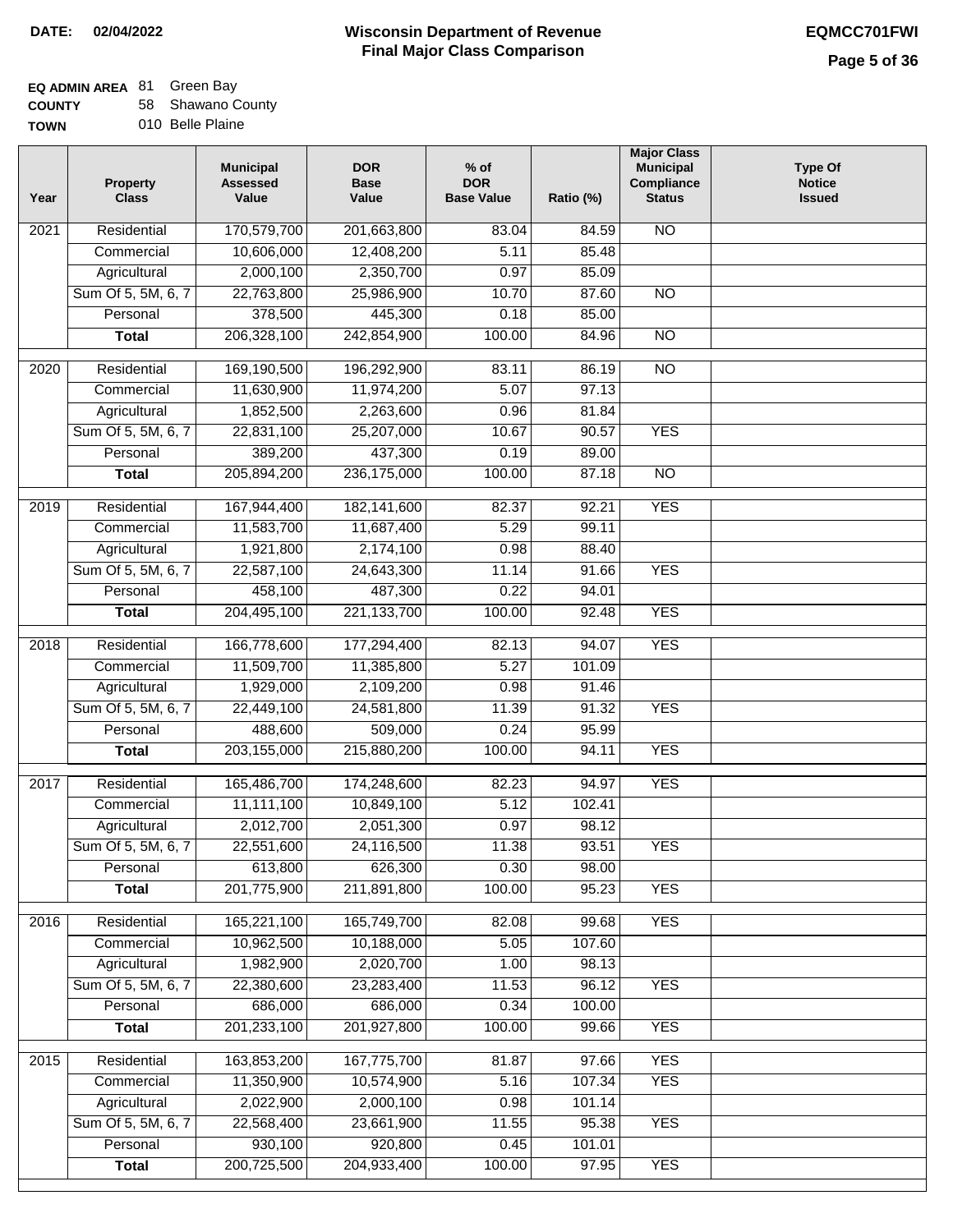## **EQ ADMIN AREA** 81 Green Bay

**COUNTY** 58 Shawano County

| Year             | <b>Property</b><br><b>Class</b> | <b>Municipal</b><br><b>Assessed</b><br>Value | <b>DOR</b><br><b>Base</b><br>Value | $%$ of<br><b>DOR</b><br><b>Base Value</b> | Ratio (%) | <b>Major Class</b><br><b>Municipal</b><br>Compliance<br><b>Status</b> | <b>Type Of</b><br><b>Notice</b><br><b>Issued</b> |
|------------------|---------------------------------|----------------------------------------------|------------------------------------|-------------------------------------------|-----------|-----------------------------------------------------------------------|--------------------------------------------------|
| 2021             | Residential                     | 31,587,800                                   | 35,935,300                         | 56.10                                     | 87.90     | <b>NO</b>                                                             |                                                  |
|                  | Commercial                      | 536,000                                      | 648,000                            | 1.01                                      | 82.72     |                                                                       |                                                  |
|                  | Agricultural                    | 1,143,300                                    | 1,182,400                          | 1.85                                      | 96.69     |                                                                       |                                                  |
|                  | Sum Of 5, 5M, 6, 7              | 22,802,200                                   | 26,249,700                         | 40.98                                     | 86.87     | $\overline{NO}$                                                       |                                                  |
|                  | Personal                        | 36,300                                       | 39,100                             | 0.06                                      | 92.84     |                                                                       |                                                  |
|                  | <b>Total</b>                    | 56,105,600                                   | 64,054,500                         | 100.00                                    | 87.59     | $\overline{NO}$                                                       |                                                  |
| $\frac{1}{2020}$ | Residential                     | 31,401,000                                   | 33,396,600                         | 55.35                                     | 94.02     | <b>YES</b>                                                            |                                                  |
|                  | Commercial                      | 636,900                                      | 635,300                            | 1.05                                      | 100.25    |                                                                       |                                                  |
|                  | Agricultural                    | 1,143,200                                    | 1,140,500                          | 1.89                                      | 100.24    |                                                                       |                                                  |
|                  | Sum Of 5, 5M, 6, 7              | 22,967,700                                   | 25,128,000                         | 41.64                                     | 91.40     | <b>YES</b>                                                            |                                                  |
|                  | Personal                        | 36,400                                       | 38,300                             | 0.06                                      | 95.04     |                                                                       |                                                  |
|                  | <b>Total</b>                    | 56,185,200                                   | 60,338,700                         | 100.00                                    | 93.12     | <b>YES</b>                                                            |                                                  |
|                  |                                 |                                              |                                    |                                           |           |                                                                       |                                                  |
| $\frac{1}{2019}$ | Residential                     | 30,957,100                                   | 32,283,600                         | 55.91                                     | 95.89     | <b>YES</b>                                                            |                                                  |
|                  | Commercial                      | 636,900                                      | 635,300                            | 1.10                                      | 100.25    |                                                                       |                                                  |
|                  | Agricultural                    | 1,094,800                                    | 1,095,000                          | 1.90                                      | 99.98     |                                                                       |                                                  |
|                  | Sum Of 5, 5M, 6, 7              | 22,259,600                                   | 23,690,800                         | 41.03                                     | 93.96     | <b>YES</b>                                                            |                                                  |
|                  | Personal                        | 39,800                                       | 39,800                             | 0.07                                      | 100.00    |                                                                       |                                                  |
|                  | <b>Total</b>                    | 54,988,200                                   | 57,744,500                         | 100.00                                    | 95.23     | <b>YES</b>                                                            |                                                  |
| 2018             | Residential                     | 28,328,700                                   | 31,417,500                         | 56.49                                     | 90.17     | <b>YES</b>                                                            |                                                  |
|                  | Commercial                      | 597,100                                      | 635,300                            | 1.14                                      | 93.99     |                                                                       |                                                  |
|                  | Agricultural                    | 1,060,100                                    | 1,060,000                          | 1.91                                      | 100.01    |                                                                       |                                                  |
|                  | Sum Of 5, 5M, 6, 7              | 21,146,600                                   | 22,458,300                         | 40.38                                     | 94.16     | <b>YES</b>                                                            |                                                  |
|                  | Personal                        | 45,800                                       | 47,500                             | 0.09                                      | 96.42     |                                                                       |                                                  |
|                  | <b>Total</b>                    | 51,178,300                                   | 55,618,600                         | 100.00                                    | 92.02     | <b>YES</b>                                                            |                                                  |
| 2017             | Residential                     | 28,122,500                                   | 30,027,000                         | 56.72                                     | 93.66     | <b>YES</b>                                                            |                                                  |
|                  | Commercial                      | 606,200                                      | 610,900                            | 1.15                                      | 99.23     |                                                                       |                                                  |
|                  | Agricultural                    | 1,034,400                                    | 1,035,100                          | 1.96                                      | 99.93     |                                                                       |                                                  |
|                  | Sum Of 5, 5M, 6, 7              | 21,257,200                                   | 21,205,300                         | 40.05                                     | 100.24    | <b>YES</b>                                                            |                                                  |
|                  | Personal                        | 60,000                                       | 63,900                             | 0.12                                      | 93.90     |                                                                       |                                                  |
|                  | <b>Total</b>                    | 51,080,300                                   | 52,942,200                         | 100.00                                    | 96.48     | <b>YES</b>                                                            |                                                  |
| 2016             | Residential                     | 27,815,200                                   | 29,433,900                         | 54.98                                     | 94.50     | <b>YES</b>                                                            |                                                  |
|                  | Commercial                      | 604,200                                      | 604,900                            | 1.13                                      | 99.88     |                                                                       |                                                  |
|                  | Agricultural                    | 1,023,100                                    | 1,022,600                          | 1.91                                      | 100.05    |                                                                       |                                                  |
|                  | Sum Of 5, 5M, 6, 7              | 21,325,200                                   | 22,409,800                         | 41.86                                     | 95.16     | <b>YES</b>                                                            |                                                  |
|                  | Personal                        | 62,000                                       | 62,000                             | 0.12                                      | 100.00    |                                                                       |                                                  |
|                  | <b>Total</b>                    | 50,829,700                                   | 53,533,200                         | 100.00                                    | 94.95     | <b>YES</b>                                                            |                                                  |
|                  |                                 |                                              |                                    |                                           |           |                                                                       |                                                  |
| 2015             | Residential                     | 27,611,800                                   | 28,355,300                         | 56.42                                     | 97.38     | <b>YES</b>                                                            |                                                  |
|                  | Commercial                      | 603,700                                      | 587,300                            | 1.17                                      | 102.79    |                                                                       |                                                  |
|                  | Agricultural                    | 1,010,600                                    | 1,011,200                          | 2.01                                      | 99.94     |                                                                       |                                                  |
|                  | Sum Of 5, 5M, 6, 7              | 21,148,000                                   | 20,229,700                         | 40.26                                     | 104.54    | <b>YES</b>                                                            |                                                  |
|                  | Personal                        | 70,300                                       | 70,300                             | 0.14                                      | 100.00    |                                                                       |                                                  |
|                  | <b>Total</b>                    | 50,444,400                                   | 50,253,800                         | 100.00                                    | 100.38    | <b>YES</b>                                                            |                                                  |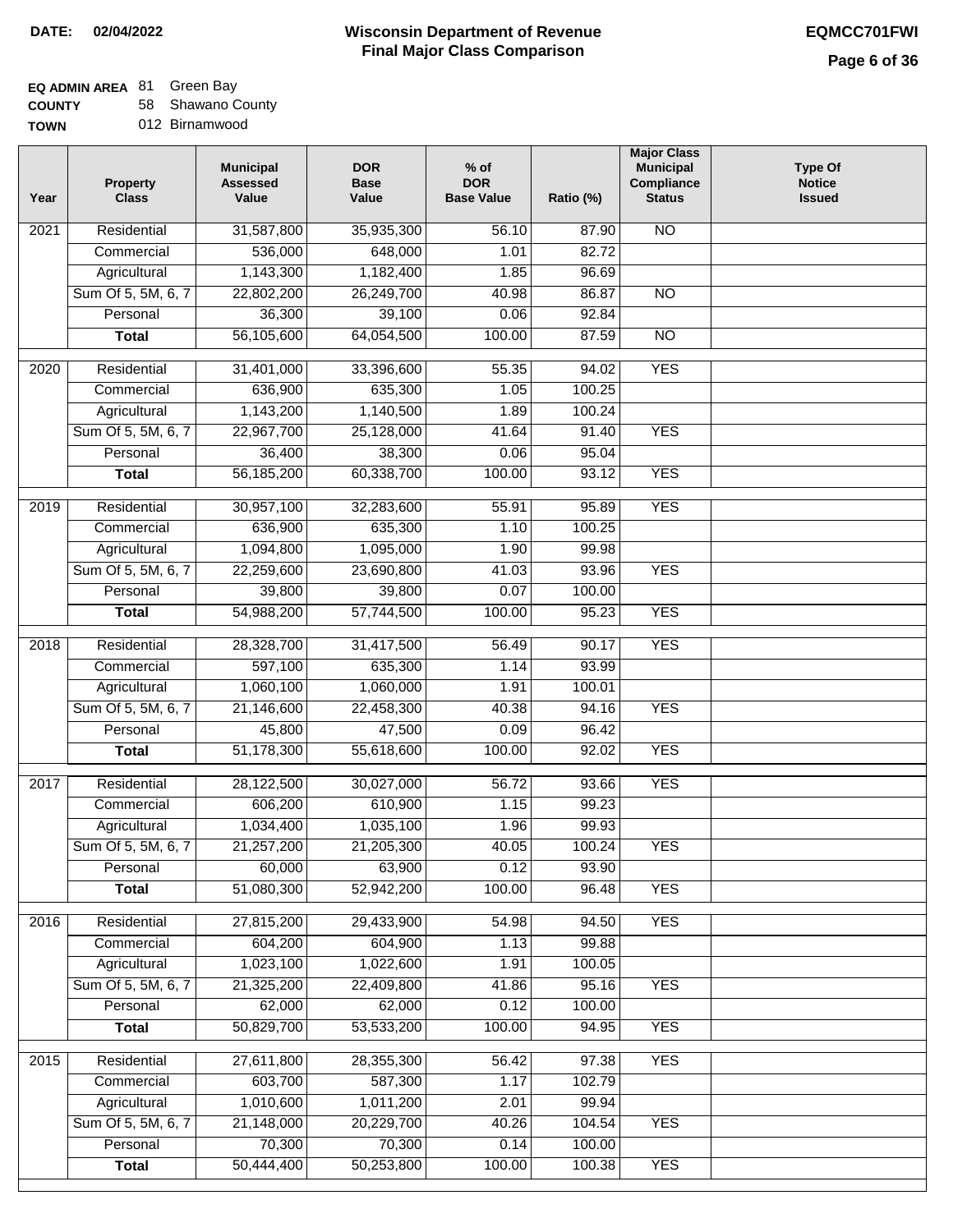## **EQ ADMIN AREA** 81 Green Bay

**COUNTY TOWN** 58 Shawano County

014 Fairbanks

| Year              | <b>Property</b><br><b>Class</b> | <b>Municipal</b><br><b>Assessed</b><br>Value | <b>DOR</b><br><b>Base</b><br>Value | $%$ of<br><b>DOR</b><br><b>Base Value</b> | Ratio (%) | <b>Major Class</b><br><b>Municipal</b><br>Compliance<br><b>Status</b> | <b>Type Of</b><br><b>Notice</b><br><b>Issued</b> |
|-------------------|---------------------------------|----------------------------------------------|------------------------------------|-------------------------------------------|-----------|-----------------------------------------------------------------------|--------------------------------------------------|
| $\overline{202}1$ | Residential                     | 26,645,000                                   | 29,138,000                         | 51.90                                     | 91.44     | <b>YES</b>                                                            |                                                  |
|                   | Commercial                      | 1,101,300                                    | 1,059,400                          | 1.89                                      | 103.96    |                                                                       |                                                  |
|                   | Agricultural                    | 990,400                                      | 1,017,000                          | 1.81                                      | 97.38     |                                                                       |                                                  |
|                   | Sum Of 5, 5M, 6, 7              | 24,998,800                                   | 24,864,000                         | 44.28                                     | 100.54    | <b>YES</b>                                                            |                                                  |
|                   | Personal                        | 65,500                                       | 67,600                             | 0.12                                      | 96.89     |                                                                       |                                                  |
|                   | <b>Total</b>                    | 53,801,000                                   | 56,146,000                         | 100.00                                    | 95.82     | <b>YES</b>                                                            |                                                  |
| $\overline{2020}$ | Residential                     | 26,295,300                                   | 26,893,900                         | 50.21                                     | 97.77     | <b>YES</b>                                                            |                                                  |
|                   | Commercial                      | 1,101,300                                    | 1,038,600                          | 1.94                                      | 106.04    |                                                                       |                                                  |
|                   | Agricultural                    | 872,900                                      | 973,400                            | 1.82                                      | 89.68     |                                                                       |                                                  |
|                   | Sum Of 5, 5M, 6, 7              | 25,440,100                                   | 24,608,500                         | 45.95                                     | 103.38    | <b>YES</b>                                                            |                                                  |
|                   | Personal                        | 40,800                                       | 44,400                             | 0.08                                      | 91.89     |                                                                       |                                                  |
|                   | <b>Total</b>                    | 53,750,400                                   | 53,558,800                         | 100.00                                    | 100.36    | <b>YES</b>                                                            |                                                  |
|                   |                                 |                                              |                                    |                                           |           |                                                                       |                                                  |
| 2019              | Residential                     | 26,223,700                                   | 26,288,200                         | 48.05                                     | 99.75     | <b>YES</b>                                                            |                                                  |
|                   | Commercial                      | 983,600                                      | 910,700                            | 1.66                                      | 108.00    |                                                                       |                                                  |
|                   | Agricultural                    | 861,500                                      | 925,400                            | 1.69                                      | 93.09     |                                                                       |                                                  |
|                   | Sum Of 5, 5M, 6, 7              | 21,611,800                                   | 26,537,600                         | 48.51                                     | 81.44     | $\overline{NO}$                                                       |                                                  |
|                   | Personal                        | 42,100                                       | 45,300                             | 0.08                                      | 92.94     |                                                                       |                                                  |
|                   | <b>Total</b>                    | 49,722,700                                   | 54,707,200                         | 100.00                                    | 90.89     | $\overline{NO}$                                                       |                                                  |
| 2018              | Residential                     | 25,838,100                                   | 25,868,500                         | 49.11                                     | 99.88     | <b>YES</b>                                                            |                                                  |
|                   | Commercial                      | 973,500                                      | 899,800                            | 1.71                                      | 108.19    |                                                                       |                                                  |
|                   | Agricultural                    | 853,300                                      | 896,600                            | 1.70                                      | 95.17     |                                                                       |                                                  |
|                   | Sum Of 5, 5M, 6, 7              | 21,627,700                                   | 24,969,600                         | 47.40                                     | 86.62     | $\overline{10}$                                                       |                                                  |
|                   | Personal                        | 42,500                                       | 44,700                             | 0.08                                      | 95.08     |                                                                       |                                                  |
|                   | <b>Total</b>                    | 49,335,100                                   | 52,679,200                         | 100.00                                    | 93.65     | <b>NO</b>                                                             |                                                  |
| $\overline{2017}$ | Residential                     | 25,210,400                                   | 24,958,100                         | 50.72                                     | 101.01    | <b>YES</b>                                                            |                                                  |
|                   | Commercial                      | 973,500                                      | 890,900                            | 1.81                                      | 109.27    |                                                                       |                                                  |
|                   | Agricultural                    | 864,000                                      | 860,500                            | 1.75                                      | 100.41    |                                                                       |                                                  |
|                   | Sum Of 5, 5M, 6, 7              | 21,812,600                                   | 22,424,100                         | 45.57                                     | 97.27     | <b>YES</b>                                                            |                                                  |
|                   | Personal                        | 70,300                                       | 70,300                             | 0.14                                      | 100.00    |                                                                       |                                                  |
|                   | <b>Total</b>                    | 48,930,800                                   | 49,203,900                         | 100.00                                    | 99.44     | <b>YES</b>                                                            |                                                  |
| 2016              | Residential                     | 25,031,200                                   | 24,536,300                         | 47.51                                     | 102.02    | <b>YES</b>                                                            |                                                  |
|                   | Commercial                      | 971,600                                      | 880,200                            | 1.70                                      | 110.38    |                                                                       |                                                  |
|                   | Agricultural                    | 828,000                                      | 843,300                            | 1.63                                      | 98.19     |                                                                       |                                                  |
|                   | Sum Of 5, 5M, 6, 7              | 22,410,000                                   | 25,270,200                         | 48.93                                     | 88.68     | $\overline{NO}$                                                       |                                                  |
|                   | Personal                        | 113,200                                      | 115,500                            | 0.22                                      | 98.01     |                                                                       |                                                  |
|                   | <b>Total</b>                    | 49,354,000                                   | 51,645,500                         | 100.00                                    | 95.56     | $\overline{NO}$                                                       |                                                  |
| 2015              | Residential                     | 24,711,500                                   | 23,492,500                         | 46.91                                     | 105.19    | <b>YES</b>                                                            |                                                  |
|                   | Commercial                      | 890,600                                      | 770,600                            | 1.54                                      | 115.57    |                                                                       |                                                  |
|                   | Agricultural                    | 823,700                                      | 833,600                            | 1.66                                      | 98.81     |                                                                       |                                                  |
|                   | Sum Of 5, 5M, 6, 7              | 22,225,700                                   | 24,808,000                         | 49.53                                     | 89.59     | <b>NO</b>                                                             |                                                  |
|                   | Personal                        | 173,600                                      | 177,100                            | 0.35                                      | 98.02     |                                                                       |                                                  |
|                   | <b>Total</b>                    | 48,825,100                                   | 50,081,800                         | 100.00                                    | 97.49     | <b>NO</b>                                                             |                                                  |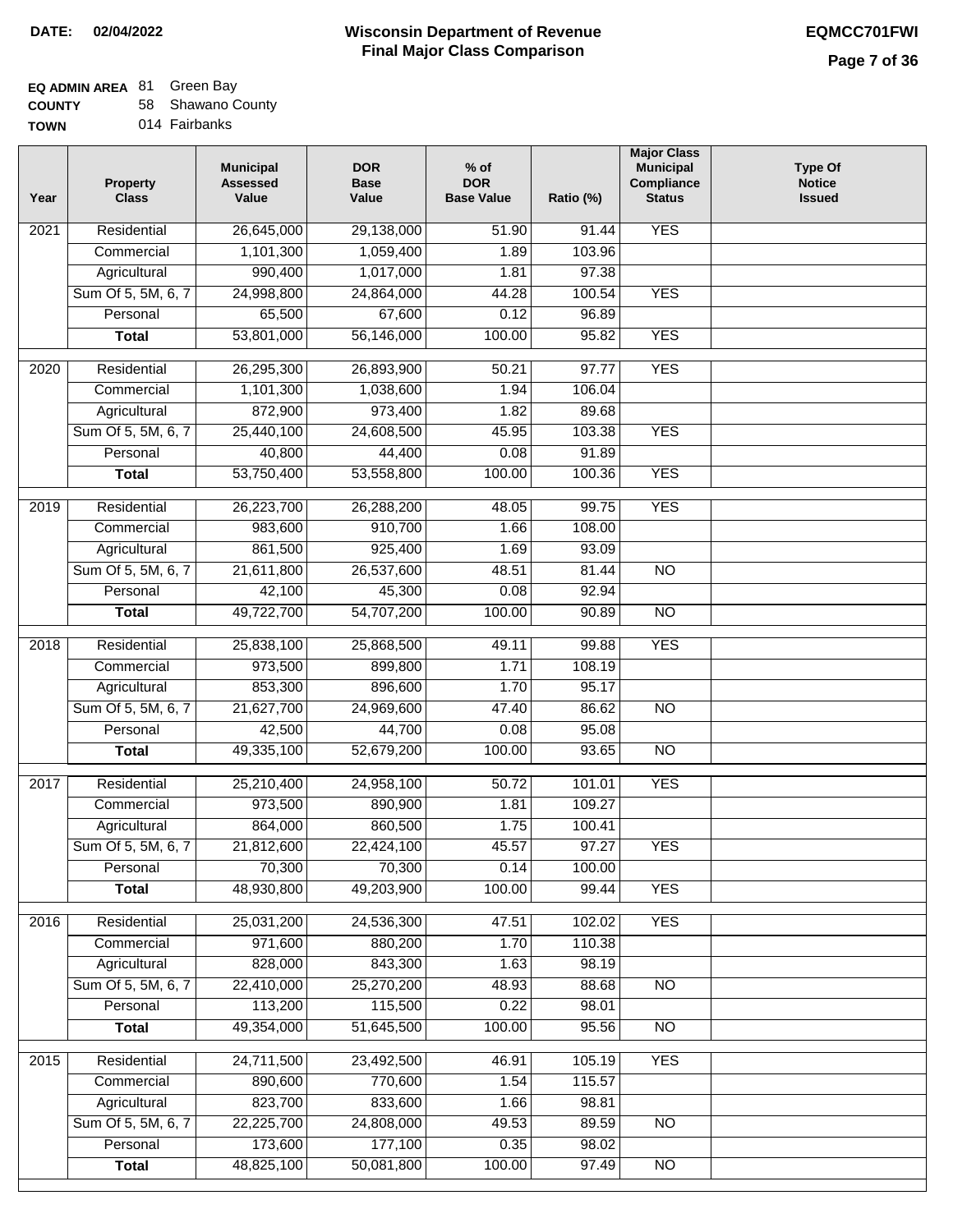## **EQ ADMIN AREA** 81 Green Bay

**COUNTY TOWN** 58 Shawano County

016 Germania

| Year | <b>Property</b><br><b>Class</b> | <b>Municipal</b><br><b>Assessed</b><br>Value | <b>DOR</b><br><b>Base</b><br>Value | $%$ of<br><b>DOR</b><br><b>Base Value</b> | Ratio (%) | <b>Major Class</b><br><b>Municipal</b><br>Compliance<br><b>Status</b> | <b>Type Of</b><br><b>Notice</b><br><b>Issued</b> |
|------|---------------------------------|----------------------------------------------|------------------------------------|-------------------------------------------|-----------|-----------------------------------------------------------------------|--------------------------------------------------|
| 2021 | Residential                     | 19,904,900                                   | 21,703,200                         | 43.92                                     | 91.71     | <b>YES</b>                                                            |                                                  |
|      | Commercial                      | 112,300                                      | 113,000                            | 0.23                                      | 99.38     |                                                                       |                                                  |
|      | Agricultural                    | 671,700                                      | 698,100                            | 1.41                                      | 96.22     |                                                                       |                                                  |
|      | Sum Of 5, 5M, 6, 7              | 27,530,400                                   | 26,866,000                         | 54.37                                     | 102.47    | <b>YES</b>                                                            |                                                  |
|      | Personal                        | 29,600                                       | 30,900                             | 0.06                                      | 95.79     |                                                                       |                                                  |
|      | <b>Total</b>                    | 48,248,900                                   | 49,411,200                         | 100.00                                    | 97.65     | <b>YES</b>                                                            |                                                  |
| 2020 | Residential                     | 19,000,100                                   | 19,773,200                         | 42.01                                     | 96.09     | <b>YES</b>                                                            |                                                  |
|      | Commercial                      | 112,300                                      | 110,800                            | 0.24                                      | 101.35    |                                                                       |                                                  |
|      | Agricultural                    | 600,700                                      | 668,600                            | 1.42                                      | 89.84     |                                                                       |                                                  |
|      | Sum Of 5, 5M, 6, 7              | 28,507,000                                   | 26,480,100                         | 56.26                                     | 107.65    | <b>YES</b>                                                            |                                                  |
|      | Personal                        | 30,400                                       | 32,300                             | 0.07                                      | 94.12     |                                                                       |                                                  |
|      | <b>Total</b>                    | 48,250,500                                   | 47,065,000                         | 100.00                                    | 102.52    | <b>YES</b>                                                            |                                                  |
| 2019 | Residential                     | 18,387,100                                   | 18,564,000                         | 37.78                                     | 99.05     | <b>YES</b>                                                            |                                                  |
|      | Commercial                      | 112,300                                      | 110,800                            | 0.23                                      | 101.35    |                                                                       |                                                  |
|      | Agricultural                    | 548,400                                      | 623,000                            | 1.27                                      | 88.03     |                                                                       |                                                  |
|      | Sum Of 5, 5M, 6, 7              | 23,665,800                                   | 29,799,700                         | 60.65                                     | 79.42     | $\overline{NO}$                                                       |                                                  |
|      | Personal                        | 30,300                                       | 34,400                             | 0.07                                      | 88.08     |                                                                       |                                                  |
|      | <b>Total</b>                    | 42,743,900                                   | 49,131,900                         | 100.00                                    | 87.00     | $\overline{NO}$                                                       |                                                  |
| 2018 | Residential                     | 18,010,900                                   | 18,136,500                         | 38.48                                     | 99.31     | <b>YES</b>                                                            |                                                  |
|      | Commercial                      | 112,300                                      | 110,800                            | 0.24                                      | 101.35    |                                                                       |                                                  |
|      | Agricultural                    | 575,300                                      | 587,200                            | 1.25                                      | 97.97     |                                                                       |                                                  |
|      | Sum Of 5, 5M, 6, 7              | 24,411,800                                   | 28,267,300                         | 59.97                                     | 86.36     | $\overline{NO}$                                                       |                                                  |
|      | Personal                        | 30,600                                       | 31,200                             | 0.07                                      | 98.08     |                                                                       |                                                  |
|      | <b>Total</b>                    | 43,140,900                                   | 47,133,000                         | 100.00                                    | 91.53     | <b>NO</b>                                                             |                                                  |
| 2017 | Residential                     | 17,518,000                                   | 17,459,000                         | 39.99                                     | 100.34    | <b>YES</b>                                                            |                                                  |
|      | Commercial                      | 112,300                                      | 109,700                            | 0.25                                      | 102.37    |                                                                       |                                                  |
|      | Agricultural                    | 542,800                                      | 565,500                            | 1.30                                      | 95.99     |                                                                       |                                                  |
|      | Sum Of 5, 5M, 6, 7              | 24,534,200                                   | 25,498,200                         | 58.40                                     | 96.22     | <b>YES</b>                                                            |                                                  |
|      | Personal                        | 28,000                                       | 29,100                             | 0.07                                      | 96.22     |                                                                       |                                                  |
|      | <b>Total</b>                    | 42,735,300                                   | 43,661,500                         | 100.00                                    | 97.88     | <b>YES</b>                                                            |                                                  |
| 2016 | Residential                     | 17,004,600                                   | 16,756,100                         | 36.59                                     | 101.48    | <b>YES</b>                                                            |                                                  |
|      | Commercial                      | 112,300                                      | 108,600                            | 0.24                                      | 103.41    |                                                                       |                                                  |
|      | Agricultural                    | 493,800                                      | 548,400                            | 1.20                                      | 90.04     |                                                                       |                                                  |
|      | Sum Of 5, 5M, 6, 7              | 25,376,500                                   | 28,345,400                         | 61.90                                     | 89.53     | $\overline{NO}$                                                       |                                                  |
|      | Personal                        | 27,400                                       | 30,500                             | 0.07                                      | 89.84     |                                                                       |                                                  |
|      | <b>Total</b>                    | 43,014,600                                   | 45,789,000                         | 100.00                                    | 93.94     | $\overline{NO}$                                                       | 1st Notice of Non-Compliance                     |
| 2015 | Residential                     | 16,799,500                                   | 16,046,900                         | 34.25                                     | 104.69    | <b>YES</b>                                                            |                                                  |
|      | Commercial                      | 112,300                                      | 105,500                            | 0.23                                      | 106.45    |                                                                       |                                                  |
|      | Agricultural                    | 505,200                                      | 542,300                            | 1.16                                      | 93.16     |                                                                       |                                                  |
|      | Sum Of 5, 5M, 6, 7              | 25,886,700                                   | 30,149,600                         | 64.34                                     | 85.86     | <b>NO</b>                                                             |                                                  |
|      | Personal                        | 12,900                                       | 13,900                             | 0.03                                      | 92.81     |                                                                       |                                                  |
|      | <b>Total</b>                    | 43,316,600                                   | 46,858,200                         | 100.00                                    | 92.44     | NO                                                                    |                                                  |
|      |                                 |                                              |                                    |                                           |           |                                                                       |                                                  |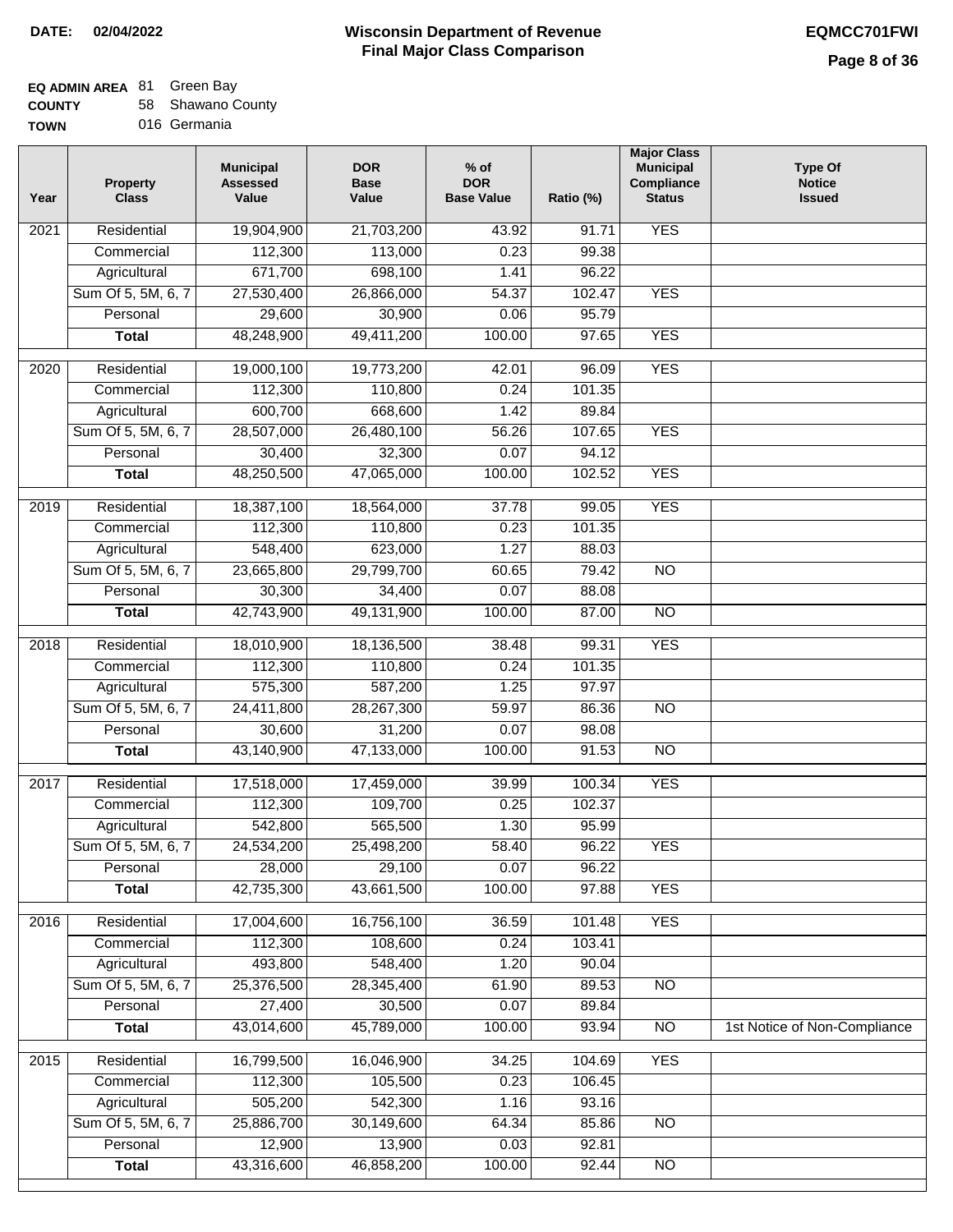# **EQ ADMIN AREA** 81 Green Bay

| <b>COUNTY</b> | 58 Shawano County |
|---------------|-------------------|
|               |                   |

**TOWN** 018 Grant

| Year | <b>Property</b><br><b>Class</b>    | <b>Municipal</b><br><b>Assessed</b><br>Value | <b>DOR</b><br><b>Base</b><br>Value | $%$ of<br><b>DOR</b><br><b>Base Value</b> | Ratio (%)       | <b>Major Class</b><br><b>Municipal</b><br>Compliance<br><b>Status</b> | <b>Type Of</b><br><b>Notice</b><br><b>Issued</b> |
|------|------------------------------------|----------------------------------------------|------------------------------------|-------------------------------------------|-----------------|-----------------------------------------------------------------------|--------------------------------------------------|
| 2021 | Residential                        | 39,952,700                                   | 47,372,300                         | 60.12                                     | 84.34           | <b>NO</b>                                                             |                                                  |
|      | Commercial                         | 1,846,200                                    | 2,261,200                          | 2.87                                      | 81.65           |                                                                       |                                                  |
|      | Agricultural                       | 1,628,800                                    | 1,789,400                          | 2.27                                      | 91.02           |                                                                       |                                                  |
|      | Sum Of 5, 5M, 6, 7                 | 24,082,000                                   | 26,984,700                         | 34.24                                     | 89.24           | $\overline{NO}$                                                       |                                                  |
|      | Personal                           | 358,700                                      | 394,100                            | 0.50                                      | 91.02           |                                                                       |                                                  |
|      | <b>Total</b>                       | 67,868,400                                   | 78,801,700                         | 100.00                                    | 86.13           | $\overline{NO}$                                                       |                                                  |
|      |                                    |                                              |                                    |                                           |                 |                                                                       |                                                  |
| 2020 | Residential                        | 39,546,900                                   | 43,055,600                         | 57.88                                     | 91.85           | <b>YES</b>                                                            |                                                  |
|      | Commercial                         | 1,714,700                                    | 2,075,600                          | 2.79                                      | 82.61           |                                                                       |                                                  |
|      | Agricultural                       | 1,585,600                                    | 1,723,900                          | 2.32                                      | 91.98           |                                                                       |                                                  |
|      | Sum Of 5, 5M, 6, 7<br>Personal     | 24,235,100<br>393,300                        | 27,101,000<br>427,500              | 36.43<br>0.57                             | 89.43<br>92.00  | <b>NO</b>                                                             |                                                  |
|      | <b>Total</b>                       | 67,475,600                                   | 74,383,600                         | 100.00                                    | 90.71           | $\overline{NO}$                                                       |                                                  |
|      |                                    |                                              |                                    |                                           |                 |                                                                       |                                                  |
| 2019 | Residential                        | 38,721,900                                   | 40,524,500                         | 55.88                                     | 95.55           | <b>YES</b>                                                            |                                                  |
|      | Commercial                         | 1,714,700                                    | 2,075,600                          | 2.86                                      | 82.61           |                                                                       |                                                  |
|      | Agricultural                       | 1,570,600                                    | 1,648,300                          | 2.27                                      | 95.29           |                                                                       |                                                  |
|      | Sum Of 5, 5M, 6, 7                 | 24,363,700                                   | 27,979,100                         | 38.58                                     | 87.08           | $\overline{N}$                                                        |                                                  |
|      | Personal                           | 283,900                                      | 295,800                            | 0.41                                      | 95.98           |                                                                       |                                                  |
|      | <b>Total</b>                       | 66,654,800                                   | 72,523,300                         | 100.00                                    | 91.91           | N <sub>O</sub>                                                        |                                                  |
| 2018 | Residential                        | 38,145,200                                   | 38,709,900                         | 55.94                                     | 98.54           | <b>YES</b>                                                            |                                                  |
|      | Commercial                         | 1,714,700                                    | 2,075,600                          | 3.00                                      | 82.61           |                                                                       |                                                  |
|      | Agricultural                       | 1,572,700                                    | 1,605,000                          | 2.32                                      | 97.99           |                                                                       |                                                  |
|      | Sum Of 5, 5M, 6, 7                 | 24,696,800                                   | 26,527,000                         | 38.33                                     | 93.10           | <b>YES</b>                                                            |                                                  |
|      | Personal                           | 279,100                                      | 284,800                            | 0.41                                      | 98.00           |                                                                       |                                                  |
|      | <b>Total</b>                       | 66,408,500                                   | 69,202,300                         | 100.00                                    | 95.96           | <b>YES</b>                                                            |                                                  |
|      |                                    |                                              |                                    |                                           |                 |                                                                       |                                                  |
| 2017 | Residential                        | 38,066,500                                   | 38,168,500                         | 56.11                                     | 99.73           | <b>YES</b>                                                            |                                                  |
|      | Commercial                         | 1,589,700                                    | 1,928,700                          | 2.84                                      | 82.42<br>104.03 |                                                                       |                                                  |
|      | Agricultural<br>Sum Of 5, 5M, 6, 7 | 1,627,400                                    | 1,564,400                          | 2.30                                      | 95.62           |                                                                       |                                                  |
|      | Personal                           | 24,832,000<br>411,000                        | 25,968,800<br>395,200              | 38.18<br>0.58                             | 104.00          | <b>YES</b>                                                            |                                                  |
|      | <b>Total</b>                       | 66,526,600                                   | 68,025,600                         | 100.00                                    | 97.80           | <b>YES</b>                                                            |                                                  |
|      |                                    |                                              |                                    |                                           |                 |                                                                       |                                                  |
| 2016 | Residential                        | 37,889,300                                   | 35,288,500                         | 54.98                                     | 107.37          | <b>YES</b>                                                            |                                                  |
|      | Commercial                         | 1,527,000                                    | 1,870,900                          | 2.91                                      | 81.62           |                                                                       |                                                  |
|      | Agricultural                       | 1,603,400                                    | 1,543,500                          | 2.40                                      | 103.88          |                                                                       |                                                  |
|      | Sum Of 5, 5M, 6, 7                 | 24,944,700                                   | 24,958,300                         | 38.88                                     | 99.95           | <b>YES</b>                                                            |                                                  |
|      | Personal                           | 545,900                                      | 524,900                            | 0.82                                      | 104.00          |                                                                       |                                                  |
|      | <b>Total</b>                       | 66,510,300                                   | 64,186,100                         | 100.00                                    | 103.62          | <b>YES</b>                                                            |                                                  |
| 2015 | Residential                        | 37,644,800                                   | 33,964,600                         | 53.29                                     | 110.84          | N <sub>O</sub>                                                        |                                                  |
|      | Commercial                         | 1,516,200                                    | 1,810,900                          | 2.84                                      | 83.73           |                                                                       |                                                  |
|      | Agricultural                       | 1,528,100                                    | 1,513,600                          | 2.37                                      | 100.96          |                                                                       |                                                  |
|      | Sum Of 5, 5M, 6, 7                 | 25,064,300                                   | 25,896,300                         | 40.63                                     | 96.79           | <b>YES</b>                                                            |                                                  |
|      | Personal                           | 557,800                                      | 552,300                            | 0.87                                      | 101.00          |                                                                       |                                                  |
|      | <b>Total</b>                       | 66,311,200                                   | 63,737,700                         | 100.00                                    | 104.04          | $\overline{NO}$                                                       |                                                  |
|      |                                    |                                              |                                    |                                           |                 |                                                                       |                                                  |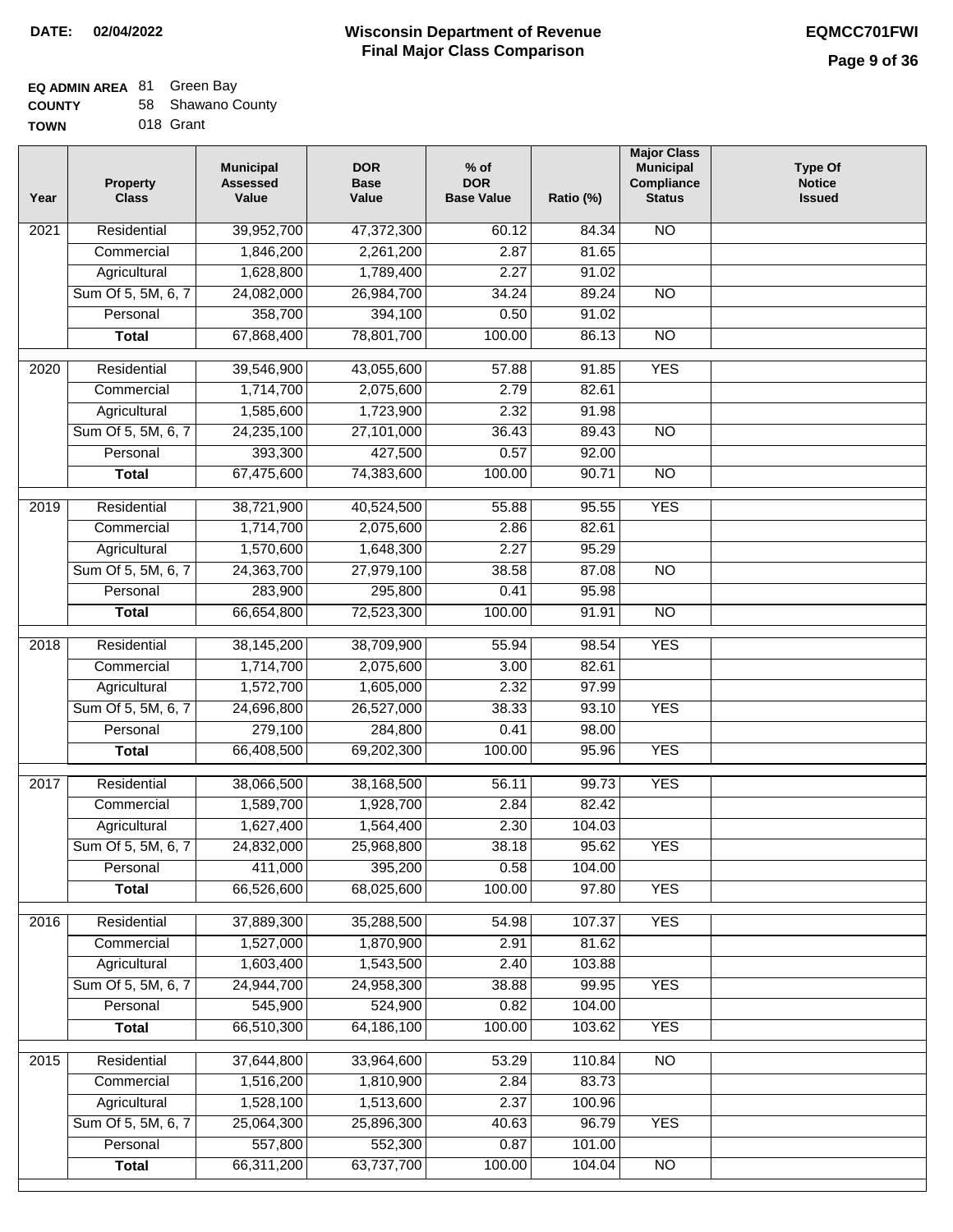$\Box$ 

### **Wisconsin Department of Revenue Final Major Class Comparison DATE: 02/04/2022 EQMCC701FWI**

# **EQ ADMIN AREA** 81 Green Bay

**COUNTY TOWN** 58 Shawano County 020 Green Valley

| Year | <b>Property</b><br><b>Class</b> | <b>Municipal</b><br><b>Assessed</b><br>Value | <b>DOR</b><br><b>Base</b><br>Value | $%$ of<br><b>DOR</b><br><b>Base Value</b> | Ratio (%) | <b>Major Class</b><br><b>Municipal</b><br>Compliance<br><b>Status</b> | <b>Type Of</b><br><b>Notice</b><br><b>Issued</b> |
|------|---------------------------------|----------------------------------------------|------------------------------------|-------------------------------------------|-----------|-----------------------------------------------------------------------|--------------------------------------------------|
| 2021 | Residential                     | 49,412,400                                   | 56,610,500                         | 60.68                                     | 87.28     | <b>NO</b>                                                             |                                                  |
|      | Commercial                      | 832,300                                      | 1,181,200                          | 1.27                                      | 70.46     |                                                                       |                                                  |
|      | Agricultural                    | 2,303,500                                    | 2,621,000                          | 2.81                                      | 87.89     |                                                                       |                                                  |
|      | Sum Of 5, 5M, 6, 7              | 28,534,600                                   | 32,802,300                         | 35.16                                     | 86.99     | $\overline{NO}$                                                       |                                                  |
|      | Personal                        | 56,900                                       | 73,900                             | 0.08                                      | 77.00     |                                                                       |                                                  |
|      | <b>Total</b>                    | 81,139,700                                   | 93,288,900                         | 100.00                                    | 86.98     | $\overline{NO}$                                                       |                                                  |
| 2020 | Residential                     | 48,788,400                                   | 54,147,900                         | 63.03                                     | 90.10     | <b>YES</b>                                                            |                                                  |
|      | Commercial                      | 832,300                                      | 1,135,800                          | 1.32                                      | 73.28     |                                                                       |                                                  |
|      | Agricultural                    | 2,526,700                                    | 2,524,100                          | 2.94                                      | 100.10    |                                                                       |                                                  |
|      | Sum Of 5, 5M, 6, 7              | 25,091,200                                   | 28,014,800                         | 32.61                                     | 89.56     | <b>NO</b>                                                             |                                                  |
|      | Personal                        | 76,500                                       | 85,000                             | 0.10                                      | 90.00     |                                                                       |                                                  |
|      | <b>Total</b>                    | 77,315,100                                   | 85,907,600                         | 100.00                                    | 90.00     | <b>NO</b>                                                             |                                                  |
|      |                                 |                                              |                                    |                                           |           |                                                                       |                                                  |
| 2019 | Residential                     | 48,383,500                                   | 51,755,200                         | 62.91                                     | 93.49     | <b>YES</b>                                                            |                                                  |
|      | Commercial                      | 830,200                                      | 1,113,500                          | 1.35                                      | 74.56     |                                                                       |                                                  |
|      | Agricultural                    | 2,271,600                                    | 2,422,000                          | 2.94                                      | 93.79     |                                                                       |                                                  |
|      | Sum Of 5, 5M, 6, 7              | 24,669,700                                   | 26,902,000                         | 32.70                                     | 91.70     | <b>YES</b>                                                            |                                                  |
|      | Personal                        | 72,000                                       | 76,600                             | 0.09                                      | 93.99     |                                                                       |                                                  |
|      | <b>Total</b>                    | 76,227,000                                   | 82,269,300                         | 100.00                                    | 92.66     | <b>YES</b>                                                            |                                                  |
| 2018 | Residential                     | 47,289,100                                   | 48,671,700                         | 62.16                                     | 97.16     | <b>YES</b>                                                            |                                                  |
|      | Commercial                      | 828,100                                      | 1,100,300                          | 1.41                                      | 75.26     |                                                                       |                                                  |
|      | Agricultural                    | 2,294,300                                    | 2,363,500                          | 3.02                                      | 97.07     |                                                                       |                                                  |
|      | Sum Of 5, 5M, 6, 7              | 23,716,400                                   | 26,010,300                         | 33.22                                     | 91.18     | <b>YES</b>                                                            |                                                  |
|      | Personal                        | 146,700                                      | 154,400                            | 0.20                                      | 95.01     |                                                                       |                                                  |
|      | <b>Total</b>                    | 74,274,600                                   | 78,300,200                         | 100.00                                    | 94.86     | <b>YES</b>                                                            |                                                  |
| 2017 | Residential                     | 45,707,100                                   | 46,103,100                         | 62.01                                     | 99.14     | <b>YES</b>                                                            |                                                  |
|      | Commercial                      | 828,100                                      | 1,078,700                          | 1.45                                      | 76.77     |                                                                       |                                                  |
|      | Agricultural                    | 2,326,700                                    | 2,326,300                          | 3.13                                      | 100.02    |                                                                       |                                                  |
|      | Sum Of 5, 5M, 6, 7              | 23,113,000                                   | 24,571,000                         | 33.05                                     | 94.07     | <b>YES</b>                                                            |                                                  |
|      | Personal                        | 271,600                                      | 268,600                            | 0.36                                      | 101.12    |                                                                       |                                                  |
|      | <b>Total</b>                    | 72,246,500                                   | 74,347,700                         | 100.00                                    | 97.17     | <b>YES</b>                                                            |                                                  |
| 2016 | Residential                     | 45,456,300                                   | 43,628,300                         | 61.06                                     | 104.19    | <b>YES</b>                                                            |                                                  |
|      | Commercial                      | 828,100                                      | 1,057,500                          | 1.48                                      | 78.31     |                                                                       |                                                  |
|      | Agricultural                    | 2,297,900                                    | 2,293,800                          | 3.21                                      | 100.18    |                                                                       |                                                  |
|      | Sum Of 5, 5M, 6, 7              | 23,401,100                                   | 24,203,500                         | 33.87                                     | 96.68     | <b>YES</b>                                                            |                                                  |
|      | Personal                        | 285,900                                      | 272,200                            | 0.38                                      | 105.03    |                                                                       |                                                  |
|      | <b>Total</b>                    | 72,269,300                                   | 71,455,300                         | 100.00                                    | 101.14    | <b>YES</b>                                                            |                                                  |
| 2015 | Residential                     | 45,649,500                                   | 43,628,100                         | 61.25                                     | 104.63    | <b>YES</b>                                                            |                                                  |
|      | Commercial                      | 962,600                                      | 976,500                            | 1.37                                      | 98.58     |                                                                       |                                                  |
|      | Agricultural                    | 2,266,000                                    | 2,264,400                          | 3.18                                      | 100.07    |                                                                       |                                                  |
|      | Sum Of 5, 5M, 6, 7              | 22,925,500                                   | 24,064,300                         | 33.79                                     | 95.27     | <b>YES</b>                                                            |                                                  |
|      | Personal                        | 290,800                                      | 293,500                            | 0.41                                      | 99.08     |                                                                       |                                                  |
|      | <b>Total</b>                    | 72,094,400                                   | 71,226,800                         | 100.00                                    | 101.22    | <b>YES</b>                                                            |                                                  |
|      |                                 |                                              |                                    |                                           |           |                                                                       |                                                  |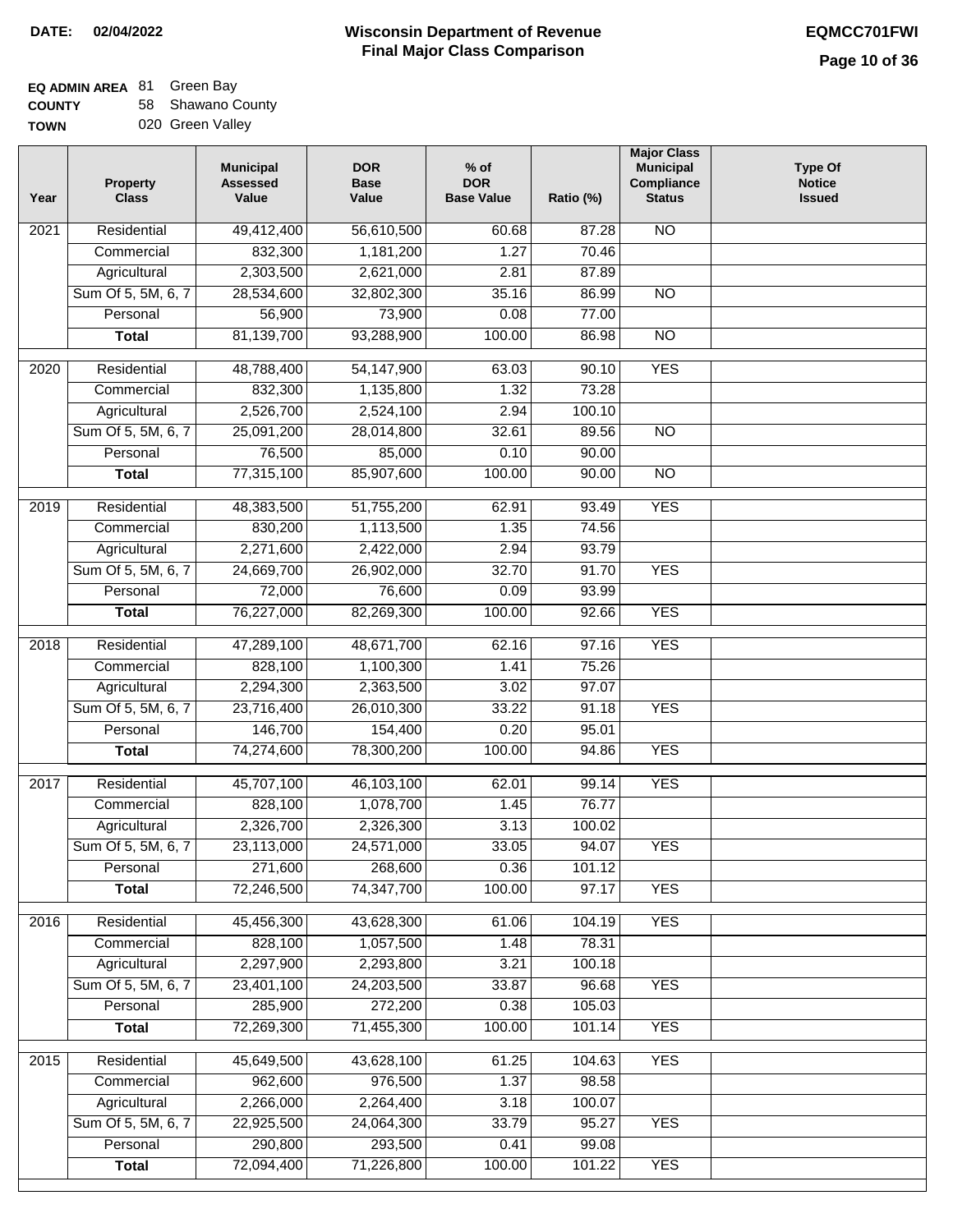## **EQ ADMIN AREA** 81 Green Bay

| <b>COUNTY</b> |  | 58 Shawano County |
|---------------|--|-------------------|
|---------------|--|-------------------|

**TOWN** 022 Hartland

| Year              | <b>Property</b><br><b>Class</b> | <b>Municipal</b><br><b>Assessed</b><br>Value | <b>DOR</b><br><b>Base</b><br>Value | $%$ of<br><b>DOR</b><br><b>Base Value</b> | Ratio (%) | <b>Major Class</b><br><b>Municipal</b><br>Compliance<br><b>Status</b> | Type Of<br><b>Notice</b><br><b>Issued</b> |
|-------------------|---------------------------------|----------------------------------------------|------------------------------------|-------------------------------------------|-----------|-----------------------------------------------------------------------|-------------------------------------------|
| $\overline{202}1$ | Residential                     | 37,701,200                                   | 41,185,400                         | 52.94                                     | 91.54     | <b>YES</b>                                                            |                                           |
|                   | Commercial                      | 3,373,900                                    | 3,686,200                          | 4.74                                      | 91.53     |                                                                       |                                           |
|                   | Agricultural                    | 2,610,200                                    | 2,837,800                          | 3.65                                      | 91.98     |                                                                       |                                           |
|                   | Sum Of 5, 5M, 6, 7              | 29,258,100                                   | 29,862,900                         | 38.39                                     | 97.97     | <b>YES</b>                                                            |                                           |
|                   | Personal                        | 202,700                                      | 220,300                            | 0.28                                      | 92.01     |                                                                       |                                           |
|                   | <b>Total</b>                    | 73,146,100                                   | 77,792,600                         | 100.00                                    | 94.03     | <b>YES</b>                                                            |                                           |
| $\overline{2020}$ | Residential                     | 37, 167, 200                                 | 39,045,900                         | 52.36                                     | 95.19     | <b>YES</b>                                                            |                                           |
|                   | Commercial                      | 3,398,500                                    | 3,570,900                          | 4.79                                      | 95.17     |                                                                       |                                           |
|                   | Agricultural                    | 2,675,800                                    | 2,731,600                          | 3.66                                      | 97.96     |                                                                       |                                           |
|                   | Sum Of 5, 5M, 6, 7              | 28,956,300                                   | 29,093,100                         | 39.01                                     | 99.53     | <b>YES</b>                                                            |                                           |
|                   | Personal                        | 129,400                                      | 132,100                            | 0.18                                      | 97.96     |                                                                       |                                           |
|                   | <b>Total</b>                    | 72,327,200                                   | 74,573,600                         | 100.00                                    | 96.99     | <b>YES</b>                                                            |                                           |
|                   |                                 |                                              |                                    |                                           |           |                                                                       |                                           |
| 2019              | Residential                     | 36,657,600                                   | 36,345,200                         | 51.66                                     | 100.86    | <b>YES</b>                                                            |                                           |
|                   | Commercial                      | 3,201,000                                    | 3,303,300                          | 4.69                                      | 96.90     |                                                                       |                                           |
|                   | Agricultural                    | 2,616,900                                    | 2,617,400                          | 3.72                                      | 99.98     |                                                                       |                                           |
|                   | Sum Of 5, 5M, 6, 7              | 28,815,900                                   | 27,954,600                         | 39.73                                     | 103.08    | <b>YES</b>                                                            |                                           |
|                   | Personal                        | 138,800                                      | 138,800                            | 0.20                                      | 100.00    |                                                                       |                                           |
|                   | <b>Total</b>                    | 71,430,200                                   | 70,359,300                         | 100.00                                    | 101.52    | <b>YES</b>                                                            |                                           |
| 2018              | Residential                     | 31,182,300                                   | 34,949,400                         | 50.35                                     | 89.22     | $\overline{NO}$                                                       |                                           |
|                   | Commercial                      | 2,793,200                                    | 3,086,800                          | 4.45                                      | 90.49     |                                                                       |                                           |
|                   | Agricultural                    | 2,292,000                                    | 2,572,900                          | 3.71                                      | 89.08     |                                                                       |                                           |
|                   | Sum Of 5, 5M, 6, 7              | 25,000,500                                   | 28,650,700                         | 41.28                                     | 87.26     | $\overline{NO}$                                                       |                                           |
|                   | Personal                        | 135,600                                      | 152,400                            | 0.22                                      | 88.98     |                                                                       |                                           |
|                   | <b>Total</b>                    | 61,403,600                                   | 69,412,200                         | 100.00                                    | 88.46     | $\overline{NO}$                                                       |                                           |
| 2017              | Residential                     | 30,974,500                                   | 33,361,600                         | 50.43                                     | 92.84     | <b>YES</b>                                                            |                                           |
|                   | Commercial                      | 1,702,300                                    | 1,870,600                          | 2.83                                      | 91.00     |                                                                       |                                           |
|                   | Agricultural                    | 2,259,300                                    | 2,511,300                          | 3.80                                      | 89.97     |                                                                       |                                           |
|                   | Sum Of 5, 5M, 6, 7              | 25,119,400                                   | 28,071,900                         | 42.44                                     | 89.48     | N <sub>O</sub>                                                        |                                           |
|                   | Personal                        | 299,400                                      | 332,700                            | 0.50                                      | 89.99     |                                                                       |                                           |
|                   | <b>Total</b>                    | 60,354,900                                   | 66,148,100                         | 100.00                                    | 91.24     | <b>NO</b>                                                             |                                           |
|                   |                                 |                                              |                                    |                                           |           |                                                                       |                                           |
| 2016              | Residential                     | 30,557,300                                   | 32,937,300                         | 51.27                                     | 92.77     | <b>YES</b>                                                            |                                           |
|                   | Commercial                      | 1,434,100                                    | 1,650,300                          | 2.57                                      | 86.90     |                                                                       |                                           |
|                   | Agricultural                    | 2,227,000                                    | 2,472,300                          | 3.85                                      | 90.08     |                                                                       |                                           |
|                   | Sum Of 5, 5M, 6, 7              | 24,253,700                                   | 26,870,100                         | 41.83                                     | 90.26     | <b>YES</b>                                                            |                                           |
|                   | Personal                        | 281,600                                      | 313,000                            | 0.49                                      | 89.97     |                                                                       |                                           |
|                   | <b>Total</b>                    | 58,753,700                                   | 64,243,000                         | 100.00                                    | 91.46     | <b>YES</b>                                                            |                                           |
| 2015              | Residential                     | 30,041,400                                   | 33,023,700                         | 50.87                                     | 90.97     | <b>YES</b>                                                            |                                           |
|                   | Commercial                      | 1,431,400                                    | 1,681,600                          | 2.59                                      | 85.12     |                                                                       |                                           |
|                   | Agricultural                    | 2,320,500                                    | 2,455,000                          | 3.78                                      | 94.52     |                                                                       |                                           |
|                   | Sum Of 5, 5M, 6, 7              | 23,851,300                                   | 27,479,200                         | 42.33                                     | 86.80     | <b>NO</b>                                                             |                                           |
|                   | Personal                        | 261,500                                      | 281,100                            | 0.43                                      | 93.03     |                                                                       |                                           |
|                   | <b>Total</b>                    | 57,906,100                                   | 64,920,600                         | 100.00                                    | 89.20     | NO                                                                    |                                           |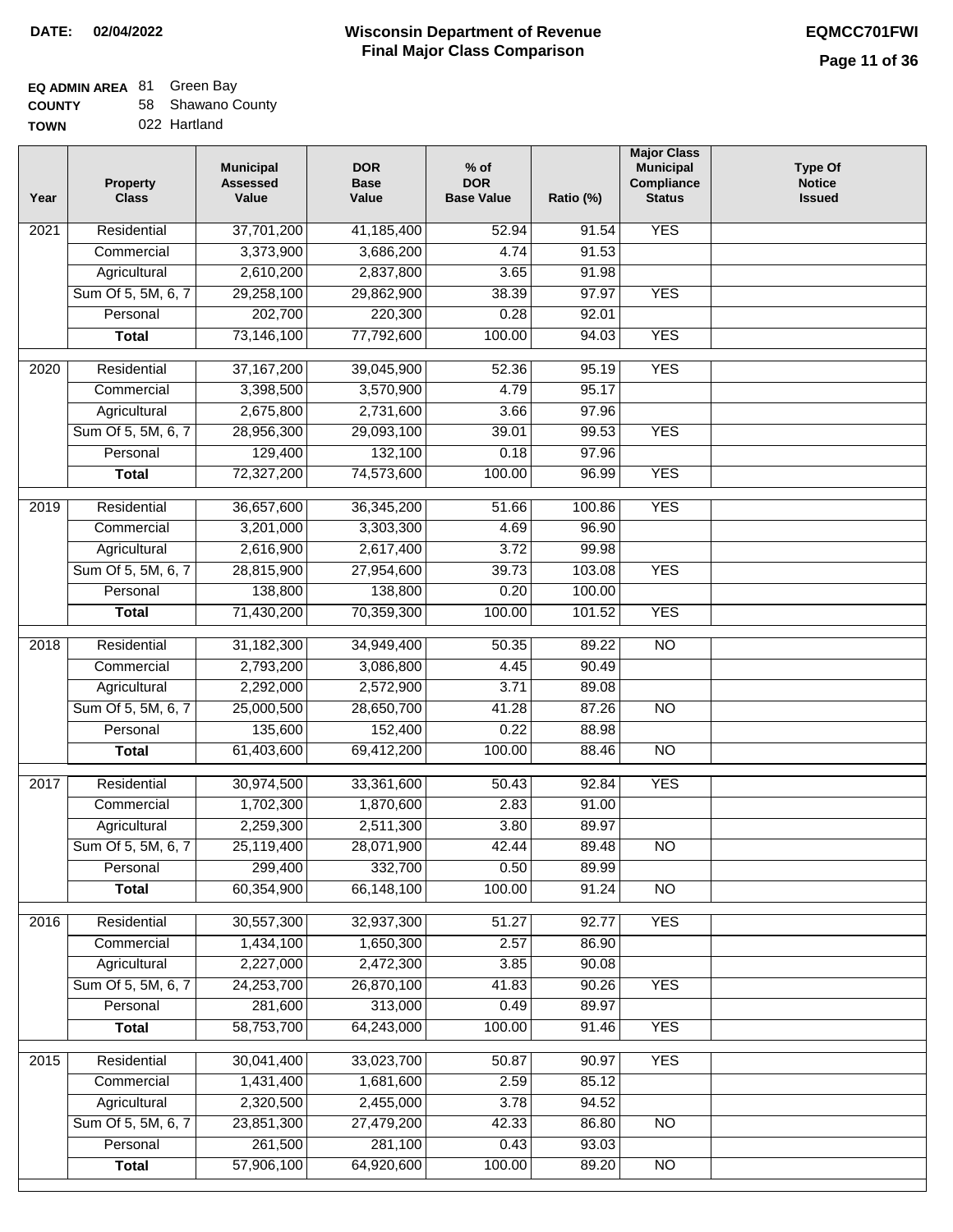# **EQ ADMIN AREA** 81 Green Bay

| <b>COUNTY</b> |  | 58 Shawano County |  |
|---------------|--|-------------------|--|
|---------------|--|-------------------|--|

**TOWN** 024 Herman

| Year | <b>Property</b><br><b>Class</b> | <b>Municipal</b><br><b>Assessed</b><br>Value | <b>DOR</b><br><b>Base</b><br>Value | $%$ of<br><b>DOR</b><br><b>Base Value</b> | Ratio (%)      | <b>Major Class</b><br><b>Municipal</b><br>Compliance<br><b>Status</b> | <b>Type Of</b><br><b>Notice</b><br><b>Issued</b> |
|------|---------------------------------|----------------------------------------------|------------------------------------|-------------------------------------------|----------------|-----------------------------------------------------------------------|--------------------------------------------------|
| 2021 | Residential                     | 22,505,600                                   | 24,917,100                         | 41.18                                     | 90.32          | <b>YES</b>                                                            |                                                  |
|      | Commercial                      | 1,112,500                                    | 1,237,900                          | 2.05                                      | 89.87          |                                                                       |                                                  |
|      | Agricultural                    | 1,774,400                                    | 1,887,800                          | 3.12                                      | 93.99          |                                                                       |                                                  |
|      | Sum Of 5, 5M, 6, 7              | 29,656,900                                   | 32,234,700                         | 53.27                                     | 92.00          | <b>YES</b>                                                            |                                                  |
|      | Personal                        | 218,480                                      | 232,400                            | 0.38                                      | 94.01          |                                                                       |                                                  |
|      | <b>Total</b>                    | 55,267,880                                   | 60,509,900                         | 100.00                                    | 91.34          | <b>YES</b>                                                            |                                                  |
| 2020 | Residential                     | 22,184,300                                   | 23,404,900                         | 40.19                                     | 94.78          | <b>YES</b>                                                            |                                                  |
|      | Commercial                      | 1,102,100                                    | 1,202,700                          | 2.07                                      | 91.64          |                                                                       |                                                  |
|      | Agricultural                    | 1,729,100                                    | 1,816,900                          | 3.12                                      | 95.17          |                                                                       |                                                  |
|      | Sum Of 5, 5M, 6, 7              | 29,613,800                                   | 31,564,000                         | 54.20                                     | 93.82          | <b>YES</b>                                                            |                                                  |
|      | Personal                        | 232,690                                      | 245,000                            | 0.42                                      | 94.98          |                                                                       |                                                  |
|      | <b>Total</b>                    | 54,861,990                                   | 58,233,500                         | 100.00                                    | 94.21          | <b>YES</b>                                                            |                                                  |
| 2019 | Residential                     | 22,188,900                                   | 22,950,600                         | 39.76                                     | 96.68          | <b>YES</b>                                                            |                                                  |
|      | Commercial                      | 1,096,200                                    | 1,196,500                          | 2.07                                      | 91.62          |                                                                       |                                                  |
|      | Agricultural                    | 1,645,900                                    | 1,746,000                          | 3.02                                      | 94.27          |                                                                       |                                                  |
|      | Sum Of 5, 5M, 6, 7              | 29,779,700                                   | 31,648,900                         | 54.83                                     | 94.09          | <b>YES</b>                                                            |                                                  |
|      | Personal                        | 177,380                                      | 184,800                            | 0.32                                      | 95.98          |                                                                       |                                                  |
|      | <b>Total</b>                    | 54,888,080                                   | 57,726,800                         | 100.00                                    | 95.08          | <b>YES</b>                                                            |                                                  |
| 2018 | Residential                     | 22,218,000                                   | 22,979,500                         | 40.20                                     | 96.69          | <b>YES</b>                                                            |                                                  |
|      | Commercial                      | 984,700                                      | 1,080,400                          | 1.89                                      | 91.14          |                                                                       |                                                  |
|      | Agricultural                    | 1,648,800                                    | 1,698,400                          | 2.97                                      | 97.08          |                                                                       |                                                  |
|      | Sum Of 5, 5M, 6, 7              | 29,653,300                                   | 31,221,300                         | 54.62                                     | 94.98          | <b>YES</b>                                                            |                                                  |
|      | Personal                        | 180,100                                      | 185,700                            | 0.32                                      | 96.98          |                                                                       |                                                  |
|      | <b>Total</b>                    | 54,684,900                                   | 57,165,300                         | 100.00                                    | 95.66          | <b>YES</b>                                                            |                                                  |
| 2017 | Residential                     | 22,226,300                                   | 22,729,300                         | 40.68                                     | 97.79          | <b>YES</b>                                                            |                                                  |
|      | Commercial                      | 984,700                                      | 1,069,700                          | 1.91                                      | 92.05          |                                                                       |                                                  |
|      | Agricultural                    | 1,641,700                                    | 1,657,900                          | 2.97                                      | 99.02          |                                                                       |                                                  |
|      | Sum Of 5, 5M, 6, 7              | 29,701,580                                   | 30,130,700                         | 53.92                                     | 98.58          | <b>YES</b>                                                            |                                                  |
|      | Personal                        | 285,310                                      | 291,100                            | 0.52                                      | 98.01          |                                                                       |                                                  |
|      | <b>Total</b>                    | 54,839,590                                   | 55,878,700                         | 100.00                                    | 98.14          | <b>YES</b>                                                            |                                                  |
|      |                                 |                                              |                                    |                                           |                |                                                                       |                                                  |
| 2016 | Residential                     | 22,117,000<br>984,700                        | 22,393,500                         | 40.56                                     | 98.77<br>92.98 | <b>YES</b>                                                            |                                                  |
|      | Commercial<br>Agricultural      | 1,633,700                                    | 1,059,100<br>1,631,300             | 1.92<br>2.95                              | 100.15         |                                                                       |                                                  |
|      | Sum Of 5, 5M, 6, 7              | 29,540,480                                   | 29,834,300                         | 54.04                                     | 99.02          | <b>YES</b>                                                            |                                                  |
|      | Personal                        | 294,510                                      | 294,600                            | 0.53                                      | 99.97          |                                                                       |                                                  |
|      | <b>Total</b>                    | 54,570,390                                   | 55,212,800                         | 100.00                                    | 98.84          | <b>YES</b>                                                            |                                                  |
|      |                                 |                                              |                                    |                                           |                |                                                                       |                                                  |
| 2015 | Residential                     | 22,003,000                                   | 21,630,600                         | 39.57                                     | 101.72         | <b>YES</b>                                                            |                                                  |
|      | Commercial                      | 1,252,600                                    | 1,302,300                          | 2.38                                      | 96.18          |                                                                       |                                                  |
|      | Agricultural                    | 1,671,300                                    | 1,613,800                          | 2.95                                      | 103.56         |                                                                       |                                                  |
|      | Sum Of 5, 5M, 6, 7              | 29,420,580                                   | 29,877,300                         | 54.65                                     | 98.47          | <b>YES</b>                                                            |                                                  |
|      | Personal                        | 251,300                                      | 244,000                            | 0.45                                      | 102.99         |                                                                       |                                                  |
|      | <b>Total</b>                    | 54,598,780                                   | 54,668,000                         | 100.00                                    | 99.87          | <b>YES</b>                                                            |                                                  |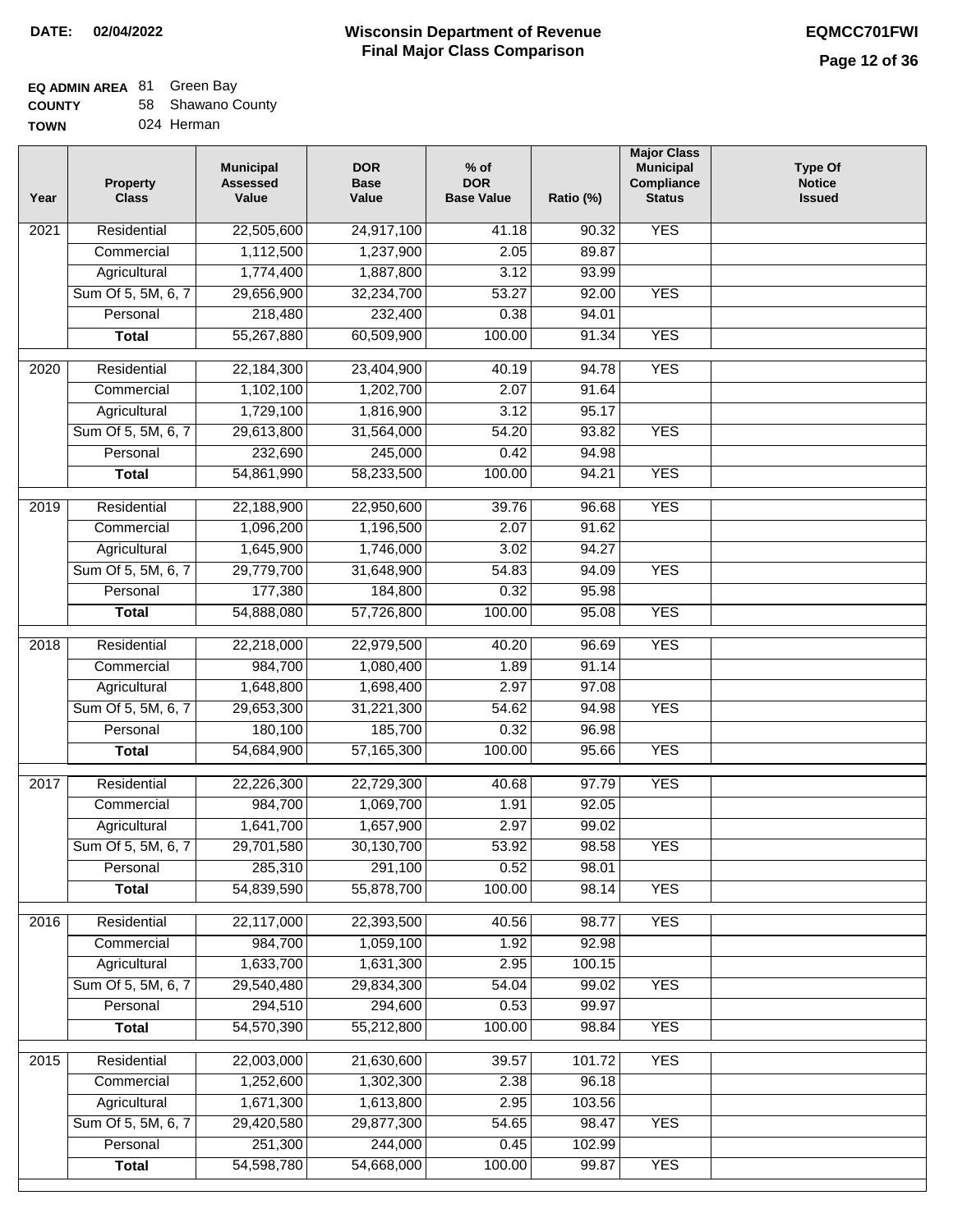# **EQ ADMIN AREA** 81 Green Bay

| <b>COUNTY</b> | 58 Shawano County |
|---------------|-------------------|
| <b>TOWN</b>   | 026 Hutchins      |

| Year              | Property<br><b>Class</b> | <b>Municipal</b><br><b>Assessed</b><br>Value | <b>DOR</b><br><b>Base</b><br>Value | $%$ of<br><b>DOR</b><br><b>Base Value</b> | Ratio (%) | <b>Major Class</b><br><b>Municipal</b><br>Compliance<br><b>Status</b> | <b>Type Of</b><br><b>Notice</b><br><b>Issued</b> |
|-------------------|--------------------------|----------------------------------------------|------------------------------------|-------------------------------------------|-----------|-----------------------------------------------------------------------|--------------------------------------------------|
| 2021              | Residential              | 26,522,000                                   | 30,734,800                         | $\frac{1}{57.11}$                         | 86.29     | N <sub>O</sub>                                                        |                                                  |
|                   | Commercial               | 181,400                                      | 181,900                            | 0.34                                      | 99.73     |                                                                       |                                                  |
|                   | Agricultural             | 788,000                                      | 916,500                            | 1.70                                      | 85.98     |                                                                       |                                                  |
|                   | Sum Of 5, 5M, 6, 7       | 19,007,200                                   | 21,879,100                         | 40.66                                     | 86.87     | $\overline{NO}$                                                       |                                                  |
|                   | Personal                 | 87,000                                       | 101,100                            | 0.19                                      | 86.05     |                                                                       |                                                  |
|                   | <b>Total</b>             | 46,585,600                                   | 53,813,400                         | 100.00                                    | 86.57     | $\overline{NO}$                                                       | 1st Notice of Non-Compliance                     |
| 2020              | Residential              | 26,396,600                                   | 28,889,400                         | 55.85                                     | 91.37     | <b>YES</b>                                                            |                                                  |
|                   | Commercial               | 175,200                                      | 173,500                            | 0.34                                      | 100.98    |                                                                       |                                                  |
|                   | Agricultural             | 728,900                                      | 881,800                            | 1.70                                      | 82.66     |                                                                       |                                                  |
|                   | Sum Of 5, 5M, 6, 7       | 18,794,700                                   | 21,683,400                         | 41.92                                     | 86.68     | $\overline{NO}$                                                       |                                                  |
|                   | Personal                 | 87,500                                       | 95,100                             | 0.18                                      | 92.01     |                                                                       |                                                  |
|                   | <b>Total</b>             | 46,182,900                                   | 51,723,200                         | 100.00                                    | 89.29     | $\overline{NO}$                                                       |                                                  |
|                   |                          |                                              |                                    |                                           |           |                                                                       |                                                  |
| 2019              | Residential              | 25,949,100                                   | 27,849,600                         | 54.87                                     | 93.18     | <b>YES</b>                                                            |                                                  |
|                   | Commercial               | 175,200                                      | 173,500                            | 0.34                                      | 100.98    |                                                                       |                                                  |
|                   | Agricultural             | 744,200                                      | 841,500                            | 1.66                                      | 88.44     |                                                                       |                                                  |
|                   | Sum Of 5, 5M, 6, 7       | 18,860,800                                   | 21,766,600                         | 42.88                                     | 86.65     | $\overline{NO}$                                                       |                                                  |
|                   | Personal                 | 118,400                                      | 124,700                            | 0.25                                      | 94.95     |                                                                       |                                                  |
|                   | <b>Total</b>             | 45,847,700                                   | 50,755,900                         | 100.00                                    | 90.33     | $\overline{NO}$                                                       |                                                  |
| $\overline{2018}$ | Residential              | 25,888,900                                   | 26,977,600                         | 55.00                                     | 95.96     | <b>YES</b>                                                            |                                                  |
|                   | Commercial               | 175,200                                      | 173,500                            | 0.35                                      | 100.98    |                                                                       |                                                  |
|                   | Agricultural             | 770,500                                      | 808,700                            | 1.65                                      | 95.28     |                                                                       |                                                  |
|                   | Sum Of 5, 5M, 6, 7       | 18,836,400                                   | 20,966,500                         | 42.75                                     | 89.84     | <b>NO</b>                                                             |                                                  |
|                   | Personal                 | 117,200                                      | 119,600                            | 0.24                                      | 97.99     |                                                                       |                                                  |
|                   | <b>Total</b>             | 45,788,200                                   | 49,045,900                         | 100.00                                    | 93.36     | $\overline{10}$                                                       |                                                  |
| 2017              | Residential              | 25,797,200                                   | 26,619,400                         | 56.43                                     | 96.91     | <b>YES</b>                                                            |                                                  |
|                   | Commercial               | 175,200                                      | 171,800                            | 0.36                                      | 101.98    |                                                                       |                                                  |
|                   | Agricultural             | 767,800                                      | 789,100                            | 1.67                                      | 97.30     |                                                                       |                                                  |
|                   | Sum Of 5, 5M, 6, 7       | 18,825,600                                   | 19,475,400                         | 41.29                                     | 96.66     | YES                                                                   |                                                  |
|                   | Personal                 | 114,600                                      | 114,600                            | 0.24                                      | 100.00    |                                                                       |                                                  |
|                   | <b>Total</b>             | 45,680,400                                   | 47,170,300                         | 100.00                                    | 96.84     | <b>YES</b>                                                            |                                                  |
| 2016              | Residential              | 25,700,500                                   | 26,230,600                         | 55.47                                     | 97.98     | <b>YES</b>                                                            |                                                  |
|                   | Commercial               | 175,200                                      | 170,100                            | 0.36                                      | 103.00    |                                                                       |                                                  |
|                   | Agricultural             | 759,800                                      | 775,500                            | 1.64                                      | 97.98     |                                                                       |                                                  |
|                   | Sum Of 5, 5M, 6, 7       | 18,876,600                                   | 19,961,600                         | 42.21                                     | 94.56     | <b>YES</b>                                                            |                                                  |
|                   | Personal                 | 156,800                                      | 152,200                            | 0.32                                      | 103.02    |                                                                       |                                                  |
|                   | <b>Total</b>             | 45,668,900                                   | 47,290,000                         | 100.00                                    | 96.57     | <b>YES</b>                                                            |                                                  |
| 2015              | Residential              | 25,470,300                                   | 25,300,800                         | 52.46                                     | 100.67    | <b>YES</b>                                                            |                                                  |
|                   | Commercial               | $\Omega$                                     | $\Omega$                           | 0.00                                      | 0.00      |                                                                       |                                                  |
|                   | Agricultural             | 674,700                                      | 731,300                            | 1.52                                      | 92.26     |                                                                       |                                                  |
|                   | Sum Of 5, 5M, 6, 7       | 19,321,100                                   | 22,040,600                         | 45.70                                     | 87.66     | N <sub>O</sub>                                                        |                                                  |
|                   | Personal                 | 150,700                                      | 158,600                            | 0.33                                      | 95.02     |                                                                       |                                                  |
|                   | <b>Total</b>             | 45,616,800                                   | 48,231,300                         | 100.00                                    | 94.58     | N <sub>O</sub>                                                        |                                                  |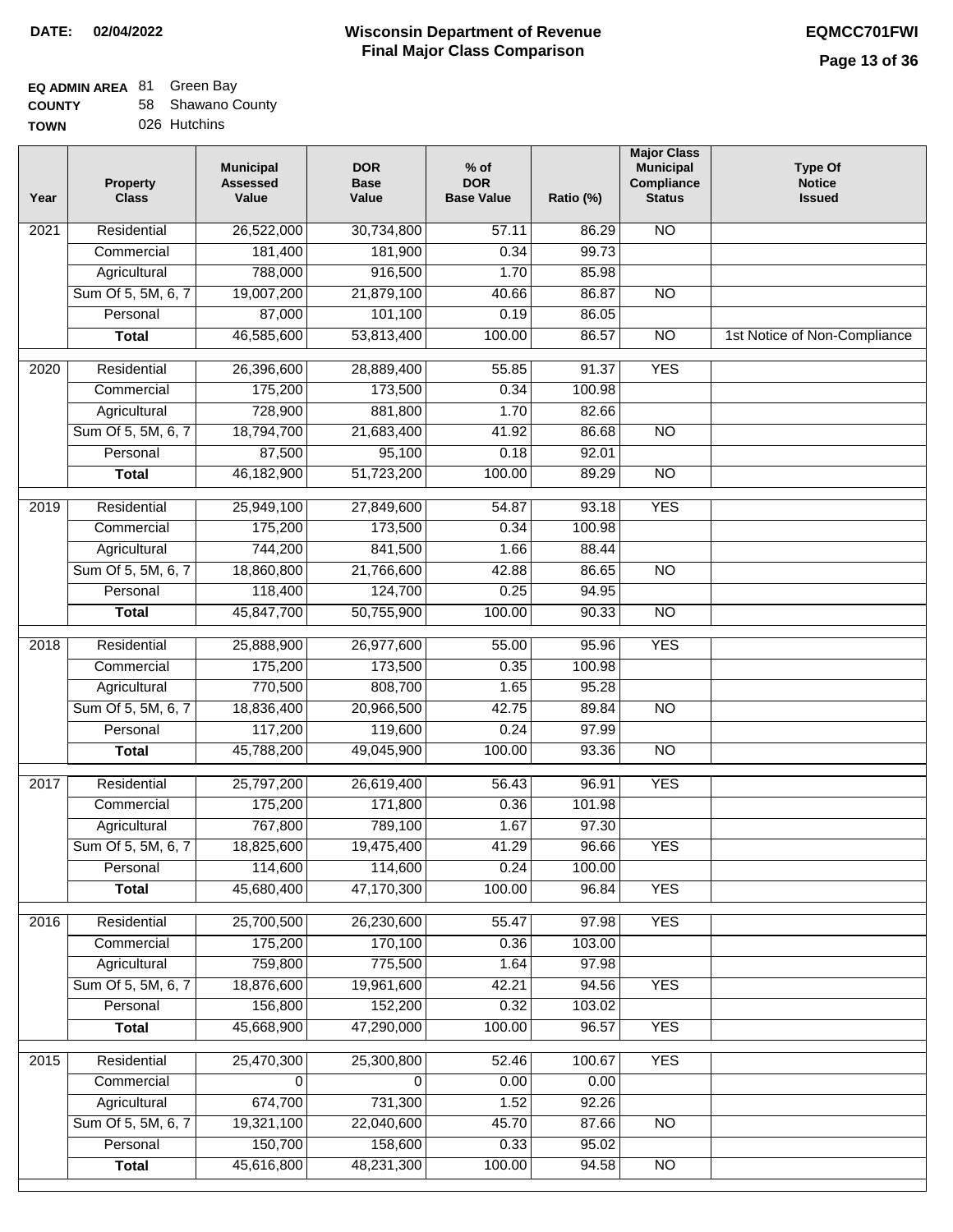٦

### **EQ ADMIN AREA** 81 Green Bay **COUNTY**

| <b>COUNTY</b> | 58 Shawano County |
|---------------|-------------------|
| TOWN          | 028 Lessor        |

| Year              | <b>Property</b><br><b>Class</b> | <b>Municipal</b><br><b>Assessed</b><br>Value | <b>DOR</b><br><b>Base</b><br>Value | $%$ of<br><b>DOR</b><br><b>Base Value</b> | Ratio (%) | <b>Major Class</b><br><b>Municipal</b><br>Compliance<br><b>Status</b> | <b>Type Of</b><br><b>Notice</b><br><b>Issued</b> |
|-------------------|---------------------------------|----------------------------------------------|------------------------------------|-------------------------------------------|-----------|-----------------------------------------------------------------------|--------------------------------------------------|
| 2021              | Residential                     | 70,728,300                                   | 83,671,500                         | 76.10                                     | 84.53     | N <sub>O</sub>                                                        |                                                  |
|                   | Commercial                      | 1,118,000                                    | 1,223,900                          | 1.11                                      | 91.35     |                                                                       |                                                  |
|                   | Agricultural                    | 2,368,200                                    | 2,783,200                          | 2.53                                      | 85.09     |                                                                       |                                                  |
|                   | Sum Of 5, 5M, 6, 7              | 19,621,500                                   | 22,191,500                         | 20.18                                     | 88.42     | $\overline{NO}$                                                       |                                                  |
|                   | Personal                        | 66,800                                       | 78,600                             | 0.07                                      | 84.99     |                                                                       |                                                  |
|                   | <b>Total</b>                    | 93,902,800                                   | 109,948,700                        | 100.00                                    | 85.41     | $\overline{NO}$                                                       |                                                  |
| 2020              | Residential                     | 69,053,800                                   | 78,559,600                         | 75.40                                     | 87.90     | $\overline{NO}$                                                       |                                                  |
|                   | Commercial                      | 1,100,400                                    | 1,156,200                          | 1.11                                      | 95.17     |                                                                       |                                                  |
|                   | Agricultural                    | 2,468,200                                    | 2,685,900                          | 2.58                                      | 91.89     |                                                                       |                                                  |
|                   | Sum Of 5, 5M, 6, 7              | 19,524,900                                   | 21,692,200                         | 20.82                                     | 90.01     | <b>YES</b>                                                            |                                                  |
|                   | Personal                        | 86,000                                       | 93,500                             | 0.09                                      | 91.98     |                                                                       |                                                  |
|                   | <b>Total</b>                    | 92,233,300                                   | 104, 187, 400                      | 100.00                                    | 88.53     | $\overline{NO}$                                                       |                                                  |
| 2019              | Residential                     | 68,229,100                                   | 72,582,400                         | 74.29                                     | 94.00     | <b>YES</b>                                                            |                                                  |
|                   | Commercial                      | 1,061,800                                    | 1,114,300                          | 1.14                                      | 95.29     |                                                                       |                                                  |
|                   | Agricultural                    | 2,385,700                                    | 2,588,500                          | 2.65                                      | 92.17     |                                                                       |                                                  |
|                   | Sum Of 5, 5M, 6, 7              | 19,509,500                                   | 21,325,900                         | 21.83                                     | 91.48     | <b>YES</b>                                                            |                                                  |
|                   | Personal                        | 77,600                                       | 84,400                             | 0.09                                      | 91.94     |                                                                       |                                                  |
|                   | <b>Total</b>                    | 91,263,700                                   | 97,695,500                         | 100.00                                    | 93.42     | <b>YES</b>                                                            |                                                  |
|                   |                                 |                                              |                                    |                                           |           |                                                                       |                                                  |
| $\overline{2018}$ | Residential                     | 67,449,600                                   | 71,734,900                         | 74.30                                     | 94.03     | <b>YES</b>                                                            |                                                  |
|                   | Commercial                      | 1,059,100                                    | 1,100,400                          | 1.14                                      | 96.25     |                                                                       |                                                  |
|                   | Agricultural                    | 2,411,900                                    | 2,511,700                          | 2.60                                      | 96.03     |                                                                       |                                                  |
|                   | Sum Of 5, 5M, 6, 7              | 19,375,400                                   | 21,110,300                         | 21.86                                     | 91.78     | <b>YES</b>                                                            |                                                  |
|                   | Personal                        | 90,300                                       | 94,100                             | 0.10                                      | 95.96     |                                                                       |                                                  |
|                   | <b>Total</b>                    | 90,386,300                                   | 96,551,400                         | 100.00                                    | 93.61     | <b>YES</b>                                                            |                                                  |
| 2017              | Residential                     | 67,167,800                                   | 70,034,500                         | 74.30                                     | 95.91     | <b>YES</b>                                                            |                                                  |
|                   | Commercial                      | 1,059,100                                    | 1,078,800                          | 1.14                                      | 98.17     |                                                                       |                                                  |
|                   | Agricultural                    | 2,329,800                                    | 2,450,000                          | 2.60                                      | 95.09     |                                                                       |                                                  |
|                   | Sum Of 5, 5M, 6, 7              | 19,231,700                                   | 20,547,800                         | 21.80                                     | 93.59     | <b>YES</b>                                                            |                                                  |
|                   | Personal                        | 141,700                                      | 150,700                            | 0.16                                      | 94.03     |                                                                       |                                                  |
|                   | <b>Total</b>                    | 89,930,100                                   | 94,261,800                         | 100.00                                    | 95.40     | <b>YES</b>                                                            |                                                  |
| 2016              | Residential                     | 61,657,800                                   | 65,968,900                         | 73.88                                     | 93.46     | <b>YES</b>                                                            |                                                  |
|                   | Commercial                      | 956,800                                      | 1,027,400                          | 1.15                                      | 93.13     |                                                                       |                                                  |
|                   | Agricultural                    | 2,167,700                                    | 2,407,900                          | 2.70                                      | 90.02     |                                                                       |                                                  |
|                   | Sum Of 5, 5M, 6, 7              | 17,226,400                                   | 19,707,700                         | 22.07                                     | 87.41     | <b>NO</b>                                                             |                                                  |
|                   | Personal                        | 163,600                                      | 181,800                            | 0.20                                      | 89.99     |                                                                       |                                                  |
|                   | <b>Total</b>                    | 82,172,300                                   | 89,293,700                         | 100.00                                    | 92.02     | N <sub>O</sub>                                                        | 1st Notice of Non-Compliance                     |
| 2015              | Residential                     | 61,077,500                                   | 65,322,400                         | 72.82                                     | 93.50     | <b>YES</b>                                                            |                                                  |
|                   | Commercial                      | 956,800                                      | 1,027,400                          | 1.15                                      | 93.13     |                                                                       |                                                  |
|                   | Agricultural                    | 2,143,400                                    | 2,380,100                          | 2.65                                      | 90.06     |                                                                       |                                                  |
|                   | Sum Of 5, 5M, 6, 7              | 17,274,400                                   | 20,786,400                         | 23.17                                     | 83.10     | <b>NO</b>                                                             |                                                  |
|                   | Personal                        | 172,800                                      | 192,000                            | 0.21                                      | 90.00     |                                                                       |                                                  |
|                   | <b>Total</b>                    | 81,624,900                                   | 89,708,300                         | 100.00                                    | 90.99     | $\overline{NO}$                                                       |                                                  |
|                   |                                 |                                              |                                    |                                           |           |                                                                       |                                                  |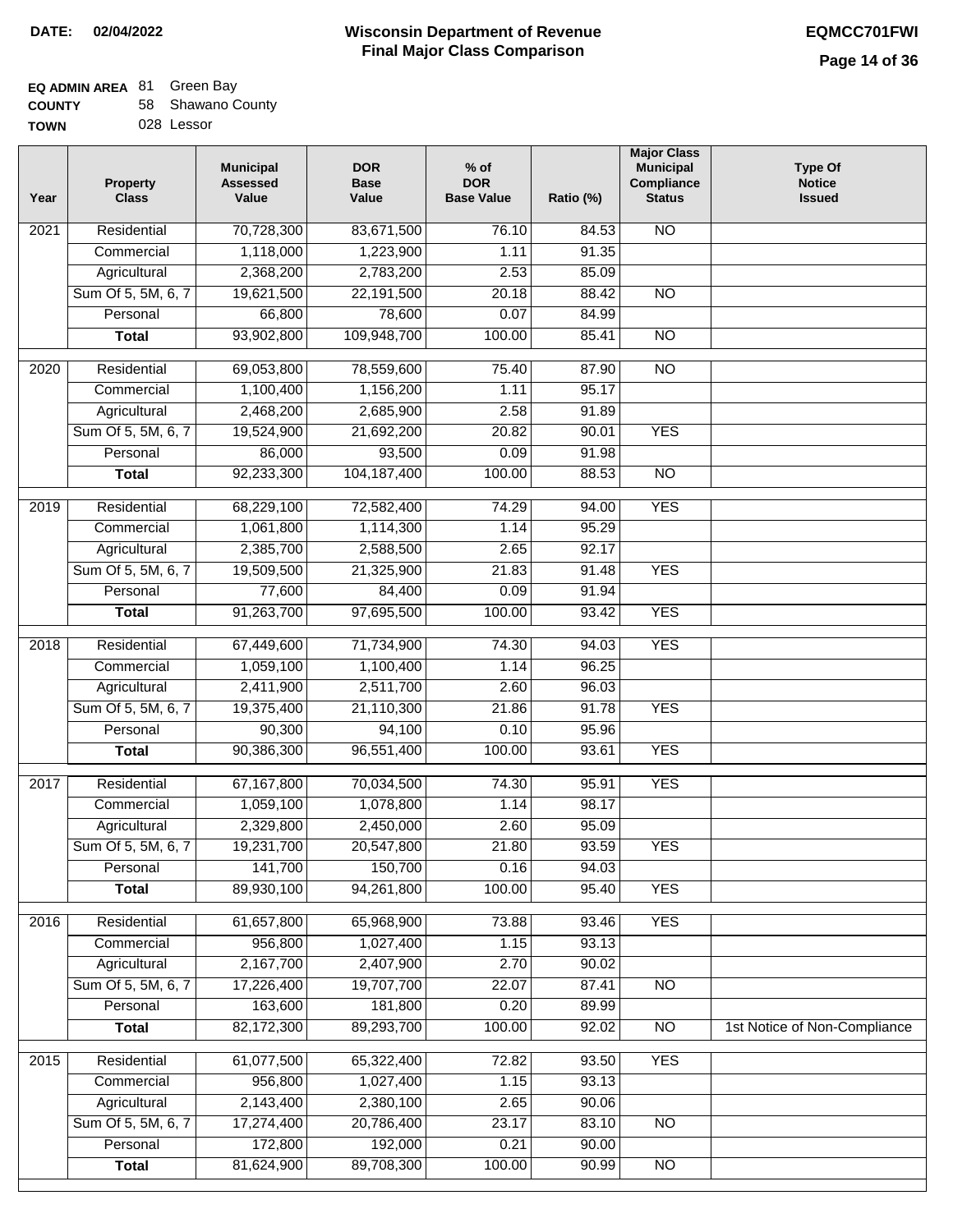### **Wisconsin Department of Revenue Final Major Class Comparison DATE: 02/04/2022 EQMCC701FWI**

# **EQ ADMIN AREA** 81 Green Bay

**COUNTY TOWN** 58 Shawano County 030 Maple Grove

| Year | <b>Property</b><br><b>Class</b> | <b>Municipal</b><br><b>Assessed</b><br>Value | <b>DOR</b><br><b>Base</b><br>Value | $%$ of<br><b>DOR</b><br><b>Base Value</b> | Ratio (%) | <b>Major Class</b><br><b>Municipal</b><br>Compliance<br><b>Status</b> | <b>Type Of</b><br><b>Notice</b><br><b>Issued</b> |
|------|---------------------------------|----------------------------------------------|------------------------------------|-------------------------------------------|-----------|-----------------------------------------------------------------------|--------------------------------------------------|
| 2021 | Residential                     | 33,965,800                                   | 39,233,700                         | 53.04                                     | 86.57     | <b>NO</b>                                                             |                                                  |
|      | Commercial                      | 1,744,500                                    | 1,971,400                          | 2.67                                      | 88.49     |                                                                       |                                                  |
|      | Agricultural                    | 3,884,600                                    | 4,178,800                          | 5.65                                      | 92.96     |                                                                       |                                                  |
|      | Sum Of 5, 5M, 6, 7              | 25,395,500                                   | 26,338,100                         | 35.61                                     | 96.42     | <b>YES</b>                                                            |                                                  |
|      | Personal                        | 2,093,600                                    | 2,242,000                          | 3.03                                      | 93.38     |                                                                       |                                                  |
|      | <b>Total</b>                    | 67,084,000                                   | 73,964,000                         | 100.00                                    | 90.70     | $\overline{NO}$                                                       |                                                  |
| 2020 | Residential                     | 33,931,500                                   | 37,690,600                         | 52.41                                     | 90.03     | <b>YES</b>                                                            |                                                  |
|      | Commercial                      | 1,797,300                                    | 2,041,300                          | 2.84                                      | 88.05     |                                                                       |                                                  |
|      | Agricultural                    | 4,034,100                                    | 4,036,700                          | 5.61                                      | 99.94     |                                                                       |                                                  |
|      | Sum Of 5, 5M, 6, 7              | 25,098,100                                   | 25,855,300                         | 35.96                                     | 97.07     | <b>YES</b>                                                            |                                                  |
|      | Personal                        | 2,285,800                                    | 2,285,800                          | 3.18                                      | 100.00    |                                                                       |                                                  |
|      | <b>Total</b>                    | 67,146,800                                   | 71,909,700                         | 100.00                                    | 93.38     | <b>YES</b>                                                            |                                                  |
| 2019 | Residential                     | 31,635,900                                   | 33,250,400                         | 47.80                                     | 95.14     | <b>YES</b>                                                            |                                                  |
|      | Commercial                      | 1,635,300                                    | 1,947,400                          | 2.80                                      | 83.97     |                                                                       |                                                  |
|      | Agricultural                    | 3,523,000                                    | 3,865,300                          | 5.56                                      | 91.14     |                                                                       |                                                  |
|      | Sum Of 5, 5M, 6, 7              | 22,880,100                                   | 27,961,500                         | 40.19                                     | 81.83     | $\overline{NO}$                                                       |                                                  |
|      | Personal                        | 2,313,000                                    | 2,541,800                          | 3.65                                      | 91.00     |                                                                       |                                                  |
|      | <b>Total</b>                    | 61,987,300                                   | 69,566,400                         | 100.00                                    | 89.11     | $\overline{NO}$                                                       | 1st Notice of Non-Compliance                     |
| 2018 | Residential                     | 31,309,500                                   | 31,618,800                         | 46.33                                     | 99.02     | <b>YES</b>                                                            |                                                  |
|      | Commercial                      | 1,653,600                                    | 1,998,100                          | 2.93                                      | 82.76     |                                                                       |                                                  |
|      | Agricultural                    | 3,578,900                                    | 3,759,000                          | 5.51                                      | 95.21     |                                                                       |                                                  |
|      | Sum Of 5, 5M, 6, 7              | 22,756,600                                   | 27,896,400                         | 40.88                                     | 81.58     | <b>NO</b>                                                             |                                                  |
|      | Personal                        | 2,825,400                                    | 2,974,100                          | 4.36                                      | 95.00     |                                                                       |                                                  |
|      | <b>Total</b>                    | 62,124,000                                   | 68,246,400                         | 100.00                                    | 91.03     | $\overline{10}$                                                       |                                                  |
| 2017 | Residential                     | 30,895,400                                   | 29,939,400                         | 45.21                                     | 103.19    | <b>YES</b>                                                            |                                                  |
|      | Commercial                      | 1,510,500                                    | 1,748,400                          | 2.64                                      | 86.39     |                                                                       |                                                  |
|      | Agricultural                    | 3,674,300                                    | 3,674,200                          | 5.55                                      | 100.00    |                                                                       |                                                  |
|      | Sum Of 5, 5M, 6, 7              | 22,541,600                                   | 26,559,800                         | 40.10                                     | 84.87     | $\overline{NO}$                                                       |                                                  |
|      | Personal                        | 4,306,700                                    | 4,306,700                          | 6.50                                      | 100.00    |                                                                       |                                                  |
|      | <b>Total</b>                    | 62,928,500                                   | 66,228,500                         | 100.00                                    | 95.02     | $\overline{30}$                                                       |                                                  |
| 2016 | Residential                     | 30,834,500                                   | 27,414,000                         | 43.89                                     | 112.48    | N <sub>O</sub>                                                        |                                                  |
|      | Commercial                      | 1,300,400                                    | 1,492,700                          | 2.39                                      | 87.12     |                                                                       |                                                  |
|      | Agricultural                    | 3,619,700                                    | 3,620,700                          | 5.80                                      | 99.97     |                                                                       |                                                  |
|      | Sum Of 5, 5M, 6, 7              | 22,298,200                                   | 25,228,000                         | 40.39                                     | 88.39     | <b>NO</b>                                                             |                                                  |
|      | Personal                        | 4,472,100                                    | 4,704,900                          | 7.53                                      | 95.05     |                                                                       |                                                  |
|      | <b>Total</b>                    | 62,524,900                                   | 62,460,300                         | 100.00                                    | 100.10    | $\overline{NO}$                                                       |                                                  |
| 2015 | Residential                     | 30,724,200                                   | 29,242,500                         | 50.04                                     | 105.07    | <b>YES</b>                                                            |                                                  |
|      | Commercial                      | 1,255,800                                    | 1,279,400                          | 2.19                                      | 98.16     |                                                                       |                                                  |
|      | Agricultural                    | 3,638,600                                    | 3,583,900                          | 6.13                                      | 101.53    |                                                                       |                                                  |
|      | Sum Of 5, 5M, 6, 7              | 22,373,900                                   | 23,953,100                         | 40.99                                     | 93.41     | <b>YES</b>                                                            |                                                  |
|      | Personal                        | 381,700                                      | 377,900                            | 0.65                                      | 101.01    |                                                                       |                                                  |
|      | <b>Total</b>                    | 58,374,200                                   | 58,436,800                         | 100.00                                    | 99.89     | <b>YES</b>                                                            |                                                  |
|      |                                 |                                              |                                    |                                           |           |                                                                       |                                                  |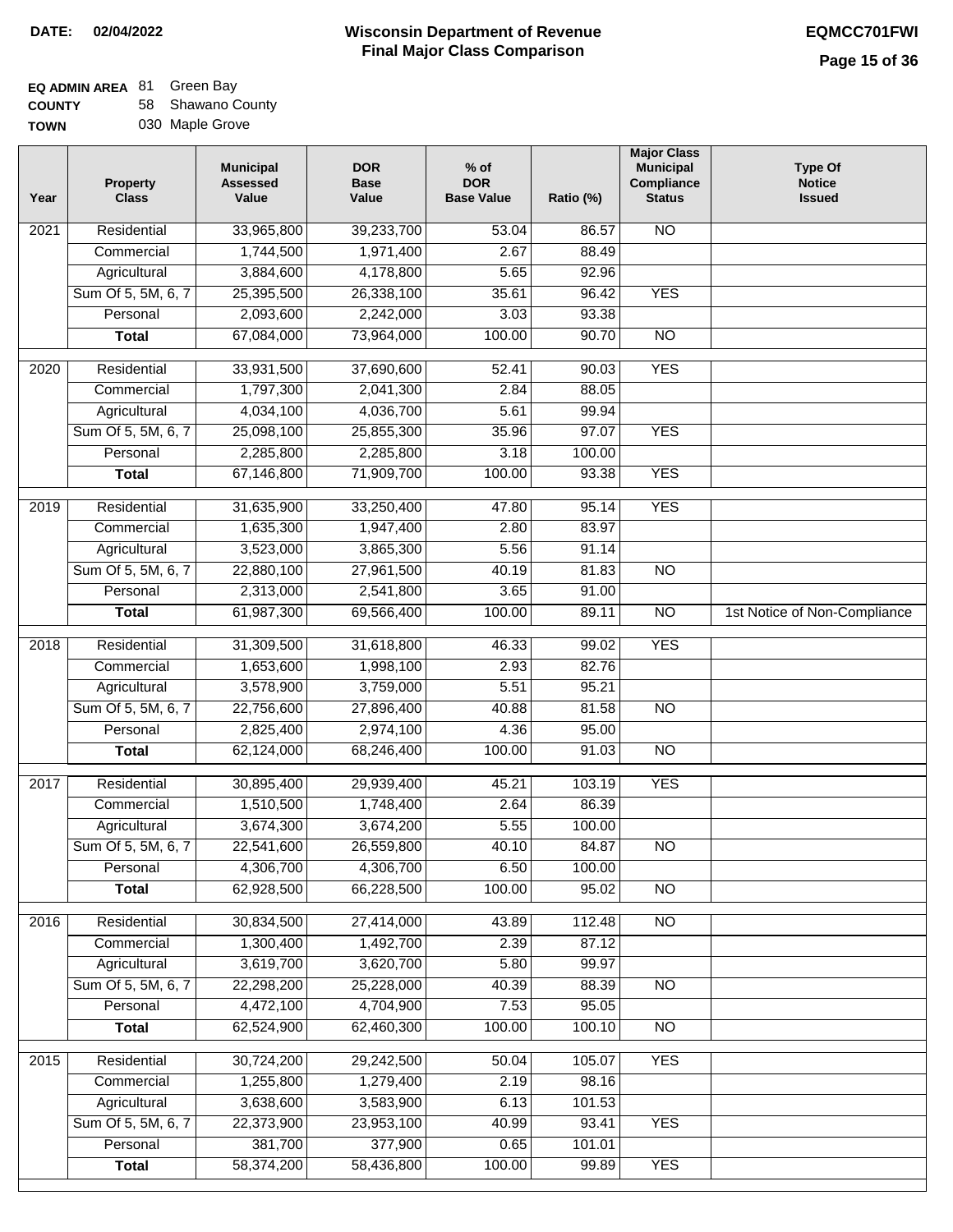### **EQ ADMIN AREA** 81 Green Bay

| <b>COUNTY</b> | 58 Shawano County |
|---------------|-------------------|
| TOWN          | 032 Morris        |

| Year | <b>Property</b><br><b>Class</b> | <b>Municipal</b><br><b>Assessed</b><br>Value | <b>DOR</b><br><b>Base</b><br>Value | $%$ of<br><b>DOR</b><br><b>Base Value</b> | Ratio (%) | <b>Major Class</b><br><b>Municipal</b><br>Compliance<br><b>Status</b> | <b>Type Of</b><br><b>Notice</b><br><b>Issued</b> |
|------|---------------------------------|----------------------------------------------|------------------------------------|-------------------------------------------|-----------|-----------------------------------------------------------------------|--------------------------------------------------|
| 2021 | Residential                     | 24,808,300                                   | 28,373,000                         | 55.82                                     | 87.44     | <b>NO</b>                                                             |                                                  |
|      | Commercial                      | 290,700                                      | 266,400                            | 0.52                                      | 109.12    |                                                                       |                                                  |
|      | Agricultural                    | 666,000                                      | 730,000                            | 1.44                                      | 91.23     |                                                                       |                                                  |
|      | Sum Of 5, 5M, 6, 7              | 17,628,800                                   | 21,272,100                         | 41.85                                     | 82.87     | $\overline{NO}$                                                       |                                                  |
|      | Personal                        | 173,500                                      | 190,700                            | 0.38                                      | 90.98     |                                                                       |                                                  |
|      | <b>Total</b>                    | 43,567,300                                   | 50,832,200                         | 100.00                                    | 85.71     | $\overline{NO}$                                                       |                                                  |
| 2020 | Residential                     | 24,160,900                                   | 25,796,700                         | 54.22                                     | 93.66     | <b>YES</b>                                                            |                                                  |
|      | Commercial                      | 290,700                                      | 261,200                            | 0.55                                      | 111.29    |                                                                       |                                                  |
|      | Agricultural                    | 646,100                                      | 702,500                            | 1.48                                      | 91.97     |                                                                       |                                                  |
|      | Sum Of 5, 5M, 6, 7              | 17,558,000                                   | 20,592,500                         | 43.28                                     | 85.26     | <b>NO</b>                                                             |                                                  |
|      | Personal                        | 208,100                                      | 228,700                            | 0.48                                      | 90.99     |                                                                       |                                                  |
|      | <b>Total</b>                    | 42,863,800                                   | 47,581,600                         | 100.00                                    | 90.08     | $\overline{NO}$                                                       |                                                  |
|      |                                 |                                              |                                    |                                           |           |                                                                       |                                                  |
| 2019 | Residential                     | 23,756,800                                   | 24,622,700                         | 52.48                                     | 96.48     | <b>YES</b>                                                            |                                                  |
|      | Commercial                      | 290,700                                      | 261,200                            | 0.56                                      | 111.29    |                                                                       |                                                  |
|      | Agricultural                    | 645,800                                      | 673,900                            | 1.44                                      | 95.83     |                                                                       |                                                  |
|      | Sum Of 5, 5M, 6, 7              | 17,652,700                                   | 21,136,500                         | 45.05                                     | 83.52     | $\overline{NO}$                                                       |                                                  |
|      | Personal                        | 213,000                                      | 221,900                            | 0.47                                      | 95.99     |                                                                       |                                                  |
|      | <b>Total</b>                    | 42,559,000                                   | 46,916,200                         | 100.00                                    | 90.71     | $\overline{NO}$                                                       |                                                  |
| 2018 | Residential                     | 23,443,100                                   | 23,560,000                         | 53.75                                     | 99.50     | <b>YES</b>                                                            |                                                  |
|      | Commercial                      | 364,600                                      | 327,700                            | 0.75                                      | 111.26    |                                                                       |                                                  |
|      | Agricultural                    | 677,500                                      | 657,200                            | 1.50                                      | 103.09    |                                                                       |                                                  |
|      | Sum Of 5, 5M, 6, 7              | 17,620,100                                   | 19,049,300                         | 43.46                                     | 92.50     | <b>YES</b>                                                            |                                                  |
|      | Personal                        | 249,600                                      | 242,300                            | 0.55                                      | 103.01    |                                                                       |                                                  |
|      | <b>Total</b>                    | 42,354,900                                   | 43,836,500                         | 100.00                                    | 96.62     | <b>YES</b>                                                            |                                                  |
| 2017 | Residential                     | 23,313,900                                   | 23,178,000                         | 55.91                                     | 100.59    | <b>YES</b>                                                            |                                                  |
|      | Commercial                      | 285,800                                      | 248,700                            | 0.60                                      | 114.92    |                                                                       |                                                  |
|      | Agricultural                    | 655,000                                      | 647,300                            | 1.56                                      | 101.19    |                                                                       |                                                  |
|      | Sum Of 5, 5M, 6, 7              | 17,747,600                                   | 17,153,300                         | 41.38                                     | 103.46    | <b>YES</b>                                                            |                                                  |
|      | Personal                        | 234,300                                      | 227,400                            | 0.55                                      | 103.03    |                                                                       |                                                  |
|      | <b>Total</b>                    | 42,236,600                                   | 41,454,700                         | 100.00                                    | 101.89    | <b>YES</b>                                                            |                                                  |
|      |                                 |                                              |                                    |                                           |           |                                                                       |                                                  |
| 2016 | Residential                     | 23,103,800                                   | 22,755,600                         | 55.32                                     | 101.53    | <b>YES</b>                                                            |                                                  |
|      | Commercial                      | 285,800                                      | 246,300                            | 0.60                                      | 116.04    |                                                                       |                                                  |
|      | Agricultural                    | 655,000                                      | 637,200                            | 1.55                                      | 102.79    |                                                                       |                                                  |
|      | Sum Of 5, 5M, 6, 7              | 17,885,900                                   | 17,229,800                         | 41.89                                     | 103.81    | <b>YES</b>                                                            |                                                  |
|      | Personal                        | 271,900                                      | 264,000                            | 0.64                                      | 102.99    |                                                                       |                                                  |
|      | <b>Total</b>                    | 42,202,400                                   | 41,132,900                         | 100.00                                    | 102.60    | <b>YES</b>                                                            |                                                  |
| 2015 | Residential                     | 22,950,100                                   | 21,827,700                         | 53.10                                     | 105.14    | <b>YES</b>                                                            |                                                  |
|      | Commercial                      | 340,000                                      | 284,700                            | 0.69                                      | 119.42    |                                                                       |                                                  |
|      | Agricultural                    | 641,300                                      | 623,200                            | 1.52                                      | 102.90    |                                                                       |                                                  |
|      | Sum Of 5, 5M, 6, 7              | 18,153,800                                   | 18,109,400                         | 44.06                                     | 100.25    | <b>YES</b>                                                            |                                                  |
|      | Personal                        | 266,100                                      | 258,400                            | 0.63                                      | 102.98    |                                                                       |                                                  |
|      | <b>Total</b>                    | 42,351,300                                   | 41,103,400                         | 100.00                                    | 103.04    | <b>YES</b>                                                            |                                                  |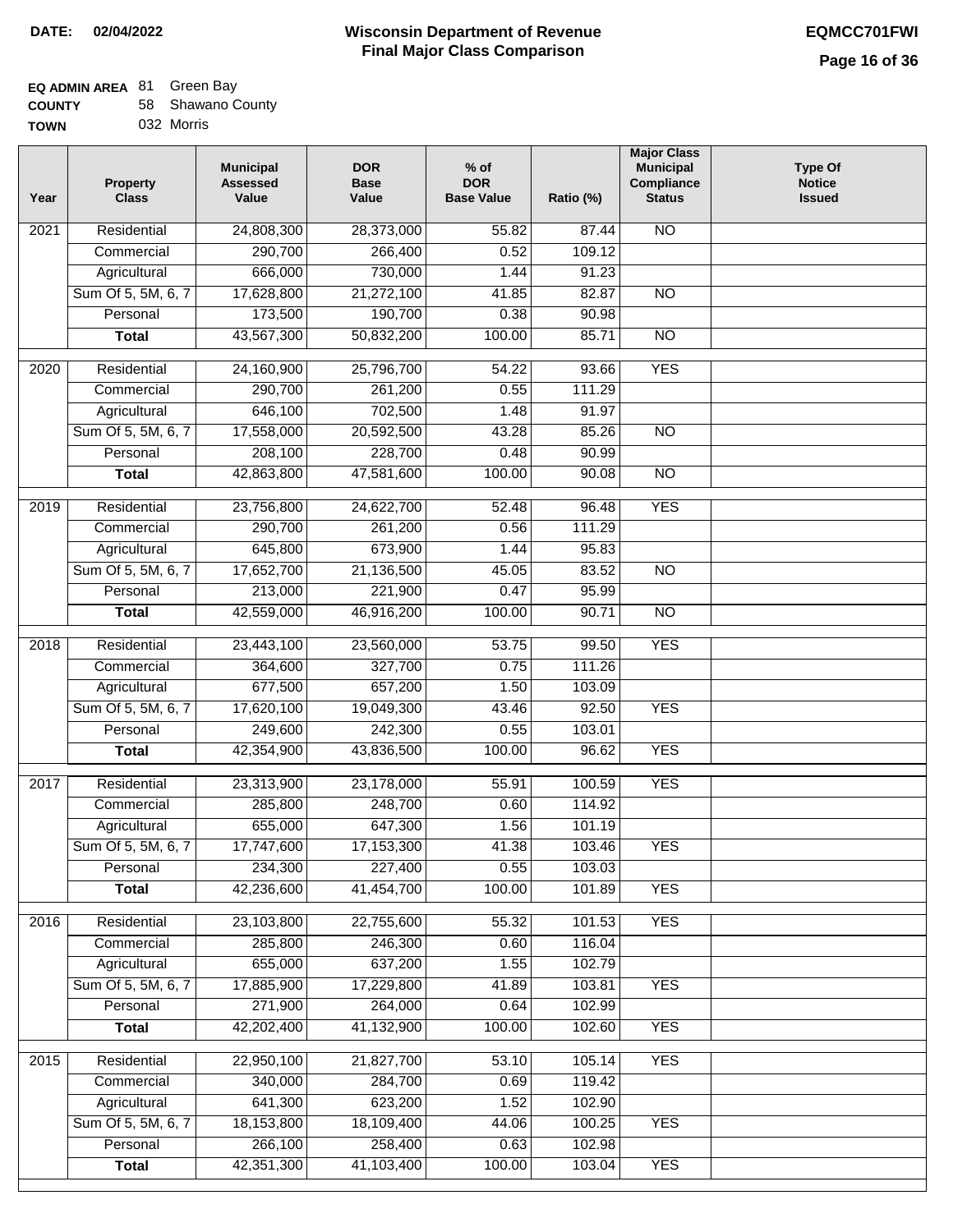## **EQ ADMIN AREA** 81 Green Bay

| <b>COUNTY</b> |  | 58 Shawano County |
|---------------|--|-------------------|
|---------------|--|-------------------|

**TOWN** 034 Navarino

| Year | <b>Property</b><br><b>Class</b> | <b>Municipal</b><br><b>Assessed</b><br>Value | <b>DOR</b><br><b>Base</b><br>Value | $%$ of<br><b>DOR</b><br><b>Base Value</b> | Ratio (%)      | <b>Major Class</b><br><b>Municipal</b><br>Compliance<br><b>Status</b> | <b>Type Of</b><br><b>Notice</b><br><b>Issued</b> |
|------|---------------------------------|----------------------------------------------|------------------------------------|-------------------------------------------|----------------|-----------------------------------------------------------------------|--------------------------------------------------|
| 2021 | Residential                     | 27,462,200                                   | 32,552,300                         | 68.77                                     | 84.36          | <b>NO</b>                                                             |                                                  |
|      | Commercial                      | 1,032,600                                    | 1,080,900                          | 2.28                                      | 95.53          |                                                                       |                                                  |
|      | Agricultural                    | 541,800                                      | 615,600                            | 1.30                                      | 88.01          |                                                                       |                                                  |
|      | Sum Of 5, 5M, 6, 7              | 13,429,400                                   | 13,063,900                         | 27.60                                     | 102.80         | <b>YES</b>                                                            |                                                  |
|      | Personal                        | 21,600                                       | 23,500                             | 0.05                                      | 91.91          |                                                                       |                                                  |
|      | <b>Total</b>                    | 42,487,600                                   | 47,336,200                         | 100.00                                    | 89.76          | $\overline{NO}$                                                       |                                                  |
| 2020 | Residential                     | 27,204,300                                   | 30, 161, 700                       | 67.29                                     | 90.19          | <b>YES</b>                                                            |                                                  |
|      | Commercial                      | 1,016,700                                    | 1,022,800                          | 2.28                                      | 99.40          |                                                                       |                                                  |
|      | Agricultural                    | 555,700                                      | 591,900                            | 1.32                                      | 93.88          |                                                                       |                                                  |
|      | Sum Of 5, 5M, 6, 7              | 13,471,300                                   | 13,013,300                         | 29.03                                     | 103.52         | <b>YES</b>                                                            |                                                  |
|      | Personal                        | 29,000                                       | 30,800                             | 0.07                                      | 94.16          |                                                                       |                                                  |
|      | <b>Total</b>                    | 42,277,000                                   | 44,820,500                         | 100.00                                    | 94.33          | <b>YES</b>                                                            |                                                  |
| 2019 | Residential                     | 26,933,400                                   | 27,913,400                         | 65.13                                     | 96.49          | <b>YES</b>                                                            |                                                  |
|      | Commercial                      | 1,016,700                                    | 1,022,800                          | 2.39                                      | 99.40          |                                                                       |                                                  |
|      | Agricultural                    | 541,300                                      | 569,300                            | 1.33                                      | 95.08          |                                                                       |                                                  |
|      | Sum Of 5, 5M, 6, 7              | 13,469,600                                   | 13,321,000                         | 31.08                                     | 101.12         | <b>YES</b>                                                            |                                                  |
|      | Personal                        | 30,700                                       | 32,400                             | 0.08                                      | 94.75          |                                                                       |                                                  |
|      | <b>Total</b>                    | 41,991,700                                   | 42,858,900                         | 100.00                                    | 97.98          | <b>YES</b>                                                            |                                                  |
| 2018 | Residential                     | 26,709,200                                   | 26,866,800                         | 64.27                                     | 99.41          | <b>YES</b>                                                            |                                                  |
|      | Commercial                      | 1,016,700                                    | 1,022,800                          | 2.45                                      | 99.40          |                                                                       |                                                  |
|      | Agricultural                    | 547,100                                      | 553,800                            | 1.32                                      | 98.79          |                                                                       |                                                  |
|      | Sum Of 5, 5M, 6, 7              | 13,598,800                                   | 13,323,300                         | 31.87                                     | 102.07         | <b>YES</b>                                                            |                                                  |
|      | Personal                        | 34,800                                       | 34,800                             | 0.08                                      | 100.00         |                                                                       |                                                  |
|      | <b>Total</b>                    | 41,906,600                                   | 41,801,500                         | 100.00                                    | 100.25         | <b>YES</b>                                                            |                                                  |
|      |                                 |                                              |                                    |                                           |                |                                                                       |                                                  |
| 2017 | Residential                     | 23,240,100                                   | 25,853,400                         | 60.49                                     | 89.89          | <b>NO</b>                                                             |                                                  |
|      | Commercial                      | 1,178,700                                    | 1,012,700                          | 2.37                                      | 116.39         |                                                                       |                                                  |
|      | Agricultural                    | 489,400<br>12,335,100                        | 543,500<br>14,975,500              | 1.27<br>35.04                             | 90.05<br>82.37 | <b>NO</b>                                                             |                                                  |
|      | Sum Of 5, 5M, 6, 7<br>Personal  | 318,500                                      |                                    |                                           |                |                                                                       |                                                  |
|      | <b>Total</b>                    | 37,561,800                                   | 353,900<br>42,739,000              | 0.83<br>100.00                            | 90.00<br>87.89 | <b>NO</b>                                                             |                                                  |
|      |                                 |                                              |                                    |                                           |                |                                                                       |                                                  |
| 2016 | Residential                     | 22,854,500                                   | 25, 171, 300                       | 59.66                                     | 90.80          | <b>YES</b>                                                            |                                                  |
|      | Commercial                      | 1,178,700                                    | 1,002,700                          | 2.38                                      | 117.55         |                                                                       |                                                  |
|      | Agricultural                    | 483,500                                      | 537,000                            | 1.27                                      | 90.04          |                                                                       |                                                  |
|      | Sum Of 5, 5M, 6, 7              | 13,038,300                                   | 15,357,100                         | 36.40                                     | 84.90          | N <sub>O</sub>                                                        |                                                  |
|      | Personal                        | 113,000                                      | 125,600                            | 0.30                                      | 89.97          |                                                                       |                                                  |
|      | <b>Total</b>                    | 37,668,000                                   | 42,193,700                         | 100.00                                    | 89.27          | N <sub>O</sub>                                                        |                                                  |
| 2015 | Residential                     | 22,784,500                                   | 24,362,300                         | 60.04                                     | 93.52          | <b>YES</b>                                                            |                                                  |
|      | Commercial                      | 1,157,100                                    | 950,200                            | 2.34                                      | 121.77         |                                                                       |                                                  |
|      | Agricultural                    | 507,600                                      | 529,000                            | 1.30                                      | 95.95          |                                                                       |                                                  |
|      | Sum Of 5, 5M, 6, 7              | 13,154,600                                   | 14,611,000                         | 36.01                                     | 90.03          | <b>YES</b>                                                            |                                                  |
|      | Personal                        | 118,100                                      | 123,000                            | 0.30                                      | 96.02          |                                                                       |                                                  |
|      | <b>Total</b>                    | 37,721,900                                   | 40,575,500                         | 100.00                                    | 92.97          | <b>YES</b>                                                            |                                                  |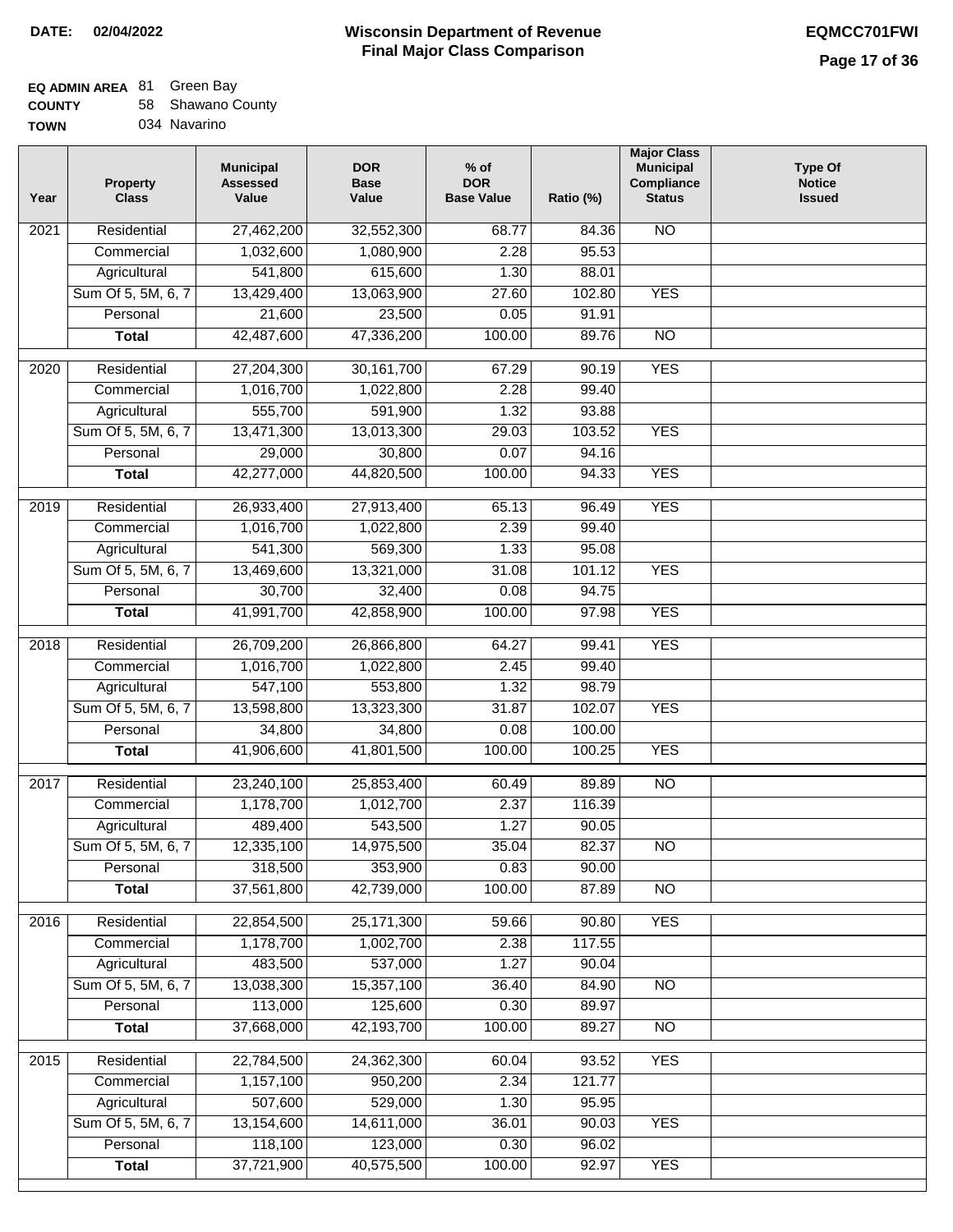### **Wisconsin Department of Revenue Final Major Class Comparison DATE: 02/04/2022 EQMCC701FWI**

┑

### **EQ ADMIN AREA** 81 Green Bay **COUNTY**

| <b>COUNTY</b> | 58 Shawano County |
|---------------|-------------------|
| TOWN          | 036 Pella         |

| Year              | <b>Property</b><br><b>Class</b> | <b>Municipal</b><br><b>Assessed</b><br>Value | <b>DOR</b><br><b>Base</b><br>Value | $%$ of<br><b>DOR</b><br><b>Base Value</b> | Ratio (%) | <b>Major Class</b><br><b>Municipal</b><br>Compliance<br><b>Status</b> | <b>Type Of</b><br><b>Notice</b><br><b>Issued</b> |
|-------------------|---------------------------------|----------------------------------------------|------------------------------------|-------------------------------------------|-----------|-----------------------------------------------------------------------|--------------------------------------------------|
| 2021              | Residential                     | 48,387,100                                   | 53,468,000                         | 60.47                                     | 90.50     | <b>YES</b>                                                            |                                                  |
|                   | Commercial                      | 997,900                                      | 1,176,600                          | 1.33                                      | 84.81     |                                                                       |                                                  |
|                   | Agricultural                    | 2,104,700                                    | 2,189,900                          | 2.48                                      | 96.11     |                                                                       |                                                  |
|                   | Sum Of 5, 5M, 6, 7              | 29,809,300                                   | 31,476,800                         | 35.60                                     | 94.70     | <b>YES</b>                                                            |                                                  |
|                   | Personal                        | 113,640                                      | 116,000                            | 0.13                                      | 97.97     |                                                                       |                                                  |
|                   | <b>Total</b>                    | 81,412,640                                   | 88,427,300                         | 100.00                                    | 92.07     | <b>YES</b>                                                            |                                                  |
| $\overline{2020}$ | Residential                     | 47,309,500                                   | 47,583,300                         | 58.09                                     | 99.42     | <b>YES</b>                                                            |                                                  |
|                   | Commercial                      | 990,700                                      | 1,146,400                          | 1.40                                      | 86.42     |                                                                       |                                                  |
|                   | Agricultural                    | 1,986,300                                    | 2,111,800                          | 2.58                                      | 94.06     |                                                                       |                                                  |
|                   | Sum Of 5, 5M, 6, 7              | 27,162,600                                   | 30,954,000                         | 37.79                                     | 87.75     | <b>NO</b>                                                             |                                                  |
|                   | Personal                        | 105,860                                      | 112,600                            | 0.14                                      | 94.01     |                                                                       |                                                  |
|                   | <b>Total</b>                    | 77,554,960                                   | 81,908,100                         | 100.00                                    | 94.69     | <b>NO</b>                                                             |                                                  |
|                   |                                 |                                              |                                    |                                           |           |                                                                       |                                                  |
| $\frac{1}{2019}$  | Residential                     | 46,305,700                                   | 47,465,100                         | 58.60                                     | 97.56     | <b>YES</b>                                                            |                                                  |
|                   | Commercial                      | 990,700                                      | 1,169,800                          | 1.44                                      | 84.69     |                                                                       |                                                  |
|                   | Agricultural                    | 1,917,500                                    | 2,028,300                          | 2.50                                      | 94.54     |                                                                       |                                                  |
|                   | Sum Of 5, 5M, 6, 7              | 26,865,500                                   | 30,222,600                         | 37.31                                     | 88.89     | $\overline{NO}$                                                       |                                                  |
|                   | Personal                        | 112,010                                      | 119,200                            | 0.15                                      | 93.97     |                                                                       |                                                  |
|                   | <b>Total</b>                    | 76,191,410                                   | 81,005,000                         | 100.00                                    | 94.06     | $\overline{NO}$                                                       |                                                  |
| 2018              | Residential                     | 45,861,100                                   | 47,205,900                         | 57.58                                     | 97.15     | <b>YES</b>                                                            |                                                  |
|                   | Commercial                      | 990,700                                      | 1,169,800                          | 1.43                                      | 84.69     |                                                                       |                                                  |
|                   | Agricultural                    | 1,917,400                                    | 1,973,300                          | 2.41                                      | 97.17     |                                                                       |                                                  |
|                   | Sum Of 5, 5M, 6, 7              | 27,692,300                                   | 31,499,700                         | 38.42                                     | 87.91     | <b>NO</b>                                                             |                                                  |
|                   | Personal                        | 133,180                                      | 137,300                            | 0.17                                      | 97.00     |                                                                       |                                                  |
|                   | <b>Total</b>                    | 76,594,680                                   | 81,986,000                         | 100.00                                    | 93.42     | $\overline{10}$                                                       |                                                  |
| 2017              | Residential                     | 45,544,400                                   | 45,076,400                         | 57.85                                     | 101.04    | <b>YES</b>                                                            |                                                  |
|                   | Commercial                      | 990,700                                      | 1,124,800                          | 1.44                                      | 88.08     |                                                                       |                                                  |
|                   | Agricultural                    | 1,922,800                                    | 1,920,700                          | 2.47                                      | 100.11    |                                                                       |                                                  |
|                   | Sum Of 5, 5M, 6, 7              | 27,180,300                                   | 29,470,600                         | 37.82                                     | 92.23     | <b>YES</b>                                                            |                                                  |
|                   | Personal                        | 326,060                                      | 326,000                            | 0.42                                      | 100.02    |                                                                       |                                                  |
|                   | <b>Total</b>                    | 75,964,260                                   | 77,918,500                         | 100.00                                    | 97.49     | <b>YES</b>                                                            |                                                  |
| 2016              | Residential                     | 44,456,800                                   | 43,126,300                         | 58.31                                     | 103.09    | <b>YES</b>                                                            |                                                  |
|                   | Commercial                      | 988,100                                      | 1,100,200                          | 1.49                                      | 89.81     |                                                                       |                                                  |
|                   | Agricultural                    | 1,817,500                                    | 1,888,500                          | 2.55                                      | 96.24     |                                                                       |                                                  |
|                   | Sum Of 5, 5M, 6, 7              | 26,362,100                                   | 27,514,600                         | 37.20                                     | 95.81     | <b>YES</b>                                                            |                                                  |
|                   | Personal                        | 320,350                                      | 330,200                            | 0.45                                      | 97.02     |                                                                       |                                                  |
|                   | <b>Total</b>                    | 73,944,850                                   | 73,959,800                         | 100.00                                    | 99.98     | <b>YES</b>                                                            |                                                  |
| 2015              | Residential                     | 44,230,000                                   | 43,324,600                         | 57.59                                     | 102.09    | <b>YES</b>                                                            |                                                  |
|                   | Commercial                      | 988,100                                      | 1,078,700                          | 1.43                                      | 91.60     |                                                                       |                                                  |
|                   | Agricultural                    | 1,799,900                                    | 1,878,100                          | 2.50                                      | 95.84     |                                                                       |                                                  |
|                   | Sum Of 5, 5M, 6, 7              | 24,811,500                                   | 28,686,000                         | 38.13                                     | 86.49     | <b>NO</b>                                                             |                                                  |
|                   | Personal                        | 250,330                                      | 258,100                            | 0.34                                      | 96.99     |                                                                       |                                                  |
|                   | <b>Total</b>                    | 72,079,830                                   | 75,225,500                         | 100.00                                    | 95.82     | $\overline{NO}$                                                       |                                                  |
|                   |                                 |                                              |                                    |                                           |           |                                                                       |                                                  |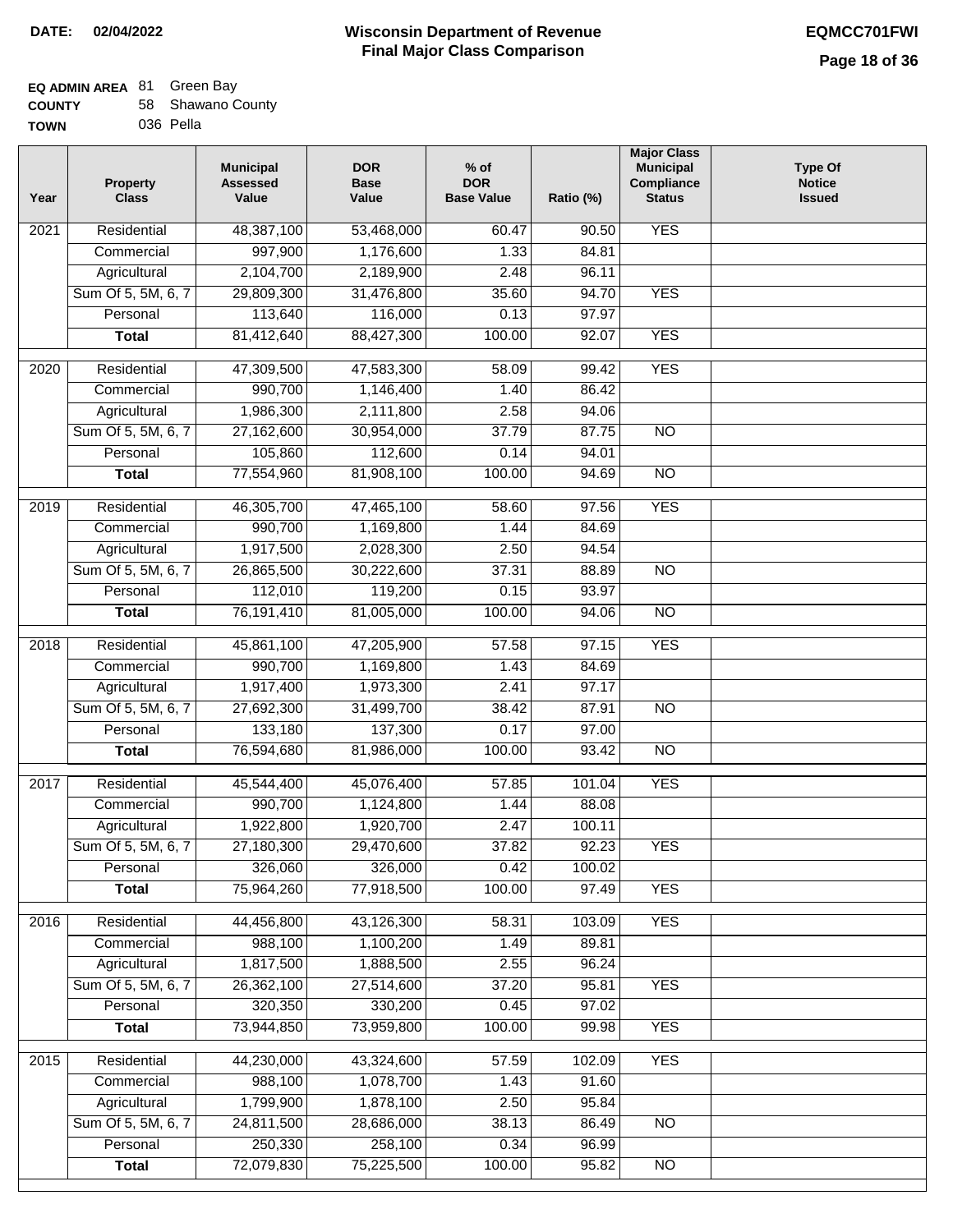## **EQ ADMIN AREA** 81 Green Bay **COUNTY**

**TOWN** 58 Shawano County 038 Red Springs

| Year              | <b>Property</b><br><b>Class</b> | <b>Municipal</b><br><b>Assessed</b><br>Value | <b>DOR</b><br><b>Base</b><br>Value | $%$ of<br><b>DOR</b><br><b>Base Value</b> | Ratio (%)        | <b>Major Class</b><br><b>Municipal</b><br>Compliance<br><b>Status</b> | <b>Type Of</b><br><b>Notice</b><br><b>Issued</b> |
|-------------------|---------------------------------|----------------------------------------------|------------------------------------|-------------------------------------------|------------------|-----------------------------------------------------------------------|--------------------------------------------------|
| 2021              | Residential                     | 53,875,000                                   | 60,134,300                         | 69.50                                     | 89.59            | <b>NO</b>                                                             |                                                  |
|                   | Commercial                      | 2,523,900                                    | 3,241,100                          | 3.75                                      | 77.87            |                                                                       |                                                  |
|                   | Agricultural                    | 613,100                                      | 613,300                            | 0.71                                      | 99.97            |                                                                       |                                                  |
|                   | Sum Of 5, 5M, 6, 7              | 18,590,900                                   | 21,957,100                         | 25.38                                     | 84.67            | $\overline{NO}$                                                       |                                                  |
|                   | Personal                        | 582,478                                      | 582,500                            | 0.67                                      | 100.00           |                                                                       |                                                  |
|                   | <b>Total</b>                    | 76, 185, 378                                 | 86,528,300                         | 100.00                                    | 88.05            | $\overline{NO}$                                                       | 1st Notice of Non-Compliance                     |
| $\overline{2020}$ | Residential                     | 53,478,200                                   | 52,422,500                         | 67.60                                     | 102.01           | <b>YES</b>                                                            |                                                  |
|                   | Commercial                      | 2,523,900                                    | 3,177,500                          | 4.10                                      | 79.43            |                                                                       |                                                  |
|                   | Agricultural                    | 593,700                                      | 592,600                            | 0.76                                      | 100.19           |                                                                       |                                                  |
|                   | Sum Of 5, 5M, 6, 7              | 18,546,900                                   | 20,794,000                         | 26.81                                     | 89.19            | <b>NO</b>                                                             |                                                  |
|                   | Personal                        | 561,508                                      | 561,500                            | 0.72                                      | 100.00           |                                                                       |                                                  |
|                   | <b>Total</b>                    | 75,704,208                                   | 77,548,100                         | 100.00                                    | 97.62            | $\overline{NO}$                                                       |                                                  |
| 2019              | Residential                     | 52,916,600                                   | 48,911,000                         | 65.07                                     | 108.19           | <b>YES</b>                                                            |                                                  |
|                   | Commercial                      | 2,523,900                                    | 3,177,500                          | 4.23                                      | 79.43            |                                                                       |                                                  |
|                   | Agricultural                    | 547,100                                      | 562,400                            | 0.75                                      | 97.28            |                                                                       |                                                  |
|                   | Sum Of 5, 5M, 6, 7              | 18,697,700                                   | 21,959,400                         | 29.22                                     | 85.15            | $\overline{NO}$                                                       |                                                  |
|                   | Personal                        | 554,340                                      | 554,300                            | 0.74                                      | 100.01           |                                                                       |                                                  |
|                   | <b>Total</b>                    | 75,239,640                                   | 75,164,600                         | 100.00                                    | 100.10           | $\overline{NO}$                                                       |                                                  |
| 2018              | Residential                     | 52,824,500                                   | 51,394,600                         | 64.90                                     | 102.78           | <b>YES</b>                                                            |                                                  |
|                   | Commercial                      | 3,525,800                                    | 3,162,500                          | 3.99                                      | 111.49           |                                                                       |                                                  |
|                   | Agricultural                    | 557,200                                      | 557,300                            | 0.70                                      | 99.98            |                                                                       |                                                  |
|                   | Sum Of 5, 5M, 6, 7              | 20,102,100                                   | 23,590,900                         | 29.79                                     | 85.21            | <b>NO</b>                                                             |                                                  |
|                   | Personal                        | 490,240                                      | 490,200                            | 0.62                                      | 100.01           |                                                                       |                                                  |
|                   | <b>Total</b>                    | 77,499,840                                   | 79,195,500                         | 100.00                                    | 97.86            | $\overline{10}$                                                       |                                                  |
| 2017              | Residential                     | 52,352,300                                   | 51,361,100                         | 66.78                                     | 101.93           | <b>YES</b>                                                            |                                                  |
|                   | Commercial                      | 3,525,800                                    | 3,194,400                          | 4.15                                      | 110.37           |                                                                       |                                                  |
|                   | Agricultural                    | 544,700                                      | 544,300                            | 0.71                                      | 100.07           |                                                                       |                                                  |
|                   | Sum Of 5, 5M, 6, 7              | 20,119,700                                   | 21,348,400                         | 27.76                                     | 94.24            | <b>YES</b>                                                            |                                                  |
|                   | Personal                        | 458,358                                      | 458,400                            | 0.60                                      | 99.99            |                                                                       |                                                  |
|                   | <b>Total</b>                    | 77,000,858                                   | 76,906,600                         | 100.00                                    | 100.12           | <b>YES</b>                                                            |                                                  |
| 2016              | Residential                     | 51,735,600                                   | 52,269,700                         | 67.72                                     | 98.98            | <b>YES</b>                                                            |                                                  |
|                   | Commercial                      | 3,525,800                                    | 3,293,200                          | 4.27                                      | 107.06           |                                                                       |                                                  |
|                   | Agricultural                    | 535,600                                      | 534,900                            | 0.69                                      | 100.13           |                                                                       |                                                  |
|                   | Sum Of 5, 5M, 6, 7              | 19,859,700                                   | 20,591,400                         | 26.68                                     | 96.45            | <b>YES</b>                                                            |                                                  |
|                   | Personal                        | 491,200                                      | 491,200                            | 0.64                                      | 100.00           |                                                                       |                                                  |
|                   | <b>Total</b>                    | 76,147,900                                   | 77,180,400                         | 100.00                                    | 98.66            | <b>YES</b>                                                            |                                                  |
|                   |                                 |                                              |                                    |                                           |                  |                                                                       |                                                  |
| 2015              | Residential                     | 51,429,800                                   | 52,016,200                         | 70.23                                     | 98.87            | <b>YES</b>                                                            |                                                  |
|                   | Commercial<br>Agricultural      | 3,508,800<br>529,400                         | 2,343,000<br>528,500               | 3.16<br>0.71                              | 149.76<br>100.17 |                                                                       |                                                  |
|                   | Sum Of 5, 5M, 6, 7              | 18,682,100                                   | 18,709,400                         | 25.26                                     | 99.85            | <b>YES</b>                                                            |                                                  |
|                   | Personal                        | 467,600                                      | 467,600                            | 0.63                                      | 100.00           |                                                                       |                                                  |
|                   | <b>Total</b>                    | 74,617,700                                   | 74,064,700                         | 100.00                                    | 100.75           | <b>YES</b>                                                            |                                                  |
|                   |                                 |                                              |                                    |                                           |                  |                                                                       |                                                  |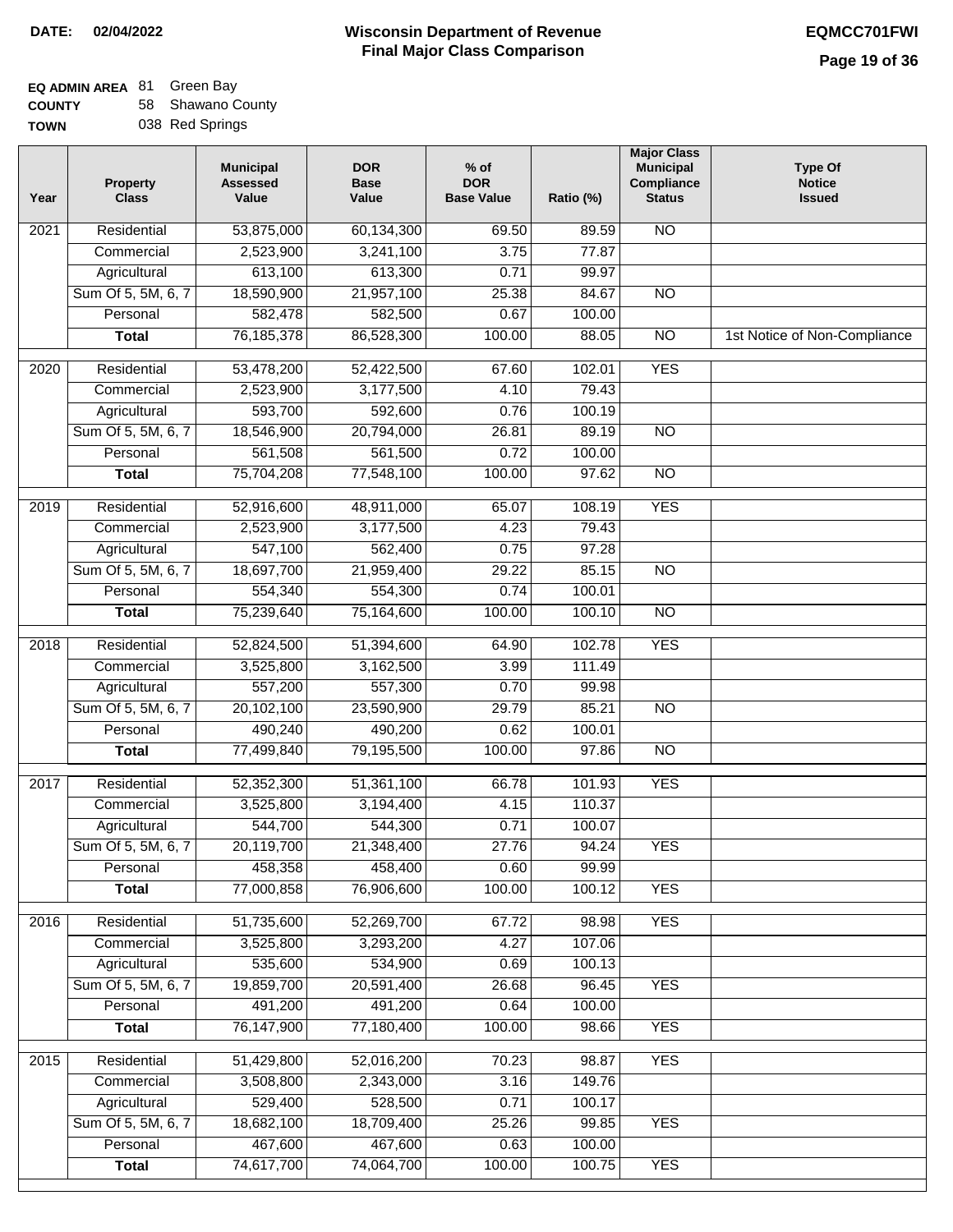# **EQ ADMIN AREA** 81 Green Bay

| <b>COUNTY</b> | 58 Shawano County |
|---------------|-------------------|
| <b>TOWN</b>   | 040 Richmond      |

| Year              | <b>Property</b><br><b>Class</b> | <b>Municipal</b><br><b>Assessed</b><br>Value | <b>DOR</b><br><b>Base</b><br>Value | $%$ of<br><b>DOR</b><br><b>Base Value</b> | Ratio (%) | <b>Major Class</b><br><b>Municipal</b><br>Compliance<br><b>Status</b> | <b>Type Of</b><br><b>Notice</b><br><b>Issued</b> |
|-------------------|---------------------------------|----------------------------------------------|------------------------------------|-------------------------------------------|-----------|-----------------------------------------------------------------------|--------------------------------------------------|
| 2021              | Residential                     | 125,950,000                                  | 155, 127, 100                      | 82.04                                     | 81.19     | $\overline{NO}$                                                       |                                                  |
|                   | Commercial                      | 6,719,400                                    | 7,310,800                          | 3.87                                      | 91.91     |                                                                       |                                                  |
|                   | Agricultural                    | 1,829,700                                    | 2,231,500                          | 1.18                                      | 81.99     |                                                                       |                                                  |
|                   | Sum Of 5, 5M, 6, 7              | 21,663,100                                   | 23,468,400                         | 12.41                                     | 92.31     | <b>YES</b>                                                            |                                                  |
|                   | Personal                        | 774,000                                      | 943,900                            | 0.50                                      | 82.00     |                                                                       |                                                  |
|                   | <b>Total</b>                    | 156,936,200                                  | 189,081,700                        | 100.00                                    | 83.00     | <b>NO</b>                                                             |                                                  |
| 2020              | Residential                     | 124,637,400                                  | 146,224,100                        | 82.32                                     | 85.24     | $\overline{N}$                                                        |                                                  |
|                   | Commercial                      | 6,754,800                                    | 7,067,000                          | 3.98                                      | 95.58     |                                                                       |                                                  |
|                   | Agricultural                    | 1,856,700                                    | 2,157,300                          | 1.21                                      | 86.07     |                                                                       |                                                  |
|                   | Sum Of 5, 5M, 6, 7              | 20, 181, 700                                 | 21,281,100                         | 11.98                                     | 94.83     | <b>YES</b>                                                            |                                                  |
|                   | Personal                        | 776,400                                      | 902,700                            | 0.51                                      | 86.01     |                                                                       |                                                  |
|                   | <b>Total</b>                    | 154,207,000                                  | 177,632,200                        | 100.00                                    | 86.81     | <b>NO</b>                                                             |                                                  |
| $\frac{1}{2019}$  | Residential                     | 123,592,300                                  | 134,096,500                        | 81.47                                     | 92.17     | <b>YES</b>                                                            |                                                  |
|                   | Commercial                      | 6,621,600                                    | 6,693,400                          | 4.07                                      | 98.93     |                                                                       |                                                  |
|                   | Agricultural                    | 1,832,000                                    | 2,075,200                          | 1.26                                      | 88.28     |                                                                       |                                                  |
|                   | Sum Of 5, 5M, 6, 7              | 19,832,800                                   | 20,925,100                         | 12.71                                     | 94.78     | <b>YES</b>                                                            |                                                  |
|                   | Personal                        | 723,000                                      | 803,300                            | 0.49                                      | 90.00     |                                                                       |                                                  |
|                   | <b>Total</b>                    | 152,601,700                                  | 164,593,500                        | 100.00                                    | 92.71     | <b>YES</b>                                                            |                                                  |
| $\overline{2018}$ | Residential                     | 122,523,000                                  | 127,783,600                        | 80.88                                     | 95.88     | <b>YES</b>                                                            |                                                  |
|                   | Commercial                      | 6,545,900                                    | 6,605,800                          | 4.18                                      | 99.09     |                                                                       |                                                  |
|                   | Agricultural                    | 1,921,100                                    | 2,020,200                          | 1.28                                      | 95.09     |                                                                       |                                                  |
|                   | Sum Of 5, 5M, 6, 7              | 19,690,900                                   | 20,897,000                         | 13.23                                     | 94.23     | <b>YES</b>                                                            |                                                  |
|                   | Personal                        | 651,500                                      | 685,800                            | 0.43                                      | 95.00     |                                                                       |                                                  |
|                   | <b>Total</b>                    | 151,332,400                                  | 157,992,400                        | 100.00                                    | 95.78     | <b>YES</b>                                                            |                                                  |
| $\overline{2017}$ | Residential                     | 120,863,800                                  | 128,618,900                        | 80.62                                     | 93.97     | <b>YES</b>                                                            |                                                  |
|                   | Commercial                      | 6,843,200                                    | 7,045,000                          | 4.42                                      | 97.14     |                                                                       |                                                  |
|                   | Agricultural                    | 1,940,900                                    | 1,970,700                          | 1.24                                      | 98.49     |                                                                       |                                                  |
|                   | Sum Of 5, 5M, 6, 7              | 18,986,500                                   | 20,775,600                         | 13.02                                     | 91.39     | YES.                                                                  |                                                  |
|                   | Personal                        | 1,134,900                                    | 1,134,900                          | 0.71                                      | 100.00    |                                                                       |                                                  |
|                   | <b>Total</b>                    | 149,769,300                                  | 159,545,100                        | 100.00                                    | 93.87     | <b>YES</b>                                                            |                                                  |
| $\overline{2016}$ | Residential                     | 119,354,100                                  | 118,829,000                        | 80.33                                     | 100.44    | <b>YES</b>                                                            |                                                  |
|                   | Commercial                      | 6,835,000                                    | 6,831,800                          | 4.62                                      | 100.05    |                                                                       |                                                  |
|                   | Agricultural                    | 1,951,000                                    | 1,952,500                          | 1.32                                      | 99.92     |                                                                       |                                                  |
|                   | Sum Of 5, 5M, 6, 7              | 18,656,600                                   | 18,964,700                         | 12.82                                     | 98.38     | <b>YES</b>                                                            |                                                  |
|                   | Personal                        | 1,349,700                                    | 1,349,700                          | 0.91                                      | 100.00    |                                                                       |                                                  |
|                   | <b>Total</b>                    | 148,146,400                                  | 147,927,700                        | 100.00                                    | 100.15    | <b>YES</b>                                                            |                                                  |
| $\overline{2015}$ | Residential                     | 118,195,400                                  | 118,882,600                        | 80.41                                     | 99.42     | <b>YES</b>                                                            |                                                  |
|                   | Commercial                      | 6,869,200                                    | 6,849,200                          | 4.63                                      | 100.29    |                                                                       |                                                  |
|                   | Agricultural                    | 1,936,700                                    | 1,935,200                          | 1.31                                      | 100.08    |                                                                       |                                                  |
|                   | Sum Of 5, 5M, 6, 7              | 18,686,000                                   | 18,723,400                         | 12.66                                     | 99.80     | <b>YES</b>                                                            |                                                  |
|                   | Personal                        | 1,461,200                                    | 1,461,200                          | 0.99                                      | 100.00    |                                                                       |                                                  |
|                   | <b>Total</b>                    | 147,148,500                                  | 147,851,600                        | 100.00                                    | 99.52     | <b>YES</b>                                                            |                                                  |
|                   |                                 |                                              |                                    |                                           |           |                                                                       |                                                  |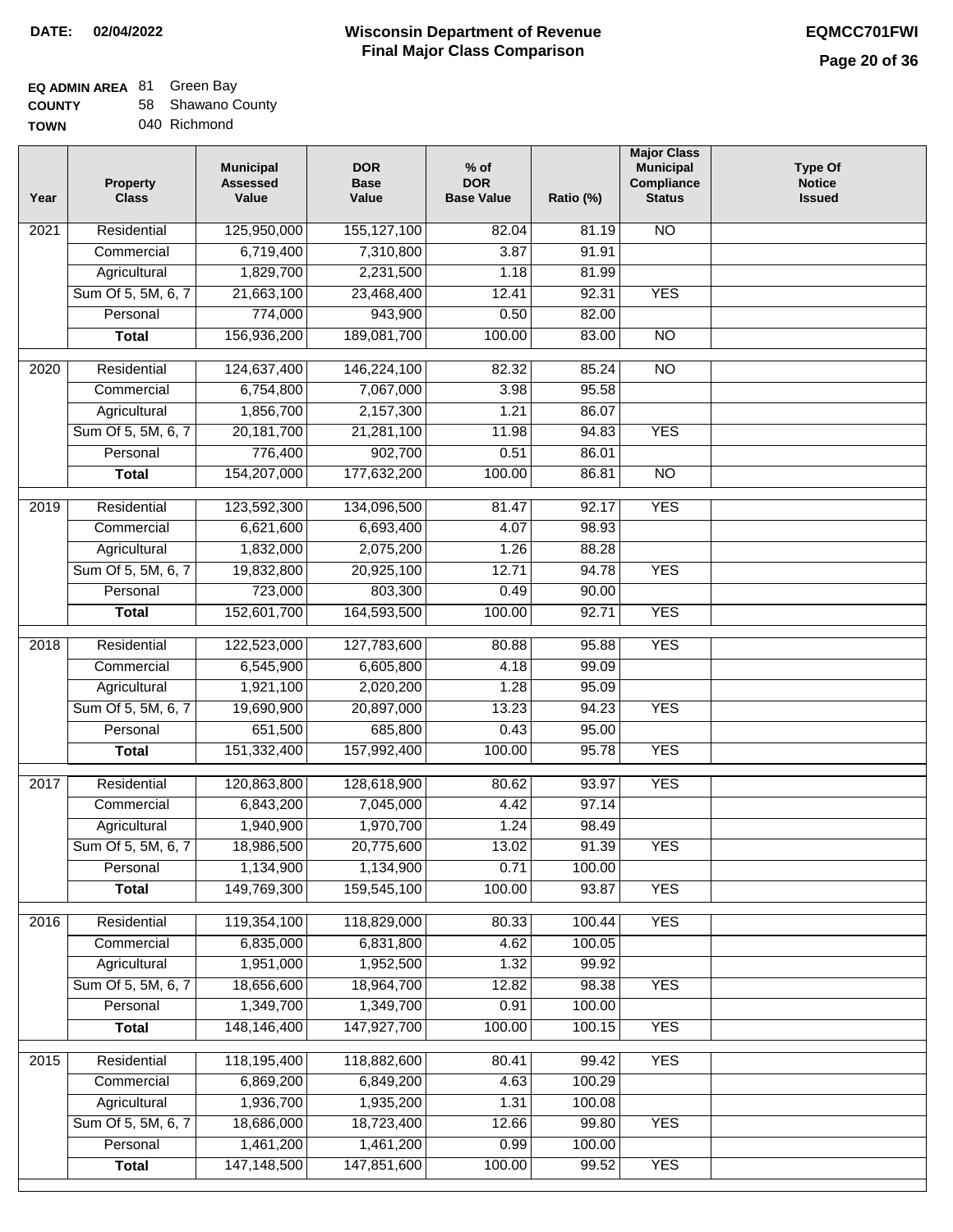## **EQ ADMIN AREA** 81 Green Bay

| <b>COUNTY</b> |  | 58 Shawano County |  |
|---------------|--|-------------------|--|
|---------------|--|-------------------|--|

**TOWN** 042 Seneca

| Year              | <b>Property</b><br><b>Class</b> | <b>Municipal</b><br><b>Assessed</b><br>Value | <b>DOR</b><br><b>Base</b><br>Value | $%$ of<br><b>DOR</b><br><b>Base Value</b> | Ratio (%) | <b>Major Class</b><br><b>Municipal</b><br>Compliance<br><b>Status</b> | <b>Type Of</b><br><b>Notice</b><br><b>Issued</b> |
|-------------------|---------------------------------|----------------------------------------------|------------------------------------|-------------------------------------------|-----------|-----------------------------------------------------------------------|--------------------------------------------------|
| 2021              | Residential                     | 25,383,100                                   | 25,470,000                         | 45.94                                     | 99.66     | <b>YES</b>                                                            |                                                  |
|                   | Commercial                      | 2,442,900                                    | 2,753,900                          | 4.97                                      | 88.71     |                                                                       |                                                  |
|                   | Agricultural                    | 998,600                                      | 999,600                            | 1.80                                      | 99.90     |                                                                       |                                                  |
|                   | Sum Of 5, 5M, 6, 7              | 26,404,400                                   | 25,983,700                         | 46.86                                     | 101.62    | <b>YES</b>                                                            |                                                  |
|                   | Personal                        | 237,450                                      | 237,500                            | 0.43                                      | 99.98     |                                                                       |                                                  |
|                   | <b>Total</b>                    | 55,466,450                                   | 55,444,700                         | 100.00                                    | 100.04    | <b>YES</b>                                                            |                                                  |
| 2020              | Residential                     | 21,178,100                                   | 23,061,700                         | 42.63                                     | 91.83     | <b>YES</b>                                                            |                                                  |
|                   | Commercial                      | 2,338,200                                    | 2,699,900                          | 4.99                                      | 86.60     |                                                                       |                                                  |
|                   | Agricultural                    | 806,400                                      | 961,000                            | 1.78                                      | 83.91     |                                                                       |                                                  |
|                   | Sum Of 5, 5M, 6, 7              | 21,481,900                                   | 27,073,500                         | 50.05                                     | 79.35     | $\overline{NO}$                                                       |                                                  |
|                   | Personal                        | 252,580                                      | 300,700                            | 0.56                                      | 84.00     |                                                                       |                                                  |
|                   | <b>Total</b>                    | 46,057,180                                   | 54,096,800                         | 100.00                                    | 85.14     | $\overline{NO}$                                                       |                                                  |
| 2019              | Residential                     | 20,877,000                                   | 22,276,900                         | 39.96                                     | 93.72     | <b>YES</b>                                                            |                                                  |
|                   | Commercial                      | 2,338,200                                    | 2,699,900                          | 4.84                                      | 86.60     |                                                                       |                                                  |
|                   | Agricultural                    | 835,000                                      | 924,800                            | 1.66                                      | 90.29     |                                                                       |                                                  |
|                   | Sum Of 5, 5M, 6, 7              | 22,052,800                                   | 29,575,000                         | 53.05                                     | 74.57     | <b>NO</b>                                                             |                                                  |
|                   | Personal                        | 253,980                                      | 270,200                            | 0.48                                      | 94.00     |                                                                       |                                                  |
|                   | <b>Total</b>                    | 46,356,980                                   | 55,746,800                         | 100.00                                    | 83.16     | <b>NO</b>                                                             |                                                  |
| $\overline{2018}$ | Residential                     | 20,742,500                                   | 22,133,900                         | 43.85                                     | 93.71     | <b>YES</b>                                                            |                                                  |
|                   | Commercial                      | 2,409,900                                    | 2,782,600                          | 5.51                                      | 86.61     |                                                                       |                                                  |
|                   | Agricultural                    | 815,200                                      | 884,900                            | 1.75                                      | 92.12     |                                                                       |                                                  |
|                   | Sum Of 5, 5M, 6, 7              | 23,210,200                                   | 24,402,200                         | 48.34                                     | 95.12     | <b>YES</b>                                                            |                                                  |
|                   | Personal                        | 263,520                                      | 277,400                            | 0.55                                      | 95.00     |                                                                       |                                                  |
|                   | <b>Total</b>                    | 47,441,320                                   | 50,481,000                         | 100.00                                    | 93.98     | <b>YES</b>                                                            |                                                  |
| 2017              | Residential                     | 20,681,300                                   | 21,850,900                         | 43.26                                     | 94.65     | <b>YES</b>                                                            |                                                  |
|                   | Commercial                      | 2,347,900                                    | 2,690,400                          | 5.33                                      | 87.27     |                                                                       |                                                  |
|                   | Agricultural                    | 815,400                                      | 866,100                            | 1.71                                      | 94.15     |                                                                       |                                                  |
|                   | Sum Of 5, 5M, 6, 7              | 23,415,300                                   | 24,327,000                         | 48.16                                     | 96.25     | <b>YES</b>                                                            |                                                  |
|                   | Personal                        | 726,950                                      | 773,300                            | 1.53                                      | 94.01     |                                                                       |                                                  |
|                   | <b>Total</b>                    | 47,986,850                                   | 50,507,700                         | 100.00                                    | 95.01     | <b>YES</b>                                                            |                                                  |
|                   |                                 |                                              |                                    |                                           |           |                                                                       |                                                  |
| 2016              | Residential                     | 20,463,500                                   | 21,397,800                         | 42.57                                     | 95.63     | <b>YES</b>                                                            |                                                  |
|                   | Commercial                      | 2,252,100                                    | 2,563,000                          | 5.10                                      | 87.87     |                                                                       |                                                  |
|                   | Agricultural                    | 800,500                                      | 851,900                            | 1.69                                      | 93.97     |                                                                       |                                                  |
|                   | Sum Of 5, 5M, 6, 7              | 23,143,700                                   | 24,658,800                         | 49.06                                     | 93.86     | <b>YES</b>                                                            |                                                  |
|                   | Personal                        | 745,180                                      | 792,700                            | 1.58                                      | 94.01     |                                                                       |                                                  |
|                   | <b>Total</b>                    | 47,404,980                                   | 50,264,200                         | 100.00                                    | 94.31     | <b>YES</b>                                                            |                                                  |
| 2015              | Residential                     | 20,228,100                                   | 20,533,300                         | 40.83                                     | 98.51     | <b>YES</b>                                                            |                                                  |
|                   | Commercial                      | 2,252,100                                    | 2,488,400                          | 4.95                                      | 90.50     |                                                                       |                                                  |
|                   | Agricultural                    | 785,400                                      | 839,100                            | 1.67                                      | 93.60     |                                                                       |                                                  |
|                   | Sum Of 5, 5M, 6, 7              | 23,313,400                                   | 25,752,800                         | 51.21                                     | 90.53     | <b>YES</b>                                                            |                                                  |
|                   | Personal                        | 624,730                                      | 679,000                            | 1.35                                      | 92.01     |                                                                       |                                                  |
|                   | <b>Total</b>                    | 47,203,730                                   | 50,292,600                         | 100.00                                    | 93.86     | <b>YES</b>                                                            |                                                  |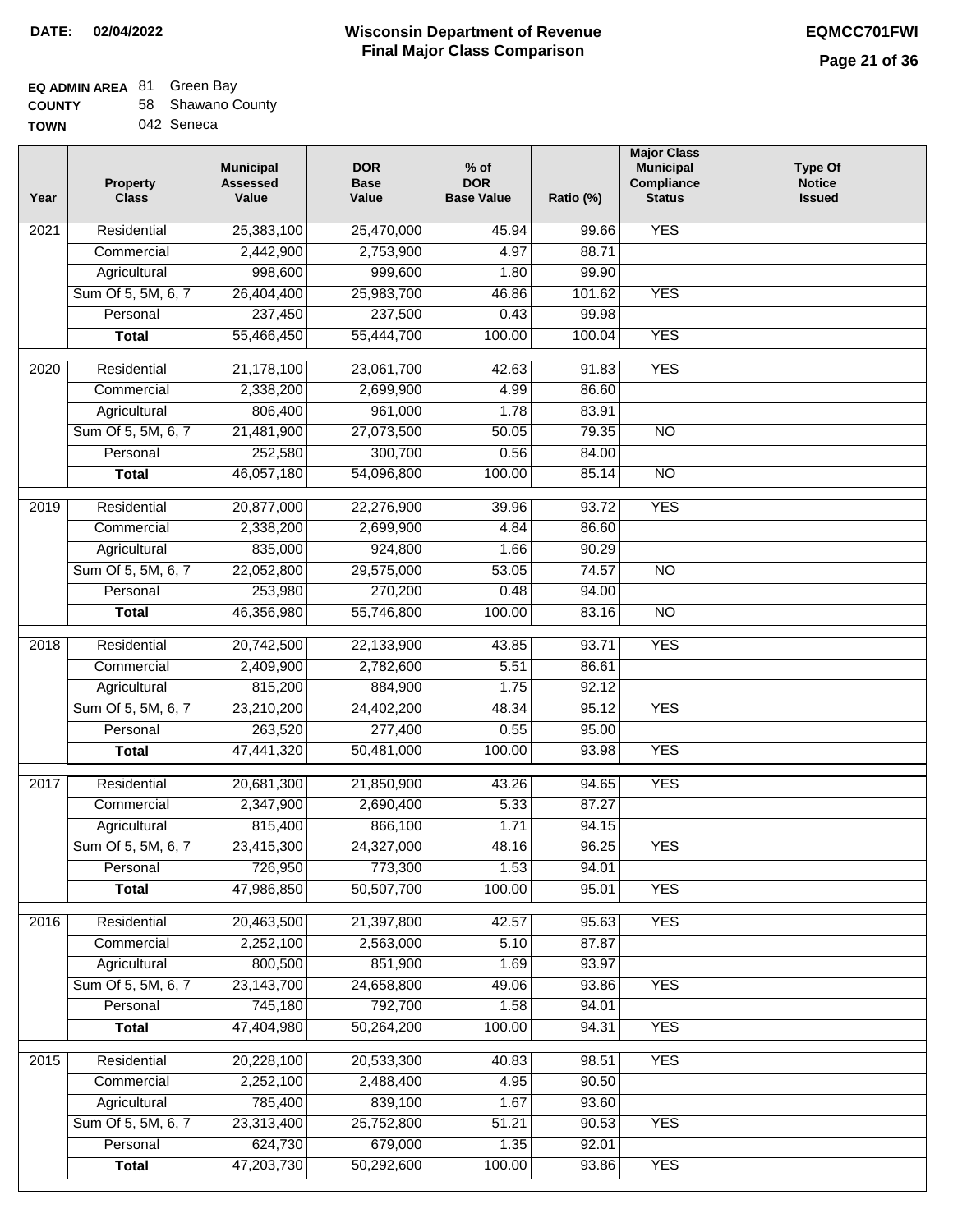## **EQ ADMIN AREA** 81 Green Bay

**COUNTY TOWN** 58 Shawano County 044 Washington

| Year | <b>Property</b><br><b>Class</b> | <b>Municipal</b><br><b>Assessed</b><br>Value | <b>DOR</b><br><b>Base</b><br>Value | $%$ of<br><b>DOR</b><br><b>Base Value</b> | Ratio (%) | <b>Major Class</b><br><b>Municipal</b><br>Compliance<br><b>Status</b> | <b>Type Of</b><br><b>Notice</b><br><b>Issued</b> |
|------|---------------------------------|----------------------------------------------|------------------------------------|-------------------------------------------|-----------|-----------------------------------------------------------------------|--------------------------------------------------|
| 2021 | Residential                     | 180,978,100                                  | 241,961,100                        | 86.97                                     | 74.80     | <b>NO</b>                                                             |                                                  |
|      | Commercial                      | 8,004,400                                    | 9,489,400                          | 3.41                                      | 84.35     |                                                                       |                                                  |
|      | Agricultural                    | 1,878,900                                    | 2,292,900                          | 0.82                                      | 81.94     |                                                                       |                                                  |
|      | Sum Of 5, 5M, 6, 7              | 20,683,300                                   | 24,254,800                         | 8.72                                      | 85.28     |                                                                       |                                                  |
|      | Personal                        | 170,700                                      | 208,100                            | 0.07                                      | 82.03     |                                                                       |                                                  |
|      | <b>Total</b>                    | 211,715,400                                  | 278,206,300                        | 100.00                                    | 76.10     | $\overline{NO}$                                                       | 1st Notice of Non-Compliance                     |
| 2020 | Residential                     | 178,857,600                                  | 211,901,000                        | 86.29                                     | 84.41     | $\overline{NO}$                                                       |                                                  |
|      | Commercial                      | 6,569,800                                    | 7,259,600                          | 2.96                                      | 90.50     |                                                                       |                                                  |
|      | Agricultural                    | 1,900,900                                    | 2,210,600                          | 0.90                                      | 85.99     |                                                                       |                                                  |
|      | Sum Of 5, 5M, 6, 7              | 20,678,800                                   | 24,030,400                         | 9.79                                      | 86.05     |                                                                       |                                                  |
|      | Personal                        | 149,800                                      | 174,200                            | 0.07                                      | 85.99     |                                                                       |                                                  |
|      | <b>Total</b>                    | 208,156,900                                  | 245,575,800                        | 100.00                                    | 84.76     | $\overline{NO}$                                                       |                                                  |
| 2019 | Residential                     | 176,783,900                                  | 201,425,200                        | 85.94                                     | 87.77     | $\overline{NO}$                                                       |                                                  |
|      | Commercial                      | 6,461,800                                    | 7,122,700                          | 3.04                                      | 90.72     |                                                                       |                                                  |
|      | Agricultural                    | 1,806,300                                    | 2,129,700                          | 0.91                                      | 84.81     |                                                                       |                                                  |
|      | Sum Of 5, 5M, 6, 7              | 20,446,100                                   | 23,464,600                         | 10.01                                     | 87.14     | $\overline{NO}$                                                       |                                                  |
|      | Personal                        | 201,900                                      | 237,500                            | 0.10                                      | 85.01     |                                                                       |                                                  |
|      | <b>Total</b>                    | 205,700,000                                  | 234,379,700                        | 100.00                                    | 87.76     | $\overline{NO}$                                                       |                                                  |
| 2018 | Residential                     | 175,083,900                                  | 191,485,400                        | 85.49                                     | 91.43     | <b>YES</b>                                                            |                                                  |
|      | Commercial                      | 6,103,500                                    | 6,653,800                          | 2.97                                      | 91.73     |                                                                       |                                                  |
|      | Agricultural                    | 1,860,300                                    | 2,070,700                          | 0.92                                      | 89.84     |                                                                       |                                                  |
|      | Sum Of 5, 5M, 6, 7              | 20,357,800                                   | 23,594,400                         | 10.53                                     | 86.28     | <b>NO</b>                                                             |                                                  |
|      | Personal                        | 166,100                                      | 184,600                            | 0.08                                      | 89.98     |                                                                       |                                                  |
|      | <b>Total</b>                    | 203,571,600                                  | 223,988,900                        | 100.00                                    | 90.88     | $\overline{NO}$                                                       |                                                  |
|      |                                 |                                              |                                    |                                           |           |                                                                       |                                                  |
| 2017 | Residential                     | 172,167,900                                  | 180,931,700                        | 85.88                                     | 95.16     | <b>YES</b>                                                            |                                                  |
|      | Commercial                      | 5,164,400                                    | 5,402,400                          | 2.56                                      | 95.59     |                                                                       |                                                  |
|      | Agricultural                    | 1,938,200                                    | 2,036,800                          | 0.97                                      | 95.16     |                                                                       |                                                  |
|      | Sum Of 5, 5M, 6, 7              | 19,721,000                                   | 21,898,100                         | 10.39                                     | 90.06     | YES                                                                   |                                                  |
|      | Personal                        | 383,300                                      | 403,400                            | 0.19                                      | 95.02     |                                                                       |                                                  |
|      | <b>Total</b>                    | 199,374,800                                  | 210,672,400                        | 100.00                                    | 94.64     | <b>YES</b>                                                            |                                                  |
| 2016 | Residential                     | 171,518,700                                  | 176,400,300                        | 86.13                                     | 97.23     | <b>YES</b>                                                            |                                                  |
|      | Commercial                      | 4,638,100                                    | 4,795,100                          | 2.34                                      | 96.73     |                                                                       |                                                  |
|      | Agricultural                    | 2,011,300                                    | 2,011,000                          | 0.98                                      | 100.01    |                                                                       |                                                  |
|      | Sum Of 5, 5M, 6, 7              | 19,433,200                                   | 21,268,800                         | 10.38                                     | 91.37     | <b>YES</b>                                                            |                                                  |
|      | Personal                        | 335,400                                      | 335,400                            | 0.16                                      | 100.00    |                                                                       |                                                  |
|      | <b>Total</b>                    | 197,936,700                                  | 204,810,600                        | 100.00                                    | 96.64     | <b>YES</b>                                                            |                                                  |
| 2015 | Residential                     | 170,432,200                                  | 171,845,900                        | 86.01                                     | 99.18     | <b>YES</b>                                                            |                                                  |
|      | Commercial                      | 4,539,900                                    | 4,697,400                          | 2.35                                      | 96.65     |                                                                       |                                                  |
|      | Agricultural                    | 1,989,400                                    | 1,986,600                          | 0.99                                      | 100.14    |                                                                       |                                                  |
|      | Sum Of 5, 5M, 6, 7              | 18,968,900                                   | 21,013,700                         | 10.52                                     | 90.27     | <b>YES</b>                                                            |                                                  |
|      | Personal                        | 261,600                                      | 261,600                            | 0.13                                      | 100.00    |                                                                       |                                                  |
|      | <b>Total</b>                    | 196,192,000                                  | 199,805,200                        | 100.00                                    | 98.19     | <b>YES</b>                                                            |                                                  |
|      |                                 |                                              |                                    |                                           |           |                                                                       |                                                  |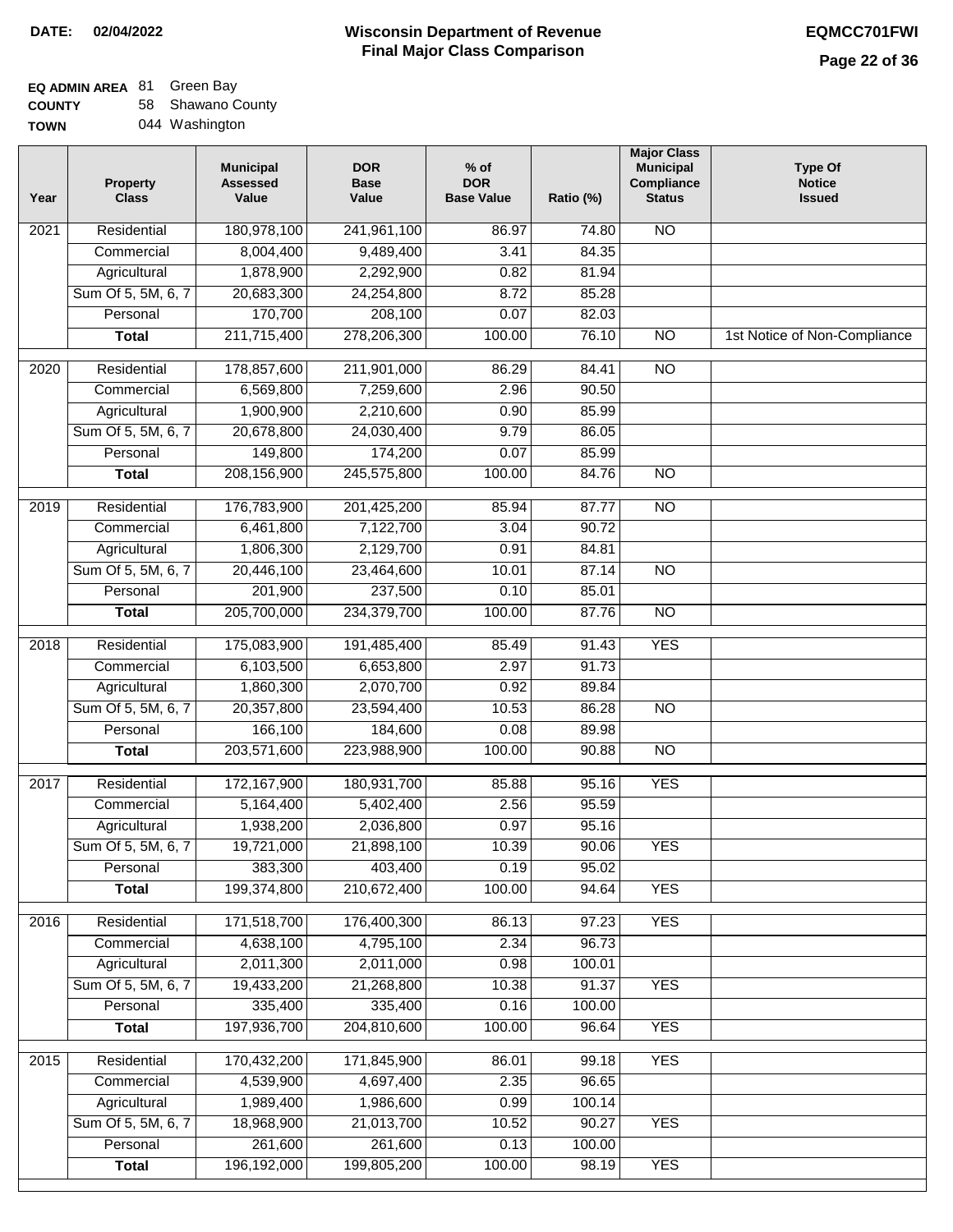# **EQ ADMIN AREA** 81 Green Bay

**COUNTY TOWN** 58 Shawano County 046 Waukechon

| <b>YES</b><br>Residential<br>66,297,400<br>2021<br>65,911,900<br>65.57<br>100.58<br>2,814,700<br>2,870,500<br>2.86<br>98.06<br>Commercial<br>Agricultural<br>2,196,200<br>2,196,400<br>2.19<br>99.99<br>Sum Of 5, 5M, 6, 7<br>28,303,600<br>29,487,700<br>29.34<br>95.98<br><b>YES</b><br>Personal<br>51,600<br>51,600<br>0.05<br>100.00<br>99,663,500<br>100,518,100<br>100.00<br>99.15<br><b>YES</b><br><b>Total</b><br>$\overline{NO}$<br>Residential<br>65,649,600<br>79.56<br>2020<br>52,234,000<br>66.92<br>2.35<br>Commercial<br>2,028,200<br>2,305,400<br>87.98<br>1,761,100<br>Agricultural<br>2,123,400<br>2.16<br>82.94<br>Sum Of 5, 5M, 6, 7<br>28.51<br>$\overline{NO}$<br>24,514,800<br>27,966,400<br>87.66<br>48,700<br>Personal<br>58,700<br>0.06<br>82.96<br>80,586,800<br><b>Total</b><br>98,103,500<br>100.00<br>82.14<br>$\overline{NO}$<br>$\overline{NO}$<br>$\frac{1}{2019}$<br>Residential<br>51,279,900<br>59,697,700<br>85.90<br>65.70<br>2.25<br>90.48<br>1,847,600<br>2,041,900<br>Commercial<br>1,813,300<br>2.24<br>Agricultural<br>2,036,700<br>89.03<br>Sum Of 5, 5M, 6, 7<br>24,235,900<br>27,031,100<br>29.75<br>$\overline{NO}$<br>89.66<br>56,500<br>63,500<br>Personal<br>0.07<br>88.98<br>79,233,200<br>90,870,900<br>100.00<br>87.19<br>$\overline{N}$<br><b>Total</b><br><b>YES</b><br>2018<br>Residential<br>50,845,200<br>56,363,100<br>63.85<br>90.21<br>1,935,100<br>2,117,400<br>2.40<br>91.39<br>Commercial<br>1,791,400<br>1,991,600<br>2.26<br>89.95<br>Agricultural<br>Sum Of 5, 5M, 6, 7<br>24,199,100<br>27,730,600<br>31.41<br>87.26<br>$\overline{10}$<br>62,800<br>69,800<br>89.97<br>Personal<br>0.08<br>78,833,600<br>88,272,500<br>100.00<br>89.31<br>$\overline{10}$<br><b>Total</b><br>Residential<br>50,674,200<br>53,979,900<br>63.63<br>93.88<br><b>YES</b><br>2017<br>1,935,100<br>2,075,900<br>2.45<br>93.22<br>Commercial<br>1,845,000<br>1,940,600<br>2.29<br>95.07<br>Agricultural<br>Sum Of 5, 5M, 6, 7<br>24,162,900<br>26,572,900<br>31.33<br>90.93<br><b>YES</b><br>246,100<br>259,100<br>0.31<br>Personal<br>94.98<br>78,863,300<br>84,828,400<br>100.00<br>92.97<br><b>YES</b><br><b>Total</b><br><b>YES</b><br>Residential<br>50,100,100<br>96.64<br>2016<br>51,839,400<br>63.21<br>Commercial<br>1,847,200<br>1,926,500<br>2.35<br>95.88<br>1,818,800<br>2.33<br>Agricultural<br>1,912,500<br>95.10<br>Sum Of 5, 5M, 6, 7<br>24,049,700<br>26,106,400<br>31.83<br>92.12<br><b>YES</b><br>221,100<br>232,700<br>0.28<br>95.02<br>Personal<br>78,036,900<br>82,017,500<br>100.00<br>95.15<br><b>YES</b><br><b>Total</b><br>49,817,900<br><b>YES</b><br>2015<br>Residential<br>52,501,900<br>63.13<br>94.89<br>2.37<br>95.89<br>Commercial<br>1,890,200<br>1,971,200<br>1,887,500<br>2.27<br>Agricultural<br>1,884,600<br>100.15<br>Sum Of 5, 5M, 6, 7<br>23,921,300<br>26,573,400<br><b>YES</b><br>31.95<br>90.02<br>233,400<br>233,400<br>0.28<br>Personal<br>100.00<br>77,750,300<br>83,164,500<br>100.00<br><b>YES</b><br><b>Total</b><br>93.49 | Year | <b>Property</b><br><b>Class</b> | <b>Municipal</b><br><b>Assessed</b><br>Value | <b>DOR</b><br><b>Base</b><br>Value | $%$ of<br><b>DOR</b><br><b>Base Value</b> | Ratio (%) | <b>Major Class</b><br><b>Municipal</b><br>Compliance<br><b>Status</b> | <b>Type Of</b><br><b>Notice</b><br><b>Issued</b> |
|-----------------------------------------------------------------------------------------------------------------------------------------------------------------------------------------------------------------------------------------------------------------------------------------------------------------------------------------------------------------------------------------------------------------------------------------------------------------------------------------------------------------------------------------------------------------------------------------------------------------------------------------------------------------------------------------------------------------------------------------------------------------------------------------------------------------------------------------------------------------------------------------------------------------------------------------------------------------------------------------------------------------------------------------------------------------------------------------------------------------------------------------------------------------------------------------------------------------------------------------------------------------------------------------------------------------------------------------------------------------------------------------------------------------------------------------------------------------------------------------------------------------------------------------------------------------------------------------------------------------------------------------------------------------------------------------------------------------------------------------------------------------------------------------------------------------------------------------------------------------------------------------------------------------------------------------------------------------------------------------------------------------------------------------------------------------------------------------------------------------------------------------------------------------------------------------------------------------------------------------------------------------------------------------------------------------------------------------------------------------------------------------------------------------------------------------------------------------------------------------------------------------------------------------------------------------------------------------------------------------------------------------------------------------------------------------------------------------------------------------------------------------------------------------------------------------------------------------------------------------------------------------------------------------------------------------------------------------------------------------------------------------------------|------|---------------------------------|----------------------------------------------|------------------------------------|-------------------------------------------|-----------|-----------------------------------------------------------------------|--------------------------------------------------|
|                                                                                                                                                                                                                                                                                                                                                                                                                                                                                                                                                                                                                                                                                                                                                                                                                                                                                                                                                                                                                                                                                                                                                                                                                                                                                                                                                                                                                                                                                                                                                                                                                                                                                                                                                                                                                                                                                                                                                                                                                                                                                                                                                                                                                                                                                                                                                                                                                                                                                                                                                                                                                                                                                                                                                                                                                                                                                                                                                                                                                             |      |                                 |                                              |                                    |                                           |           |                                                                       |                                                  |
|                                                                                                                                                                                                                                                                                                                                                                                                                                                                                                                                                                                                                                                                                                                                                                                                                                                                                                                                                                                                                                                                                                                                                                                                                                                                                                                                                                                                                                                                                                                                                                                                                                                                                                                                                                                                                                                                                                                                                                                                                                                                                                                                                                                                                                                                                                                                                                                                                                                                                                                                                                                                                                                                                                                                                                                                                                                                                                                                                                                                                             |      |                                 |                                              |                                    |                                           |           |                                                                       |                                                  |
|                                                                                                                                                                                                                                                                                                                                                                                                                                                                                                                                                                                                                                                                                                                                                                                                                                                                                                                                                                                                                                                                                                                                                                                                                                                                                                                                                                                                                                                                                                                                                                                                                                                                                                                                                                                                                                                                                                                                                                                                                                                                                                                                                                                                                                                                                                                                                                                                                                                                                                                                                                                                                                                                                                                                                                                                                                                                                                                                                                                                                             |      |                                 |                                              |                                    |                                           |           |                                                                       |                                                  |
|                                                                                                                                                                                                                                                                                                                                                                                                                                                                                                                                                                                                                                                                                                                                                                                                                                                                                                                                                                                                                                                                                                                                                                                                                                                                                                                                                                                                                                                                                                                                                                                                                                                                                                                                                                                                                                                                                                                                                                                                                                                                                                                                                                                                                                                                                                                                                                                                                                                                                                                                                                                                                                                                                                                                                                                                                                                                                                                                                                                                                             |      |                                 |                                              |                                    |                                           |           |                                                                       |                                                  |
|                                                                                                                                                                                                                                                                                                                                                                                                                                                                                                                                                                                                                                                                                                                                                                                                                                                                                                                                                                                                                                                                                                                                                                                                                                                                                                                                                                                                                                                                                                                                                                                                                                                                                                                                                                                                                                                                                                                                                                                                                                                                                                                                                                                                                                                                                                                                                                                                                                                                                                                                                                                                                                                                                                                                                                                                                                                                                                                                                                                                                             |      |                                 |                                              |                                    |                                           |           |                                                                       |                                                  |
|                                                                                                                                                                                                                                                                                                                                                                                                                                                                                                                                                                                                                                                                                                                                                                                                                                                                                                                                                                                                                                                                                                                                                                                                                                                                                                                                                                                                                                                                                                                                                                                                                                                                                                                                                                                                                                                                                                                                                                                                                                                                                                                                                                                                                                                                                                                                                                                                                                                                                                                                                                                                                                                                                                                                                                                                                                                                                                                                                                                                                             |      |                                 |                                              |                                    |                                           |           |                                                                       |                                                  |
|                                                                                                                                                                                                                                                                                                                                                                                                                                                                                                                                                                                                                                                                                                                                                                                                                                                                                                                                                                                                                                                                                                                                                                                                                                                                                                                                                                                                                                                                                                                                                                                                                                                                                                                                                                                                                                                                                                                                                                                                                                                                                                                                                                                                                                                                                                                                                                                                                                                                                                                                                                                                                                                                                                                                                                                                                                                                                                                                                                                                                             |      |                                 |                                              |                                    |                                           |           |                                                                       |                                                  |
|                                                                                                                                                                                                                                                                                                                                                                                                                                                                                                                                                                                                                                                                                                                                                                                                                                                                                                                                                                                                                                                                                                                                                                                                                                                                                                                                                                                                                                                                                                                                                                                                                                                                                                                                                                                                                                                                                                                                                                                                                                                                                                                                                                                                                                                                                                                                                                                                                                                                                                                                                                                                                                                                                                                                                                                                                                                                                                                                                                                                                             |      |                                 |                                              |                                    |                                           |           |                                                                       |                                                  |
|                                                                                                                                                                                                                                                                                                                                                                                                                                                                                                                                                                                                                                                                                                                                                                                                                                                                                                                                                                                                                                                                                                                                                                                                                                                                                                                                                                                                                                                                                                                                                                                                                                                                                                                                                                                                                                                                                                                                                                                                                                                                                                                                                                                                                                                                                                                                                                                                                                                                                                                                                                                                                                                                                                                                                                                                                                                                                                                                                                                                                             |      |                                 |                                              |                                    |                                           |           |                                                                       |                                                  |
|                                                                                                                                                                                                                                                                                                                                                                                                                                                                                                                                                                                                                                                                                                                                                                                                                                                                                                                                                                                                                                                                                                                                                                                                                                                                                                                                                                                                                                                                                                                                                                                                                                                                                                                                                                                                                                                                                                                                                                                                                                                                                                                                                                                                                                                                                                                                                                                                                                                                                                                                                                                                                                                                                                                                                                                                                                                                                                                                                                                                                             |      |                                 |                                              |                                    |                                           |           |                                                                       |                                                  |
|                                                                                                                                                                                                                                                                                                                                                                                                                                                                                                                                                                                                                                                                                                                                                                                                                                                                                                                                                                                                                                                                                                                                                                                                                                                                                                                                                                                                                                                                                                                                                                                                                                                                                                                                                                                                                                                                                                                                                                                                                                                                                                                                                                                                                                                                                                                                                                                                                                                                                                                                                                                                                                                                                                                                                                                                                                                                                                                                                                                                                             |      |                                 |                                              |                                    |                                           |           |                                                                       |                                                  |
|                                                                                                                                                                                                                                                                                                                                                                                                                                                                                                                                                                                                                                                                                                                                                                                                                                                                                                                                                                                                                                                                                                                                                                                                                                                                                                                                                                                                                                                                                                                                                                                                                                                                                                                                                                                                                                                                                                                                                                                                                                                                                                                                                                                                                                                                                                                                                                                                                                                                                                                                                                                                                                                                                                                                                                                                                                                                                                                                                                                                                             |      |                                 |                                              |                                    |                                           |           |                                                                       |                                                  |
|                                                                                                                                                                                                                                                                                                                                                                                                                                                                                                                                                                                                                                                                                                                                                                                                                                                                                                                                                                                                                                                                                                                                                                                                                                                                                                                                                                                                                                                                                                                                                                                                                                                                                                                                                                                                                                                                                                                                                                                                                                                                                                                                                                                                                                                                                                                                                                                                                                                                                                                                                                                                                                                                                                                                                                                                                                                                                                                                                                                                                             |      |                                 |                                              |                                    |                                           |           |                                                                       |                                                  |
|                                                                                                                                                                                                                                                                                                                                                                                                                                                                                                                                                                                                                                                                                                                                                                                                                                                                                                                                                                                                                                                                                                                                                                                                                                                                                                                                                                                                                                                                                                                                                                                                                                                                                                                                                                                                                                                                                                                                                                                                                                                                                                                                                                                                                                                                                                                                                                                                                                                                                                                                                                                                                                                                                                                                                                                                                                                                                                                                                                                                                             |      |                                 |                                              |                                    |                                           |           |                                                                       |                                                  |
|                                                                                                                                                                                                                                                                                                                                                                                                                                                                                                                                                                                                                                                                                                                                                                                                                                                                                                                                                                                                                                                                                                                                                                                                                                                                                                                                                                                                                                                                                                                                                                                                                                                                                                                                                                                                                                                                                                                                                                                                                                                                                                                                                                                                                                                                                                                                                                                                                                                                                                                                                                                                                                                                                                                                                                                                                                                                                                                                                                                                                             |      |                                 |                                              |                                    |                                           |           |                                                                       |                                                  |
|                                                                                                                                                                                                                                                                                                                                                                                                                                                                                                                                                                                                                                                                                                                                                                                                                                                                                                                                                                                                                                                                                                                                                                                                                                                                                                                                                                                                                                                                                                                                                                                                                                                                                                                                                                                                                                                                                                                                                                                                                                                                                                                                                                                                                                                                                                                                                                                                                                                                                                                                                                                                                                                                                                                                                                                                                                                                                                                                                                                                                             |      |                                 |                                              |                                    |                                           |           |                                                                       |                                                  |
|                                                                                                                                                                                                                                                                                                                                                                                                                                                                                                                                                                                                                                                                                                                                                                                                                                                                                                                                                                                                                                                                                                                                                                                                                                                                                                                                                                                                                                                                                                                                                                                                                                                                                                                                                                                                                                                                                                                                                                                                                                                                                                                                                                                                                                                                                                                                                                                                                                                                                                                                                                                                                                                                                                                                                                                                                                                                                                                                                                                                                             |      |                                 |                                              |                                    |                                           |           |                                                                       |                                                  |
|                                                                                                                                                                                                                                                                                                                                                                                                                                                                                                                                                                                                                                                                                                                                                                                                                                                                                                                                                                                                                                                                                                                                                                                                                                                                                                                                                                                                                                                                                                                                                                                                                                                                                                                                                                                                                                                                                                                                                                                                                                                                                                                                                                                                                                                                                                                                                                                                                                                                                                                                                                                                                                                                                                                                                                                                                                                                                                                                                                                                                             |      |                                 |                                              |                                    |                                           |           |                                                                       |                                                  |
|                                                                                                                                                                                                                                                                                                                                                                                                                                                                                                                                                                                                                                                                                                                                                                                                                                                                                                                                                                                                                                                                                                                                                                                                                                                                                                                                                                                                                                                                                                                                                                                                                                                                                                                                                                                                                                                                                                                                                                                                                                                                                                                                                                                                                                                                                                                                                                                                                                                                                                                                                                                                                                                                                                                                                                                                                                                                                                                                                                                                                             |      |                                 |                                              |                                    |                                           |           |                                                                       |                                                  |
|                                                                                                                                                                                                                                                                                                                                                                                                                                                                                                                                                                                                                                                                                                                                                                                                                                                                                                                                                                                                                                                                                                                                                                                                                                                                                                                                                                                                                                                                                                                                                                                                                                                                                                                                                                                                                                                                                                                                                                                                                                                                                                                                                                                                                                                                                                                                                                                                                                                                                                                                                                                                                                                                                                                                                                                                                                                                                                                                                                                                                             |      |                                 |                                              |                                    |                                           |           |                                                                       |                                                  |
|                                                                                                                                                                                                                                                                                                                                                                                                                                                                                                                                                                                                                                                                                                                                                                                                                                                                                                                                                                                                                                                                                                                                                                                                                                                                                                                                                                                                                                                                                                                                                                                                                                                                                                                                                                                                                                                                                                                                                                                                                                                                                                                                                                                                                                                                                                                                                                                                                                                                                                                                                                                                                                                                                                                                                                                                                                                                                                                                                                                                                             |      |                                 |                                              |                                    |                                           |           |                                                                       |                                                  |
|                                                                                                                                                                                                                                                                                                                                                                                                                                                                                                                                                                                                                                                                                                                                                                                                                                                                                                                                                                                                                                                                                                                                                                                                                                                                                                                                                                                                                                                                                                                                                                                                                                                                                                                                                                                                                                                                                                                                                                                                                                                                                                                                                                                                                                                                                                                                                                                                                                                                                                                                                                                                                                                                                                                                                                                                                                                                                                                                                                                                                             |      |                                 |                                              |                                    |                                           |           |                                                                       |                                                  |
|                                                                                                                                                                                                                                                                                                                                                                                                                                                                                                                                                                                                                                                                                                                                                                                                                                                                                                                                                                                                                                                                                                                                                                                                                                                                                                                                                                                                                                                                                                                                                                                                                                                                                                                                                                                                                                                                                                                                                                                                                                                                                                                                                                                                                                                                                                                                                                                                                                                                                                                                                                                                                                                                                                                                                                                                                                                                                                                                                                                                                             |      |                                 |                                              |                                    |                                           |           |                                                                       |                                                  |
|                                                                                                                                                                                                                                                                                                                                                                                                                                                                                                                                                                                                                                                                                                                                                                                                                                                                                                                                                                                                                                                                                                                                                                                                                                                                                                                                                                                                                                                                                                                                                                                                                                                                                                                                                                                                                                                                                                                                                                                                                                                                                                                                                                                                                                                                                                                                                                                                                                                                                                                                                                                                                                                                                                                                                                                                                                                                                                                                                                                                                             |      |                                 |                                              |                                    |                                           |           |                                                                       |                                                  |
|                                                                                                                                                                                                                                                                                                                                                                                                                                                                                                                                                                                                                                                                                                                                                                                                                                                                                                                                                                                                                                                                                                                                                                                                                                                                                                                                                                                                                                                                                                                                                                                                                                                                                                                                                                                                                                                                                                                                                                                                                                                                                                                                                                                                                                                                                                                                                                                                                                                                                                                                                                                                                                                                                                                                                                                                                                                                                                                                                                                                                             |      |                                 |                                              |                                    |                                           |           |                                                                       |                                                  |
|                                                                                                                                                                                                                                                                                                                                                                                                                                                                                                                                                                                                                                                                                                                                                                                                                                                                                                                                                                                                                                                                                                                                                                                                                                                                                                                                                                                                                                                                                                                                                                                                                                                                                                                                                                                                                                                                                                                                                                                                                                                                                                                                                                                                                                                                                                                                                                                                                                                                                                                                                                                                                                                                                                                                                                                                                                                                                                                                                                                                                             |      |                                 |                                              |                                    |                                           |           |                                                                       |                                                  |
|                                                                                                                                                                                                                                                                                                                                                                                                                                                                                                                                                                                                                                                                                                                                                                                                                                                                                                                                                                                                                                                                                                                                                                                                                                                                                                                                                                                                                                                                                                                                                                                                                                                                                                                                                                                                                                                                                                                                                                                                                                                                                                                                                                                                                                                                                                                                                                                                                                                                                                                                                                                                                                                                                                                                                                                                                                                                                                                                                                                                                             |      |                                 |                                              |                                    |                                           |           |                                                                       |                                                  |
|                                                                                                                                                                                                                                                                                                                                                                                                                                                                                                                                                                                                                                                                                                                                                                                                                                                                                                                                                                                                                                                                                                                                                                                                                                                                                                                                                                                                                                                                                                                                                                                                                                                                                                                                                                                                                                                                                                                                                                                                                                                                                                                                                                                                                                                                                                                                                                                                                                                                                                                                                                                                                                                                                                                                                                                                                                                                                                                                                                                                                             |      |                                 |                                              |                                    |                                           |           |                                                                       |                                                  |
|                                                                                                                                                                                                                                                                                                                                                                                                                                                                                                                                                                                                                                                                                                                                                                                                                                                                                                                                                                                                                                                                                                                                                                                                                                                                                                                                                                                                                                                                                                                                                                                                                                                                                                                                                                                                                                                                                                                                                                                                                                                                                                                                                                                                                                                                                                                                                                                                                                                                                                                                                                                                                                                                                                                                                                                                                                                                                                                                                                                                                             |      |                                 |                                              |                                    |                                           |           |                                                                       |                                                  |
|                                                                                                                                                                                                                                                                                                                                                                                                                                                                                                                                                                                                                                                                                                                                                                                                                                                                                                                                                                                                                                                                                                                                                                                                                                                                                                                                                                                                                                                                                                                                                                                                                                                                                                                                                                                                                                                                                                                                                                                                                                                                                                                                                                                                                                                                                                                                                                                                                                                                                                                                                                                                                                                                                                                                                                                                                                                                                                                                                                                                                             |      |                                 |                                              |                                    |                                           |           |                                                                       |                                                  |
|                                                                                                                                                                                                                                                                                                                                                                                                                                                                                                                                                                                                                                                                                                                                                                                                                                                                                                                                                                                                                                                                                                                                                                                                                                                                                                                                                                                                                                                                                                                                                                                                                                                                                                                                                                                                                                                                                                                                                                                                                                                                                                                                                                                                                                                                                                                                                                                                                                                                                                                                                                                                                                                                                                                                                                                                                                                                                                                                                                                                                             |      |                                 |                                              |                                    |                                           |           |                                                                       |                                                  |
|                                                                                                                                                                                                                                                                                                                                                                                                                                                                                                                                                                                                                                                                                                                                                                                                                                                                                                                                                                                                                                                                                                                                                                                                                                                                                                                                                                                                                                                                                                                                                                                                                                                                                                                                                                                                                                                                                                                                                                                                                                                                                                                                                                                                                                                                                                                                                                                                                                                                                                                                                                                                                                                                                                                                                                                                                                                                                                                                                                                                                             |      |                                 |                                              |                                    |                                           |           |                                                                       |                                                  |
|                                                                                                                                                                                                                                                                                                                                                                                                                                                                                                                                                                                                                                                                                                                                                                                                                                                                                                                                                                                                                                                                                                                                                                                                                                                                                                                                                                                                                                                                                                                                                                                                                                                                                                                                                                                                                                                                                                                                                                                                                                                                                                                                                                                                                                                                                                                                                                                                                                                                                                                                                                                                                                                                                                                                                                                                                                                                                                                                                                                                                             |      |                                 |                                              |                                    |                                           |           |                                                                       |                                                  |
|                                                                                                                                                                                                                                                                                                                                                                                                                                                                                                                                                                                                                                                                                                                                                                                                                                                                                                                                                                                                                                                                                                                                                                                                                                                                                                                                                                                                                                                                                                                                                                                                                                                                                                                                                                                                                                                                                                                                                                                                                                                                                                                                                                                                                                                                                                                                                                                                                                                                                                                                                                                                                                                                                                                                                                                                                                                                                                                                                                                                                             |      |                                 |                                              |                                    |                                           |           |                                                                       |                                                  |
|                                                                                                                                                                                                                                                                                                                                                                                                                                                                                                                                                                                                                                                                                                                                                                                                                                                                                                                                                                                                                                                                                                                                                                                                                                                                                                                                                                                                                                                                                                                                                                                                                                                                                                                                                                                                                                                                                                                                                                                                                                                                                                                                                                                                                                                                                                                                                                                                                                                                                                                                                                                                                                                                                                                                                                                                                                                                                                                                                                                                                             |      |                                 |                                              |                                    |                                           |           |                                                                       |                                                  |
|                                                                                                                                                                                                                                                                                                                                                                                                                                                                                                                                                                                                                                                                                                                                                                                                                                                                                                                                                                                                                                                                                                                                                                                                                                                                                                                                                                                                                                                                                                                                                                                                                                                                                                                                                                                                                                                                                                                                                                                                                                                                                                                                                                                                                                                                                                                                                                                                                                                                                                                                                                                                                                                                                                                                                                                                                                                                                                                                                                                                                             |      |                                 |                                              |                                    |                                           |           |                                                                       |                                                  |
|                                                                                                                                                                                                                                                                                                                                                                                                                                                                                                                                                                                                                                                                                                                                                                                                                                                                                                                                                                                                                                                                                                                                                                                                                                                                                                                                                                                                                                                                                                                                                                                                                                                                                                                                                                                                                                                                                                                                                                                                                                                                                                                                                                                                                                                                                                                                                                                                                                                                                                                                                                                                                                                                                                                                                                                                                                                                                                                                                                                                                             |      |                                 |                                              |                                    |                                           |           |                                                                       |                                                  |
|                                                                                                                                                                                                                                                                                                                                                                                                                                                                                                                                                                                                                                                                                                                                                                                                                                                                                                                                                                                                                                                                                                                                                                                                                                                                                                                                                                                                                                                                                                                                                                                                                                                                                                                                                                                                                                                                                                                                                                                                                                                                                                                                                                                                                                                                                                                                                                                                                                                                                                                                                                                                                                                                                                                                                                                                                                                                                                                                                                                                                             |      |                                 |                                              |                                    |                                           |           |                                                                       |                                                  |
|                                                                                                                                                                                                                                                                                                                                                                                                                                                                                                                                                                                                                                                                                                                                                                                                                                                                                                                                                                                                                                                                                                                                                                                                                                                                                                                                                                                                                                                                                                                                                                                                                                                                                                                                                                                                                                                                                                                                                                                                                                                                                                                                                                                                                                                                                                                                                                                                                                                                                                                                                                                                                                                                                                                                                                                                                                                                                                                                                                                                                             |      |                                 |                                              |                                    |                                           |           |                                                                       |                                                  |
|                                                                                                                                                                                                                                                                                                                                                                                                                                                                                                                                                                                                                                                                                                                                                                                                                                                                                                                                                                                                                                                                                                                                                                                                                                                                                                                                                                                                                                                                                                                                                                                                                                                                                                                                                                                                                                                                                                                                                                                                                                                                                                                                                                                                                                                                                                                                                                                                                                                                                                                                                                                                                                                                                                                                                                                                                                                                                                                                                                                                                             |      |                                 |                                              |                                    |                                           |           |                                                                       |                                                  |
|                                                                                                                                                                                                                                                                                                                                                                                                                                                                                                                                                                                                                                                                                                                                                                                                                                                                                                                                                                                                                                                                                                                                                                                                                                                                                                                                                                                                                                                                                                                                                                                                                                                                                                                                                                                                                                                                                                                                                                                                                                                                                                                                                                                                                                                                                                                                                                                                                                                                                                                                                                                                                                                                                                                                                                                                                                                                                                                                                                                                                             |      |                                 |                                              |                                    |                                           |           |                                                                       |                                                  |
|                                                                                                                                                                                                                                                                                                                                                                                                                                                                                                                                                                                                                                                                                                                                                                                                                                                                                                                                                                                                                                                                                                                                                                                                                                                                                                                                                                                                                                                                                                                                                                                                                                                                                                                                                                                                                                                                                                                                                                                                                                                                                                                                                                                                                                                                                                                                                                                                                                                                                                                                                                                                                                                                                                                                                                                                                                                                                                                                                                                                                             |      |                                 |                                              |                                    |                                           |           |                                                                       |                                                  |
|                                                                                                                                                                                                                                                                                                                                                                                                                                                                                                                                                                                                                                                                                                                                                                                                                                                                                                                                                                                                                                                                                                                                                                                                                                                                                                                                                                                                                                                                                                                                                                                                                                                                                                                                                                                                                                                                                                                                                                                                                                                                                                                                                                                                                                                                                                                                                                                                                                                                                                                                                                                                                                                                                                                                                                                                                                                                                                                                                                                                                             |      |                                 |                                              |                                    |                                           |           |                                                                       |                                                  |
|                                                                                                                                                                                                                                                                                                                                                                                                                                                                                                                                                                                                                                                                                                                                                                                                                                                                                                                                                                                                                                                                                                                                                                                                                                                                                                                                                                                                                                                                                                                                                                                                                                                                                                                                                                                                                                                                                                                                                                                                                                                                                                                                                                                                                                                                                                                                                                                                                                                                                                                                                                                                                                                                                                                                                                                                                                                                                                                                                                                                                             |      |                                 |                                              |                                    |                                           |           |                                                                       |                                                  |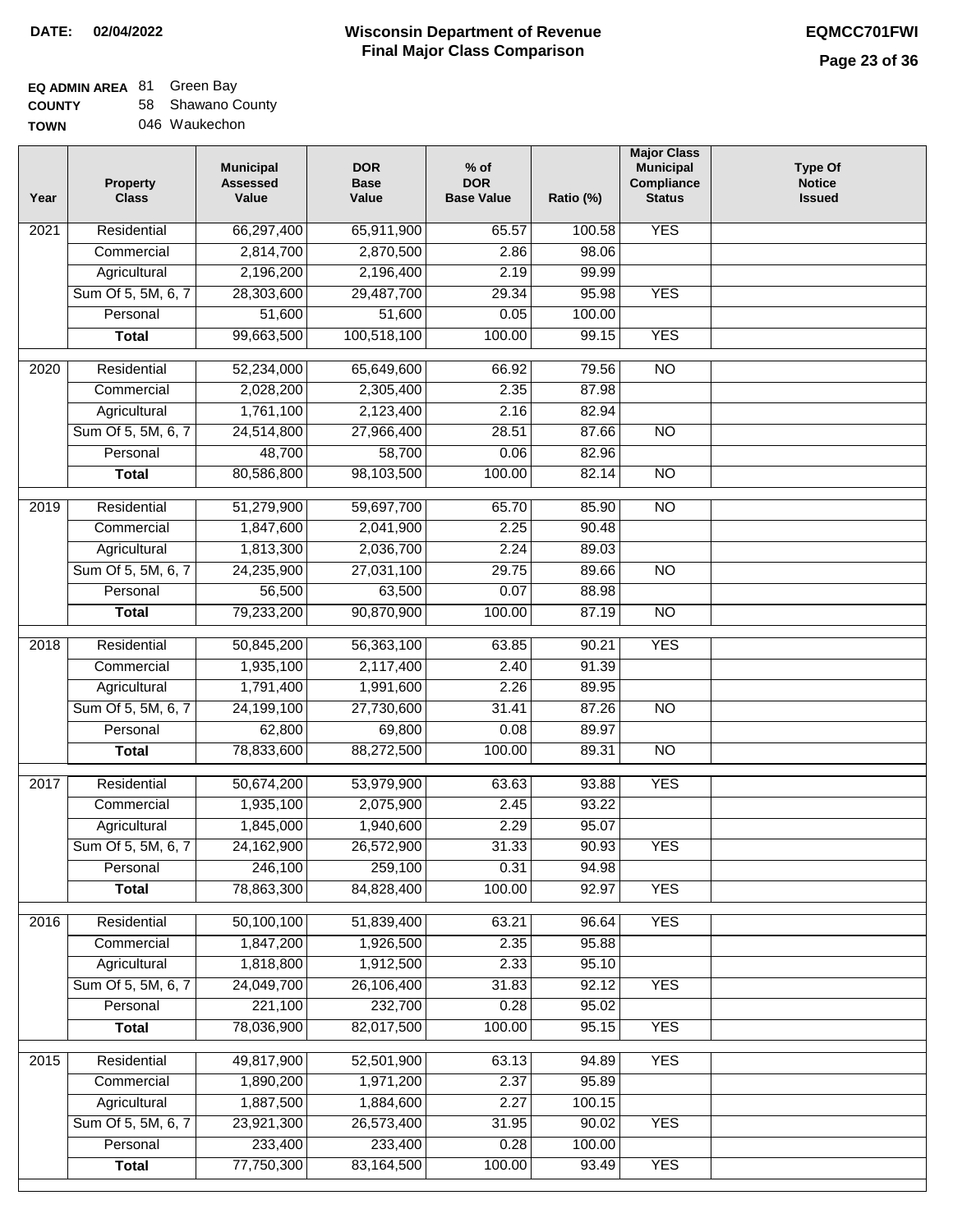### **Wisconsin Department of Revenue Final Major Class Comparison DATE: 02/04/2022 EQMCC701FWI**

### **EQ ADMIN AREA** 81 Green Bay **COUNTY**

| <b>COUNTY</b> | 58 Shawano County |
|---------------|-------------------|
| <b>TOWN</b>   | 048 Wescott       |

| Year             | <b>Property</b><br><b>Class</b> | <b>Municipal</b><br><b>Assessed</b><br>Value | <b>DOR</b><br><b>Base</b><br>Value | $%$ of<br><b>DOR</b><br><b>Base Value</b> | Ratio (%) | <b>Major Class</b><br><b>Municipal</b><br>Compliance<br><b>Status</b> | <b>Type Of</b><br><b>Notice</b><br><b>Issued</b> |
|------------------|---------------------------------|----------------------------------------------|------------------------------------|-------------------------------------------|-----------|-----------------------------------------------------------------------|--------------------------------------------------|
| 2021             | Residential                     | 359,639,900                                  | 426,009,000                        | 93.91                                     | 84.42     | $\overline{NO}$                                                       |                                                  |
|                  | Commercial                      | 11,150,400                                   | 12,605,500                         | 2.78                                      | 88.46     |                                                                       |                                                  |
|                  | Agricultural                    | 372,800                                      | 418,200                            | 0.09                                      | 89.14     |                                                                       |                                                  |
|                  | Sum Of 5, 5M, 6, 7              | 9,462,200                                    | 13,361,300                         | 2.95                                      | 70.82     |                                                                       |                                                  |
|                  | Personal                        | 1,108,300                                    | 1,245,300                          | 0.27                                      | 89.00     |                                                                       |                                                  |
|                  | <b>Total</b>                    | 381,733,600                                  | 453,639,300                        | 100.00                                    | 84.15     | $\overline{NO}$                                                       |                                                  |
| $\frac{1}{2020}$ | Residential                     | 355,589,600                                  | 386,545,700                        | 93.56                                     | 91.99     | <b>YES</b>                                                            |                                                  |
|                  | Commercial                      | 11,080,500                                   | 12,177,600                         | 2.95                                      | 90.99     |                                                                       |                                                  |
|                  | Agricultural                    | 364,100                                      | 402,400                            | 0.10                                      | 90.48     |                                                                       |                                                  |
|                  | Sum Of 5, 5M, 6, 7              | 9,380,900                                    | 12,813,500                         | 3.10                                      | 73.21     |                                                                       |                                                  |
|                  | Personal                        | 1,098,200                                    | 1,220,300                          | 0.30                                      | 89.99     |                                                                       |                                                  |
|                  | <b>Total</b>                    | 377,513,300                                  | 413,159,500                        | 100.00                                    | 91.37     | <b>YES</b>                                                            |                                                  |
| $\frac{1}{2019}$ | Residential                     | 353,537,800                                  | 381,053,000                        | 93.56                                     | 92.78     | <b>YES</b>                                                            |                                                  |
|                  | Commercial                      | 11,330,700                                   | 12,178,800                         | 2.99                                      | 93.04     |                                                                       |                                                  |
|                  | Agricultural                    | 365,900                                      | 386,200                            | 0.09                                      | 94.74     |                                                                       |                                                  |
|                  | Sum Of 5, 5M, 6, 7              | 9,380,100                                    | 12,540,700                         | 3.08                                      | 74.80     |                                                                       |                                                  |
|                  | Personal                        | 1,040,600                                    | 1,106,900                          | 0.27                                      | 94.01     |                                                                       |                                                  |
|                  | <b>Total</b>                    | 375,655,100                                  | 407,265,600                        | 100.00                                    | 92.24     | <b>YES</b>                                                            |                                                  |
|                  |                                 |                                              |                                    |                                           |           |                                                                       |                                                  |
| 2018             | Residential                     | 350,555,300                                  | 366,433,400                        | 93.28                                     | 95.67     | <b>YES</b>                                                            |                                                  |
|                  | Commercial                      | 11,230,200                                   | 12,572,300                         | 3.20                                      | 89.32     |                                                                       |                                                  |
|                  | Agricultural                    | 359,900                                      | 375,600                            | 0.10                                      | 95.82     |                                                                       |                                                  |
|                  | Sum Of 5, 5M, 6, 7              | 9,359,500                                    | 12,387,900                         | 3.15                                      | 75.55     |                                                                       |                                                  |
|                  | Personal                        | 1,024,700                                    | 1,067,300                          | 0.27                                      | 96.01     |                                                                       |                                                  |
|                  | <b>Total</b>                    | 372,529,600                                  | 392,836,500                        | 100.00                                    | 94.83     | <b>YES</b>                                                            |                                                  |
| 2017             | Residential                     | 348,693,100                                  | 346,773,800                        | 92.84                                     | 100.55    | <b>YES</b>                                                            |                                                  |
|                  | Commercial                      | 12,311,400                                   | 13,244,400                         | 3.55                                      | 92.96     |                                                                       |                                                  |
|                  | Agricultural                    | 366,300                                      | 366,000                            | 0.10                                      | 100.08    |                                                                       |                                                  |
|                  | Sum Of 5, 5M, 6, 7              | 9,334,400                                    | 11,896,200                         | 3.19                                      | 78.47     |                                                                       |                                                  |
|                  | Personal                        | 1,256,700                                    | 1,220,200                          | 0.33                                      | 102.99    |                                                                       |                                                  |
|                  | <b>Total</b>                    | 371,961,900                                  | 373,500,600                        | 100.00                                    | 99.59     | <b>YES</b>                                                            |                                                  |
| 2016             | Residential                     | 345,479,500                                  | 330,244,100                        | 92.97                                     | 104.61    | <b>YES</b>                                                            |                                                  |
|                  | Commercial                      | 12,776,800                                   | 12,584,600                         | 3.54                                      | 101.53    |                                                                       |                                                  |
|                  | Agricultural                    | 359,900                                      | 360,600                            | 0.10                                      | 99.81     |                                                                       |                                                  |
|                  | Sum Of 5, 5M, 6, 7              | 9,363,200                                    | 10,733,300                         | 3.02                                      | 87.24     |                                                                       |                                                  |
|                  | Personal                        | 1,376,700                                    | 1,298,800                          | 0.37                                      | 106.00    |                                                                       |                                                  |
|                  | <b>Total</b>                    | 369,356,100                                  | 355,221,400                        | 100.00                                    | 103.98    | <b>YES</b>                                                            |                                                  |
| 2015             | Residential                     | 343,261,900                                  | 331, 182, 700                      | 92.71                                     | 103.65    | <b>YES</b>                                                            |                                                  |
|                  | Commercial                      | 12,831,900                                   | 12,673,800                         | 3.55                                      | 101.25    |                                                                       |                                                  |
|                  | Agricultural                    | 358,200                                      | 357,100                            | 0.10                                      | 100.31    |                                                                       |                                                  |
|                  | Sum Of 5, 5M, 6, 7              | 9,279,300                                    | 11,604,600                         | 3.25                                      | 79.96     |                                                                       |                                                  |
|                  | Personal                        | 1,452,000                                    | 1,405,600                          | 0.39                                      | 103.30    |                                                                       |                                                  |
|                  | <b>Total</b>                    | 367, 183, 300                                | 357,223,800                        | 100.00                                    | 102.79    | <b>YES</b>                                                            |                                                  |
|                  |                                 |                                              |                                    |                                           |           |                                                                       |                                                  |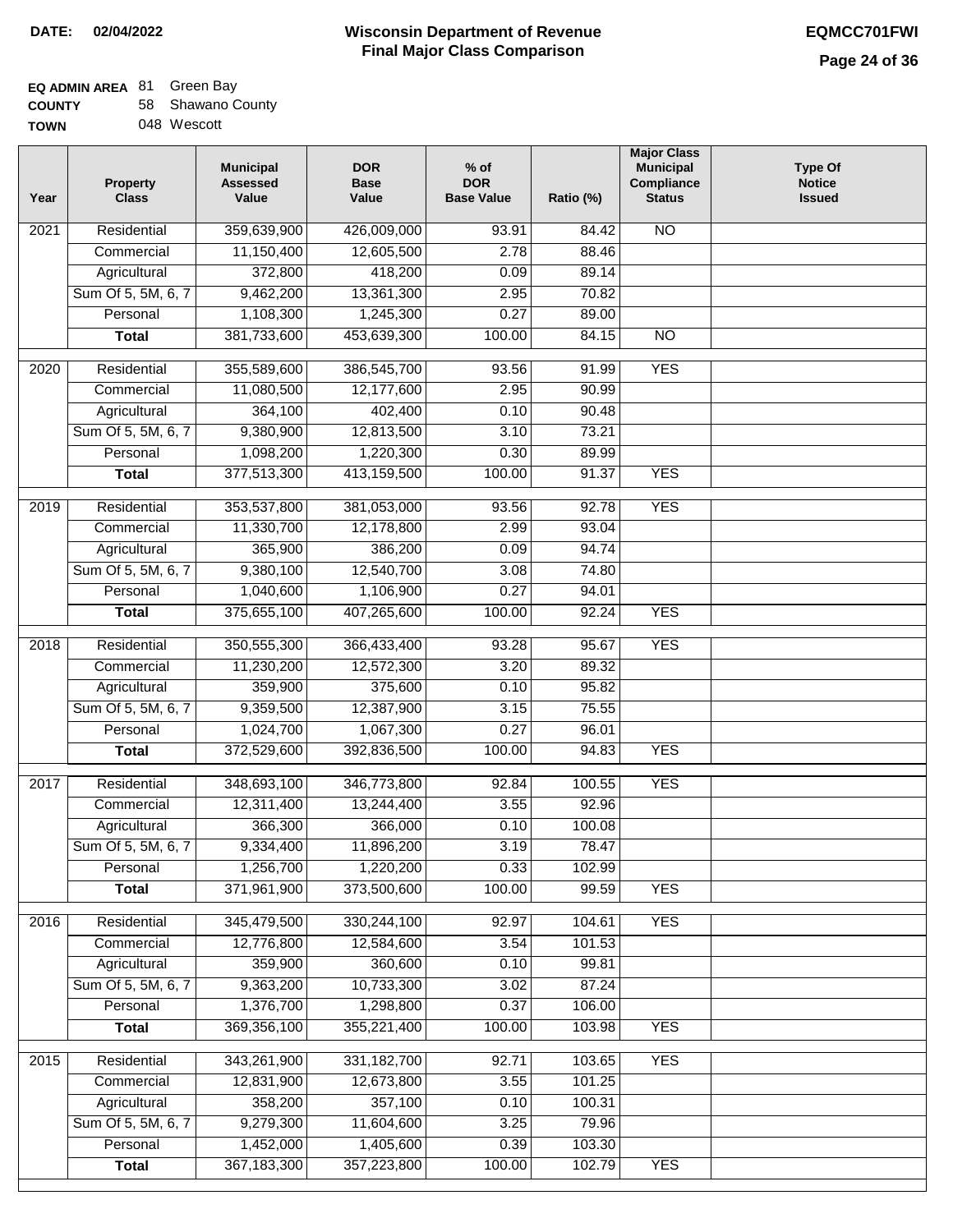### **EQ ADMIN AREA** 81 Green Bay

| <b>COUNTY</b> | 58 Shawano County |
|---------------|-------------------|
| <b>TOWN</b>   | 050 Wittenberg    |

| 45,686,100<br>N <sub>O</sub><br>Residential<br>54, 351, 200<br>2021<br>62.62<br>84.06 |  |
|---------------------------------------------------------------------------------------|--|
|                                                                                       |  |
| 5,371,700<br>6.19<br>82.50<br>Commercial<br>4,431,800                                 |  |
| 762,000<br>848,700<br>Agricultural<br>0.98<br>89.78                                   |  |
| 18,969,200<br>Sum Of 5, 5M, 6, 7<br>23,591,300<br>27.18<br>80.41<br>$\overline{NO}$   |  |
| 2,367,400<br>3.03<br>Personal<br>2,630,400<br>90.00                                   |  |
| 86,793,300<br>100.00<br>72,216,500<br>83.21<br>$\overline{NO}$<br><b>Total</b>        |  |
| <b>YES</b><br>Residential<br>44,962,000<br>48,245,400<br>59.92<br>93.19<br>2020       |  |
| Commercial<br>4,594,700<br>5,134,000<br>6.38<br>89.50                                 |  |
| 749,500<br>816,700<br>1.01<br>91.77<br>Agricultural                                   |  |
| 19,082,600<br>$\overline{NO}$<br>Sum Of 5, 5M, 6, 7<br>23,033,600<br>28.61<br>82.85   |  |
| Personal<br>3,019,900<br>3,282,500<br>4.08<br>92.00                                   |  |
| 72,408,700<br>80,512,200<br>100.00<br>89.94<br>$\overline{NO}$<br><b>Total</b>        |  |
| Residential<br>44,740,100<br>47,065,100<br>60.08<br>95.06<br><b>YES</b><br>2019       |  |
| Commercial<br>4,633,900<br>5,176,500<br>6.61<br>89.52                                 |  |
| 743,000<br>Agricultural<br>783,900<br>1.00<br>94.78                                   |  |
| Sum Of 5, 5M, 6, 7<br>18,852,000<br>22,512,600<br>28.74<br>$\overline{NO}$<br>83.74   |  |
| 2,693,000<br>Personal<br>2,805,200<br>3.58<br>96.00                                   |  |
| 71,662,000<br>78,343,300<br>100.00<br>91.47<br>$\overline{NO}$<br><b>Total</b>        |  |
|                                                                                       |  |
| 44,146,000<br><b>YES</b><br>2018<br>Residential<br>44,521,300<br>61.45<br>99.16       |  |
| Commercial<br>4,594,700<br>5,166,900<br>7.13<br>88.93                                 |  |
| 760,300<br>760,500<br>1.05<br>99.97<br>Agricultural                                   |  |
| Sum Of 5, 5M, 6, 7<br>18,760,400<br>20,122,100<br>27.77<br>93.23<br><b>YES</b>        |  |
| 1,876,900<br>2.59<br>Personal<br>1,876,900<br>100.00                                  |  |
| 70,138,300<br>72,447,700<br>100.00<br>96.81<br><b>YES</b><br><b>Total</b>             |  |
| <b>YES</b><br>2017<br>Residential<br>43,856,300<br>43,716,900<br>61.97<br>100.32      |  |
| 4,807,500<br>5,352,300<br>7.59<br>89.82<br>Commercial                                 |  |
| 751,100<br>743,400<br>1.05<br>101.04<br>Agricultural                                  |  |
| Sum Of 5, 5M, 6, 7<br>19,360,300<br>19,089,500<br>27.06<br>101.42<br>YES              |  |
| 1,658,700<br>1,642,400<br>2.33<br>Personal<br>100.99                                  |  |
| 70,433,900<br>70,544,500<br>100.00<br><b>YES</b><br>99.84<br><b>Total</b>             |  |
| Residential<br>43,641,000<br>43,021,900<br>61.35<br>101.44<br><b>YES</b><br>2016      |  |
| 5,180,800<br>7.39<br>Commercial<br>4,686,200<br>90.45                                 |  |
| 747,200<br>719,600<br>1.03<br>103.84<br>Agricultural                                  |  |
| 19,741,400<br>Sum Of 5, 5M, 6, 7<br>19,432,900<br>101.59<br><b>YES</b><br>27.71       |  |
| 1,841,400<br>Personal<br>1,770,500<br>2.52<br>104.00                                  |  |
| 70,657,200<br>70,125,700<br>100.00<br>100.76<br><b>YES</b><br><b>Total</b>            |  |
| Residential<br>43,173,100<br>104.55<br><b>YES</b><br>2015<br>41,294,900<br>61.03      |  |
| Commercial<br>4,702,200<br>5,047,300<br>7.46<br>93.16<br><b>YES</b>                   |  |
| 743,100<br>698,200<br>Agricultural<br>1.03<br>106.43                                  |  |
| Sum Of 5, 5M, 6, 7<br>19,762,800<br>18,974,300<br>28.04<br>104.16<br><b>YES</b>       |  |
| Personal<br>1,749,300<br>1,650,300<br>2.44<br>106.00                                  |  |
| 70,130,500<br>67,665,000<br>100.00<br><b>YES</b><br><b>Total</b><br>103.64            |  |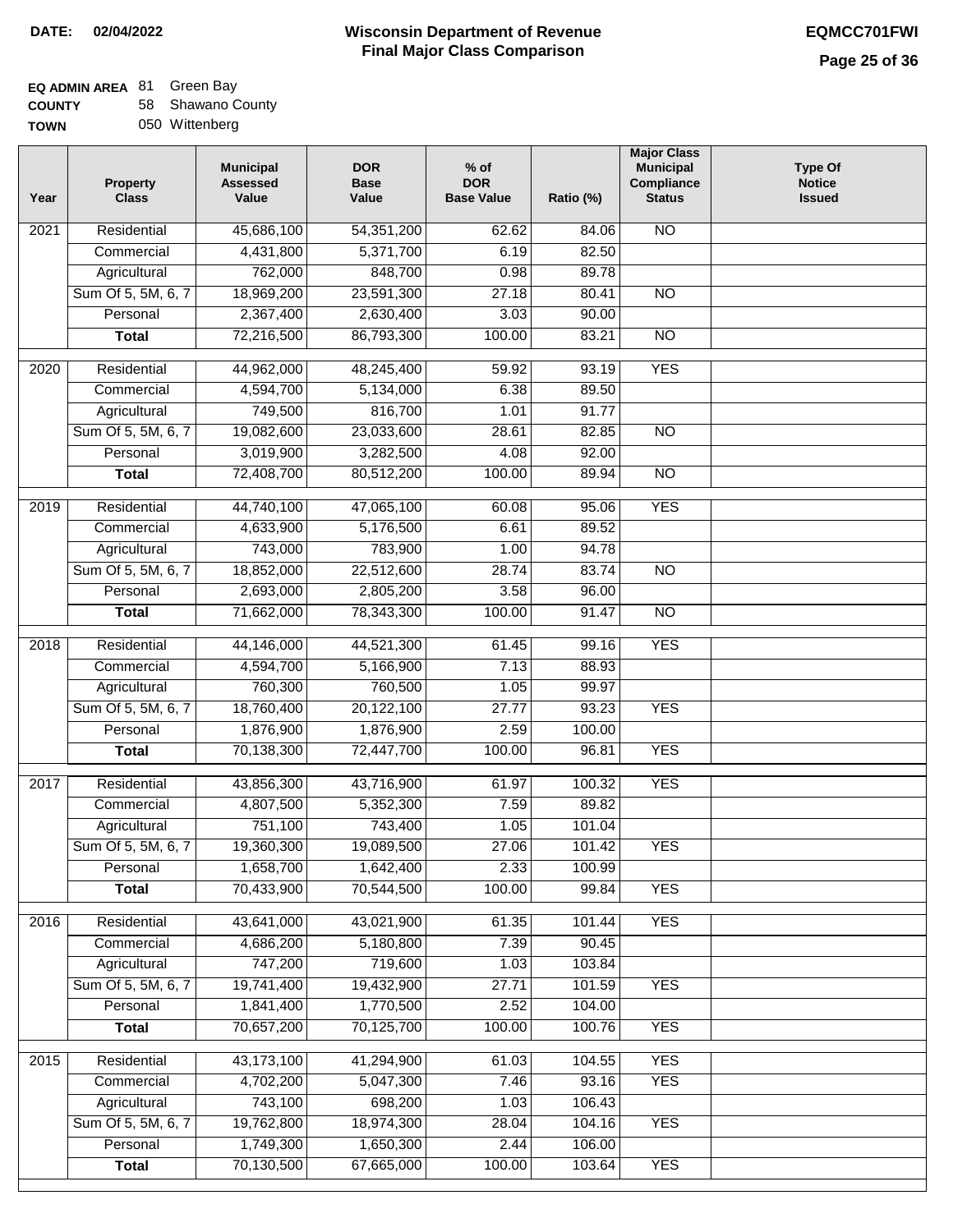## **EQ ADMIN AREA** 81 Green Bay

| <b>COUNTY</b> |  | 58 Shawano County |  |
|---------------|--|-------------------|--|
|---------------|--|-------------------|--|

**VILLAGE** 101 Aniwa

| Year | <b>Property</b><br><b>Class</b> | <b>Municipal</b><br><b>Assessed</b><br>Value | <b>DOR</b><br><b>Base</b><br>Value | $%$ of<br><b>DOR</b><br><b>Base Value</b> | Ratio (%) | <b>Major Class</b><br><b>Municipal</b><br>Compliance<br><b>Status</b> | <b>Type Of</b><br><b>Notice</b><br><b>Issued</b> |
|------|---------------------------------|----------------------------------------------|------------------------------------|-------------------------------------------|-----------|-----------------------------------------------------------------------|--------------------------------------------------|
| 2021 | Residential                     | 6,173,700                                    | 6,990,700                          | 74.77                                     | 88.31     | N <sub>O</sub>                                                        |                                                  |
|      | Commercial                      | 507,000                                      | 589,100                            | 6.30                                      | 86.06     |                                                                       |                                                  |
|      | Agricultural                    | 69,100                                       | 76,000                             | 0.81                                      | 90.92     |                                                                       |                                                  |
|      | Sum Of 5, 5M, 6, 7              | 1,387,000                                    | 1,683,000                          | 18.00                                     | 82.41     | $\overline{NO}$                                                       |                                                  |
|      | Personal                        | 11,500                                       | 10,700                             | 0.11                                      | 107.48    |                                                                       |                                                  |
|      | <b>Total</b>                    | 8,148,300                                    | 9,349,500                          | 100.00                                    | 87.15     | $\overline{NO}$                                                       |                                                  |
| 2020 | Residential                     | 6,142,200                                    | 6,567,700                          | 73.97                                     | 93.52     | <b>YES</b>                                                            |                                                  |
|      | Commercial                      | 537,000                                      | 604,000                            | 6.80                                      | 88.91     |                                                                       |                                                  |
|      | Agricultural                    | 76,500                                       | 82,300                             | 0.93                                      | 92.95     |                                                                       |                                                  |
|      | Sum Of 5, 5M, 6, 7              | 1,375,300                                    | 1,613,600                          | 18.17                                     | 85.23     | $\overline{NO}$                                                       |                                                  |
|      | Personal                        | 11,300                                       | 10,900                             | 0.12                                      | 103.67    |                                                                       |                                                  |
|      | <b>Total</b>                    | 8,142,300                                    | 8,878,500                          | 100.00                                    | 91.71     | $\overline{NO}$                                                       |                                                  |
| 2019 | Residential                     | 6,089,000                                    | 6,331,900                          | 73.78                                     | 96.16     | <b>YES</b>                                                            |                                                  |
|      | Commercial                      | 537,000                                      | 575,200                            | 6.70                                      | 93.36     |                                                                       |                                                  |
|      | Agricultural                    | 76,600                                       | 78,100                             | 0.91                                      | 98.08     |                                                                       |                                                  |
|      | Sum Of 5, 5M, 6, 7              | 1,376,700                                    | 1,588,900                          | 18.51                                     | 86.64     | $\overline{NO}$                                                       |                                                  |
|      | Personal                        | 8,300                                        | 8,600                              | 0.10                                      | 96.51     |                                                                       |                                                  |
|      | <b>Total</b>                    | 8,087,600                                    | 8,582,700                          | 100.00                                    | 94.23     | $\overline{NO}$                                                       |                                                  |
| 2018 | Residential                     | 6,070,900                                    | 6,189,400                          | 74.55                                     | 98.09     | <b>YES</b>                                                            |                                                  |
|      | Commercial                      | 537,000                                      | 563,900                            | 6.79                                      | 95.23     |                                                                       |                                                  |
|      | Agricultural                    | 75,600                                       | 54,200                             | 0.65                                      | 139.48    |                                                                       |                                                  |
|      | Sum Of 5, 5M, 6, 7              | 1,344,800                                    | 1,476,800                          | 17.79                                     | 91.06     | <b>YES</b>                                                            |                                                  |
|      | Personal                        | 17,700                                       | 17,700                             | 0.21                                      | 100.00    |                                                                       |                                                  |
|      | <b>Total</b>                    | 8,046,000                                    | 8,302,000                          | 100.00                                    | 96.92     | <b>YES</b>                                                            |                                                  |
| 2017 | Residential                     | 5,997,300                                    | 5,880,600                          | 74.13                                     | 101.98    | <b>YES</b>                                                            |                                                  |
|      | Commercial                      | 537,000                                      | 542,300                            | 6.84                                      | 99.02     |                                                                       |                                                  |
|      | Agricultural                    | 75,600                                       | 52,700                             | 0.66                                      | 143.45    |                                                                       |                                                  |
|      | Sum Of 5, 5M, 6, 7              | 1,344,800                                    | 1,393,700                          | 17.57                                     | 96.49     | <b>YES</b>                                                            |                                                  |
|      | Personal                        | 62,100                                       | 64,000                             | 0.81                                      | 97.03     |                                                                       |                                                  |
|      | <b>Total</b>                    | 8,016,800                                    | 7,933,300                          | 100.00                                    | 101.05    | <b>YES</b>                                                            |                                                  |
| 2016 | Residential                     | 5,997,600                                    | 6,062,600                          | 73.29                                     | 98.93     | <b>YES</b>                                                            |                                                  |
|      | Commercial                      | 537,000                                      | 542,300                            | 6.56                                      | 99.02     |                                                                       |                                                  |
|      | Agricultural                    | 75,600                                       | 52,100                             | 0.63                                      | 145.11    |                                                                       |                                                  |
|      | Sum Of 5, 5M, 6, 7              | 1,344,800                                    | 1,551,600                          | 18.76                                     | 86.67     | N <sub>O</sub>                                                        |                                                  |
|      | Personal                        | 63,400                                       | 64,000                             | 0.77                                      | 99.06     |                                                                       |                                                  |
|      | <b>Total</b>                    | 8,018,400                                    | 8,272,600                          | 100.00                                    | 96.93     | N <sub>O</sub>                                                        | 1st Notice of Non-Compliance                     |
|      |                                 |                                              |                                    |                                           |           |                                                                       |                                                  |
| 2015 | Residential                     | 6,010,100                                    | 5,943,700                          | 73.01                                     | 101.12    | <b>YES</b>                                                            |                                                  |
|      | Commercial                      | 537,000                                      | 531,600                            | 6.53                                      | 101.02    | <b>YES</b>                                                            |                                                  |
|      | Agricultural                    | 74,900                                       | 50,600                             | 0.62                                      | 148.02    |                                                                       |                                                  |
|      | Sum Of 5, 5M, 6, 7              | 1,350,900                                    | 1,540,400                          | 18.92                                     | 87.70     | $\overline{NO}$                                                       |                                                  |
|      | Personal                        | 80,000                                       | 74,800                             | 0.92                                      | 106.95    |                                                                       |                                                  |
|      | <b>Total</b>                    | 8,052,900                                    | 8,141,100                          | 100.00                                    | 98.92     | N <sub>O</sub>                                                        |                                                  |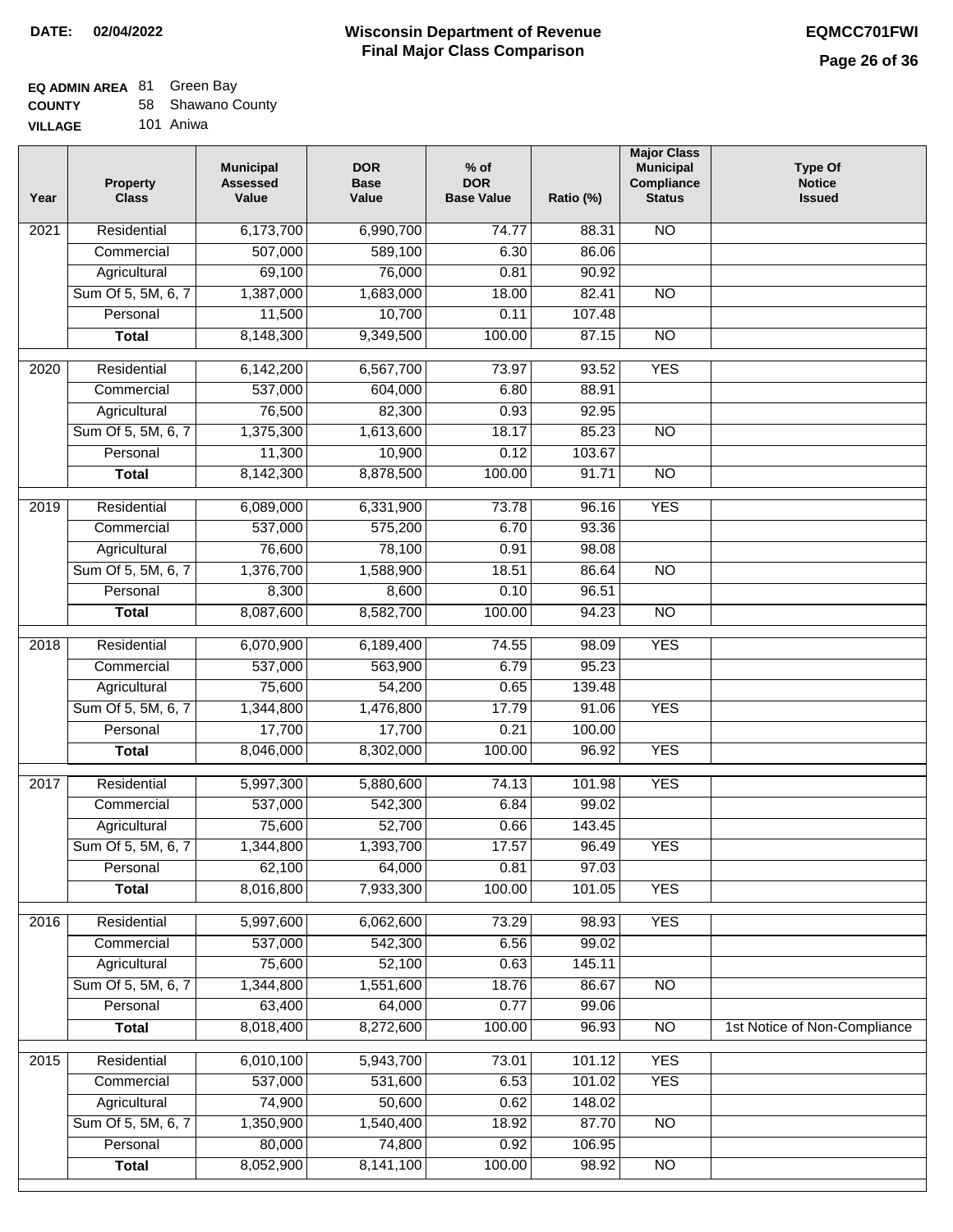## **Wisconsin Department of Revenue DATE: 02/04/2022 EQMCC701FWI Final Major Class Comparison**

## **Page 27 of 36**

| <b>EQ ADMIN AREA 81 Green Bay</b> |                   | 80 Wausau      |
|-----------------------------------|-------------------|----------------|
| <b>COUNTY</b>                     | 58 Shawano County | 37 Marathon Co |
| <b>VILLAGE</b>                    | 106 Birnamwood    | 104 Birnamwood |

37 Marathon County

| Year | <b>Property</b><br><b>Class</b> | <b>Municipal</b><br><b>Assessed</b><br>Value | <b>DOR</b><br><b>Base</b><br>Value | $%$ of<br><b>DOR</b><br><b>Base Value</b> | Ratio (%) | <b>Major Class</b><br><b>Municipal</b><br>Compliance<br><b>Status</b> | <b>Type Of</b><br><b>Notice</b><br><b>Issued</b> |
|------|---------------------------------|----------------------------------------------|------------------------------------|-------------------------------------------|-----------|-----------------------------------------------------------------------|--------------------------------------------------|
| 2021 | Residential                     | 22,611,448                                   | 28,306,100                         | 75.83                                     | 79.88     | N <sub>O</sub>                                                        |                                                  |
|      | Commercial                      | 7,659,001                                    | 8,271,400                          | 22.16                                     | 92.60     | <b>YES</b>                                                            |                                                  |
|      | Agricultural                    | 116,574                                      | 129,500                            | 0.35                                      | 90.02     |                                                                       |                                                  |
|      | Sum Of 5, 5M, 6, 7              | 123,552                                      | 192,800                            | 0.52                                      | 64.08     |                                                                       |                                                  |
|      | Personal                        | 384,575                                      | 427,300                            | 1.14                                      | 90.00     |                                                                       |                                                  |
|      | <b>Total</b>                    | 30,895,150                                   | 37,327,100                         | 100.00                                    | 82.77     | $\overline{NO}$                                                       |                                                  |
| 2020 | Residential                     | 22,480,998                                   | 25,447,700                         | 74.64                                     | 88.34     | $\overline{NO}$                                                       |                                                  |
|      | Commercial                      | 7,708,363                                    | 7,953,300                          | 23.33                                     | 96.92     | <b>YES</b>                                                            |                                                  |
|      | Agricultural                    | 119,978                                      | 125,000                            | 0.37                                      | 95.98     |                                                                       |                                                  |
|      | Sum Of 5, 5M, 6, 7              | 114,821                                      | 190,000                            | 0.56                                      | 60.43     |                                                                       |                                                  |
|      | Personal                        | 380,193                                      | 380,200                            | 1.12                                      | 100.00    |                                                                       |                                                  |
|      | <b>Total</b>                    | 30,804,353                                   | 34,096,200                         | 100.00                                    | 90.35     | $\overline{NO}$                                                       |                                                  |
| 2019 | Residential                     | 22,414,214                                   | 24,783,200                         | 74.95                                     | 90.44     | <b>YES</b>                                                            |                                                  |
|      | Commercial                      | 7,733,327                                    | 7,574,600                          | 22.91                                     | 102.10    | <b>YES</b>                                                            |                                                  |
|      | Agricultural                    | 120,164                                      | 120,200                            | 0.36                                      | 99.97     |                                                                       |                                                  |
|      | Sum Of 5, 5M, 6, 7              | 109,151                                      | 254,000                            | 0.77                                      | 42.97     |                                                                       |                                                  |
|      | Personal                        | 336,349                                      | 336,300                            | 1.02                                      | 100.01    |                                                                       |                                                  |
|      | <b>Total</b>                    | 30,713,205                                   | 33,068,300                         | 100.00                                    | 92.88     | <b>YES</b>                                                            |                                                  |
|      |                                 |                                              |                                    |                                           |           |                                                                       |                                                  |
| 2018 | Residential                     | 21,768,093                                   | 22,983,500                         | 73.97                                     | 94.71     | <b>YES</b>                                                            |                                                  |
|      | Commercial                      | 7,850,593                                    | 7,421,400                          | 23.89                                     | 105.78    | <b>YES</b>                                                            |                                                  |
|      | Agricultural                    | 117,012                                      | 116,900                            | 0.38                                      | 100.10    |                                                                       |                                                  |
|      | Sum Of 5, 5M, 6, 7              | 109,151                                      | 238,000                            | 0.77                                      | 45.86     |                                                                       |                                                  |
|      | Personal                        | 309,796                                      | 309,800                            | 1.00                                      | 100.00    |                                                                       |                                                  |
|      | <b>Total</b>                    | 30, 154, 645                                 | 31,069,600                         | 100.00                                    | 97.06     | <b>YES</b>                                                            |                                                  |
| 2017 | Residential                     | 21,682,993                                   | 21,960,800                         | 75.02                                     | 98.73     | <b>YES</b>                                                            |                                                  |
|      | Commercial                      | 6,588,421                                    | 6,472,700                          | 22.11                                     | 101.79    | <b>YES</b>                                                            |                                                  |
|      | Agricultural                    | 113,502                                      | 113,500                            | 0.39                                      | 100.00    |                                                                       |                                                  |
|      | Sum Of 5, 5M, 6, 7              | 109,151                                      | 212,600                            | 0.73                                      | 51.34     |                                                                       |                                                  |
|      | Personal                        | 515,057                                      | 515,000                            | 1.76                                      | 100.01    |                                                                       |                                                  |
|      | <b>Total</b>                    | 29,009,124                                   | 29,274,600                         | 100.00                                    | 99.09     | <b>YES</b>                                                            |                                                  |
| 2016 | Residential                     | 21,574,809                                   | 21,529,700                         | 75.18                                     | 100.21    | <b>YES</b>                                                            |                                                  |
|      | Commercial                      | 6,441,660                                    | 6,223,700                          | 21.73                                     | 103.50    | <b>YES</b>                                                            |                                                  |
|      | Agricultural                    | 111,706                                      | 111,600                            | 0.39                                      | 100.09    |                                                                       |                                                  |
|      | Sum Of 5, 5M, 6, 7              | 109,151                                      | 254,000                            | 0.89                                      | 42.97     |                                                                       |                                                  |
|      | Personal                        | 519,401                                      | 519,400                            | 1.81                                      | 100.00    |                                                                       |                                                  |
|      | <b>Total</b>                    | 28,756,727                                   | 28,638,400                         | 100.00                                    | 100.41    | <b>YES</b>                                                            |                                                  |
|      |                                 |                                              |                                    |                                           |           |                                                                       |                                                  |
| 2015 | Residential                     | 21,556,352                                   | 21,917,900                         | 75.29                                     | 98.35     | <b>YES</b>                                                            |                                                  |
|      | Commercial                      | 6,307,849                                    | 6,326,200                          | 21.73                                     | 99.71     | <b>YES</b>                                                            |                                                  |
|      | Agricultural                    | 109,629                                      | 109,600                            | 0.38                                      | 100.03    |                                                                       |                                                  |
|      | Sum Of 5, 5M, 6, 7              | 109,112                                      | 244,600                            | 0.84                                      | 44.61     |                                                                       |                                                  |
|      | Personal                        | 611,495                                      | 512,500                            | 1.76                                      | 119.32    |                                                                       |                                                  |
|      | <b>Total</b>                    | 28,694,437                                   | 29,110,800                         | 100.00                                    | 98.57     | <b>YES</b>                                                            |                                                  |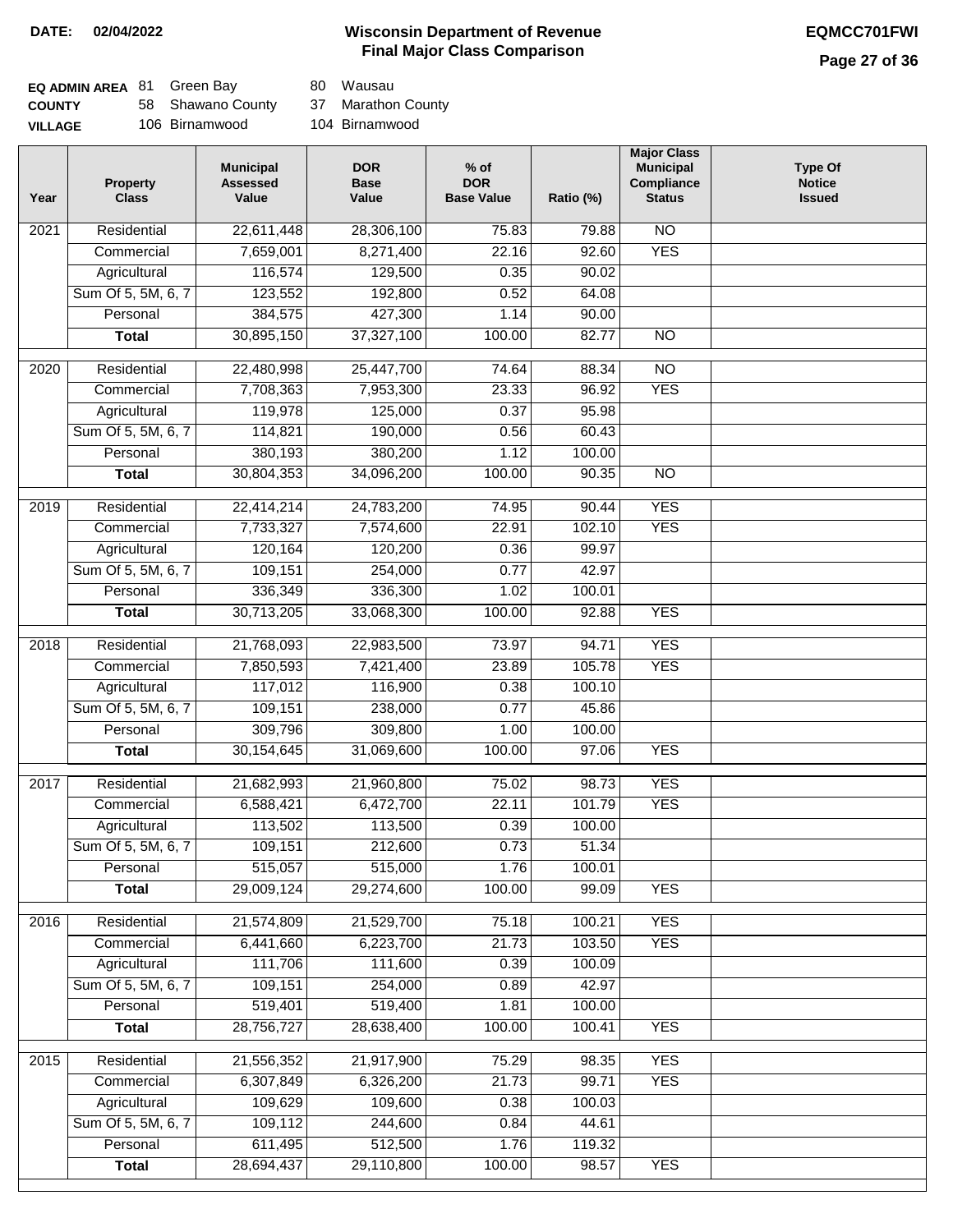## **EQ ADMIN AREA** 81 Green Bay

| <b>COUNTY</b> |  | 58 Shawano County |  |
|---------------|--|-------------------|--|
|---------------|--|-------------------|--|

**VILLAGE** 107 Bonduel

| Year | <b>Property</b><br><b>Class</b> | <b>Municipal</b><br><b>Assessed</b><br>Value | <b>DOR</b><br><b>Base</b><br>Value | $%$ of<br><b>DOR</b><br><b>Base Value</b> | Ratio (%) | <b>Major Class</b><br><b>Municipal</b><br>Compliance<br><b>Status</b> | <b>Type Of</b><br><b>Notice</b><br><b>Issued</b> |
|------|---------------------------------|----------------------------------------------|------------------------------------|-------------------------------------------|-----------|-----------------------------------------------------------------------|--------------------------------------------------|
| 2021 | Residential                     | 63,408,100                                   | 65,040,900                         | 75.98                                     | 97.49     | <b>YES</b>                                                            |                                                  |
|      | Commercial                      | 17,441,700                                   | 18,144,900                         | 21.20                                     | 96.12     | <b>YES</b>                                                            |                                                  |
|      | Agricultural                    | 106,200                                      | 105,100                            | 0.12                                      | 101.05    |                                                                       |                                                  |
|      | Sum Of 5, 5M, 6, 7              | 953,700                                      | 800,800                            | 0.94                                      | 119.09    |                                                                       |                                                  |
|      | Personal                        | 1,506,400                                    | 1,506,400                          | 1.76                                      | 100.00    |                                                                       |                                                  |
|      | <b>Total</b>                    | 83,416,100                                   | 85,598,100                         | 100.00                                    | 97.45     | <b>YES</b>                                                            |                                                  |
| 2020 | Residential                     | 52,016,900                                   | 59,979,400                         | 75.56                                     | 86.72     | $\overline{NO}$                                                       |                                                  |
|      | Commercial                      | 15,520,400                                   | 17,125,600                         | 21.57                                     | 90.63     | <b>YES</b>                                                            |                                                  |
|      | Agricultural                    | 95,800                                       | 102,300                            | 0.13                                      | 93.65     |                                                                       |                                                  |
|      | Sum Of 5, 5M, 6, 7              | 533,800                                      | 805,600                            | 1.01                                      | 66.26     |                                                                       |                                                  |
|      | Personal                        | 1,257,300                                    | 1,366,700                          | 1.72                                      | 92.00     |                                                                       |                                                  |
|      | <b>Total</b>                    | 69,424,200                                   | 79,379,600                         | 100.00                                    | 87.46     | $\overline{NO}$                                                       |                                                  |
| 2019 | Residential                     | 52,045,200                                   | 56,591,100                         | 75.02                                     | 91.97     | <b>YES</b>                                                            |                                                  |
|      | Commercial                      | 15,517,200                                   | 16,775,100                         | 22.24                                     | 92.50     | <b>YES</b>                                                            |                                                  |
|      | Agricultural                    | 98,500                                       | 100,300                            | 0.13                                      | 98.21     |                                                                       |                                                  |
|      | Sum Of 5, 5M, 6, 7              | 543,300                                      | 792,300                            | 1.05                                      | 68.57     |                                                                       |                                                  |
|      | Personal                        | 1,059,800                                    | 1,177,500                          | 1.56                                      | 90.00     |                                                                       |                                                  |
|      | <b>Total</b>                    | 69,264,000                                   | 75,436,300                         | 100.00                                    | 91.82     | <b>YES</b>                                                            |                                                  |
| 2018 | Residential                     | 52,040,800                                   | 51,397,400                         | 73.62                                     | 101.25    | <b>YES</b>                                                            |                                                  |
|      | Commercial                      | 15,072,900                                   | 16,602,400                         | 23.78                                     | 90.79     | <b>YES</b>                                                            |                                                  |
|      | Agricultural                    | 98,500                                       | 97,900                             | 0.14                                      | 100.61    |                                                                       |                                                  |
|      | Sum Of 5, 5M, 6, 7              | 543,300                                      | 780,600                            | 1.12                                      | 69.60     |                                                                       |                                                  |
|      | Personal                        | 861,100                                      | 936,000                            | 1.34                                      | 92.00     |                                                                       |                                                  |
|      | <b>Total</b>                    | 68,616,600                                   | 69,814,300                         | 100.00                                    | 98.28     | <b>YES</b>                                                            |                                                  |
| 2017 | Residential                     | 52,099,300                                   | 56,388,000                         | 75.06                                     | 92.39     | <b>YES</b>                                                            |                                                  |
|      | Commercial                      | 15,117,000                                   | 15,963,900                         | 21.25                                     | 94.69     | <b>YES</b>                                                            |                                                  |
|      | Agricultural                    | 97,100                                       | 94,100                             | 0.13                                      | 103.19    |                                                                       |                                                  |
|      | Sum Of 5, 5M, 6, 7              | 543,300                                      | 792,600                            | 1.06                                      | 68.55     |                                                                       |                                                  |
|      | Personal                        | 1,885,200                                    | 1,885,200                          | 2.51                                      | 100.00    |                                                                       |                                                  |
|      | <b>Total</b>                    | 69,741,900                                   | 75,123,800                         | 100.00                                    | 92.84     | <b>YES</b>                                                            |                                                  |
| 2016 | Residential                     | 52,005,700                                   | 54,101,900                         | 74.83                                     | 96.13     | <b>YES</b>                                                            |                                                  |
|      | Commercial                      | 15,135,700                                   | 15,369,000                         | 21.26                                     | 98.48     | <b>YES</b>                                                            |                                                  |
|      | Agricultural                    | 97,100                                       | 92,600                             | 0.13                                      | 104.86    |                                                                       |                                                  |
|      | Sum Of 5, 5M, 6, 7              | 565,600                                      | 765,100                            | 1.06                                      | 73.92     |                                                                       |                                                  |
|      | Personal                        | 1,970,700                                    | 1,970,700                          | 2.73                                      | 100.00    |                                                                       |                                                  |
|      | <b>Total</b>                    | 69,774,800                                   | 72,299,300                         | 100.00                                    | 96.51     | <b>YES</b>                                                            |                                                  |
| 2015 | Residential                     | 51,927,900                                   | 53,894,100                         | 75.48                                     | 96.35     | <b>YES</b>                                                            |                                                  |
|      | Commercial                      | 15,142,000                                   | 14,785,700                         | 20.71                                     | 102.41    | <b>YES</b>                                                            |                                                  |
|      | Agricultural                    | 97,100                                       | 91,100                             | 0.13                                      | 106.59    |                                                                       |                                                  |
|      | Sum Of 5, 5M, 6, 7              | 565,600                                      | 797,500                            | 1.12                                      | 70.92     |                                                                       |                                                  |
|      | Personal                        | 1,834,400                                    | 1,834,400                          | 2.57                                      | 100.00    |                                                                       |                                                  |
|      | <b>Total</b>                    | 69,567,000                                   | 71,402,800                         | 100.00                                    | 97.43     | <b>YES</b>                                                            |                                                  |
|      |                                 |                                              |                                    |                                           |           |                                                                       |                                                  |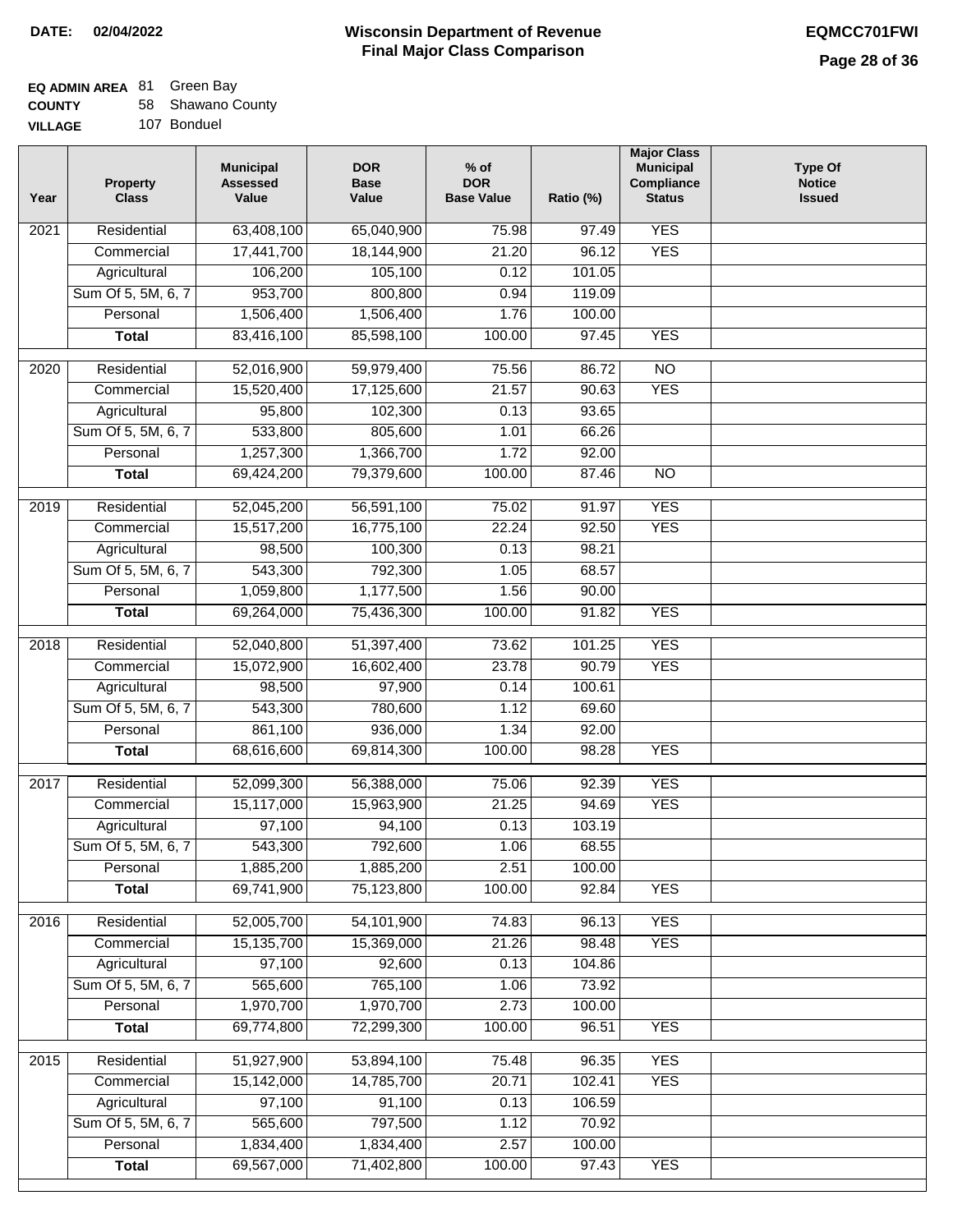### **EQ ADMIN AREA** 81 Green Bay **COUNTY**

| <b>COUNTY</b>  | 58 Shawano County |
|----------------|-------------------|
| <b>VILLAGE</b> | 108 Bowler        |

| Year              | <b>Property</b><br><b>Class</b> | <b>Municipal</b><br><b>Assessed</b><br>Value | <b>DOR</b><br><b>Base</b><br>Value | $%$ of<br><b>DOR</b><br><b>Base Value</b> | Ratio (%) | <b>Major Class</b><br><b>Municipal</b><br>Compliance<br><b>Status</b> | <b>Type Of</b><br><b>Notice</b><br><b>Issued</b> |
|-------------------|---------------------------------|----------------------------------------------|------------------------------------|-------------------------------------------|-----------|-----------------------------------------------------------------------|--------------------------------------------------|
| 2021              | Residential                     | 6,585,800                                    | 8,110,700                          | 77.91                                     | 81.20     | N <sub>O</sub>                                                        |                                                  |
|                   | Commercial                      | 1,416,500                                    | 1,564,900                          | 15.03                                     | 90.52     | <b>YES</b>                                                            |                                                  |
|                   | Agricultural                    | 22,200                                       | 30,700                             | 0.29                                      | 72.31     |                                                                       |                                                  |
|                   | Sum Of 5, 5M, 6, 7              | 471,800                                      | 541,600                            | 5.20                                      | 87.11     |                                                                       |                                                  |
|                   | Personal                        | 143,200                                      | 162,700                            | 1.56                                      | 88.01     |                                                                       |                                                  |
|                   | <b>Total</b>                    | 8,639,500                                    | 10,410,600                         | 100.00                                    | 82.99     | N <sub>O</sub>                                                        |                                                  |
| 2020              | Residential                     | 6,533,700                                    | 7,524,800                          | 77.57                                     | 86.83     | $\overline{NO}$                                                       |                                                  |
|                   | Commercial                      | 1,416,500                                    | 1,504,700                          | 15.51                                     | 94.14     | <b>YES</b>                                                            |                                                  |
|                   | Agricultural                    | 22,000                                       | 29,000                             | 0.30                                      | 75.86     |                                                                       |                                                  |
|                   | Sum Of 5, 5M, 6, 7              | 471,800                                      | 528,400                            | 5.45                                      | 89.29     |                                                                       |                                                  |
|                   | Personal                        | 102,400                                      | 113,700                            | 1.17                                      | 90.06     |                                                                       |                                                  |
|                   | <b>Total</b>                    | 8,546,400                                    | 9,700,600                          | 100.00                                    | 88.10     | $\overline{NO}$                                                       |                                                  |
|                   |                                 |                                              |                                    |                                           |           |                                                                       |                                                  |
| 2019              | Residential                     | 6,472,500                                    | 7,258,600                          | 77.09                                     | 89.17     | <b>NO</b>                                                             |                                                  |
|                   | Commercial                      | 1,416,500                                    | 1,504,700                          | 15.98                                     | 94.14     | <b>YES</b>                                                            |                                                  |
|                   | Agricultural                    | 19,700                                       | 22,800                             | 0.24                                      | 86.40     |                                                                       |                                                  |
|                   | Sum Of 5, 5M, 6, 7              | 471,800                                      | 541,800                            | 5.75                                      | 87.08     |                                                                       |                                                  |
|                   | Personal                        | 75,700                                       | 88,000                             | 0.93                                      | 86.02     |                                                                       |                                                  |
|                   | <b>Total</b>                    | 8,456,200                                    | 9,415,900                          | 100.00                                    | 89.81     | $\overline{NO}$                                                       |                                                  |
| $\overline{2018}$ | Residential                     | 6,505,500                                    | 7,154,400                          | 76.98                                     | 90.93     | <b>YES</b>                                                            |                                                  |
|                   | Commercial                      | 1,416,500                                    | 1,475,200                          | 15.87                                     | 96.02     | <b>YES</b>                                                            |                                                  |
|                   | Agricultural                    | 21,900                                       | 22,100                             | 0.24                                      | 99.10     |                                                                       |                                                  |
|                   | Sum Of 5, 5M, 6, 7              | 471,800                                      | 520,800                            | 5.60                                      | 90.59     |                                                                       |                                                  |
|                   | Personal                        | 116,900                                      | 121,800                            | 1.31                                      | 95.98     |                                                                       |                                                  |
|                   | <b>Total</b>                    | 8,532,600                                    | 9,294,300                          | 100.00                                    | 91.80     | <b>YES</b>                                                            |                                                  |
| 2017              | Residential                     | 6,528,800                                    | 6,903,700                          | 77.39                                     | 94.57     | <b>YES</b>                                                            |                                                  |
|                   | Commercial                      | 1,414,200                                    | 1,416,200                          | 15.88                                     | 99.86     | <b>YES</b>                                                            |                                                  |
|                   | Agricultural                    | 21,100                                       | 21,800                             | 0.24                                      | 96.79     |                                                                       |                                                  |
|                   | Sum Of 5, 5M, 6, 7              | 471,800                                      | 442,400                            | 4.96                                      | 106.65    |                                                                       |                                                  |
|                   | Personal                        | 129,400                                      | 136,200                            | 1.53                                      | 95.01     |                                                                       |                                                  |
|                   | <b>Total</b>                    | 8,565,300                                    | 8,920,300                          | 100.00                                    | 96.02     | <b>YES</b>                                                            |                                                  |
|                   |                                 |                                              |                                    |                                           |           |                                                                       |                                                  |
| 2016              | Residential                     | 6,526,200                                    | 6,766,200                          | 76.24                                     | 96.45     | <b>YES</b>                                                            |                                                  |
|                   | Commercial                      | 1,374,300                                    | 1,348,900                          | 15.20                                     | 101.88    | <b>YES</b>                                                            |                                                  |
|                   | Agricultural                    | 22,700                                       | 21,500                             | 0.24                                      | 105.58    |                                                                       |                                                  |
|                   | Sum Of 5, 5M, 6, 7              | 471,800                                      | 565,000                            | 6.37                                      | 83.50     |                                                                       |                                                  |
|                   | Personal                        | 179,800                                      | 172,900                            | 1.95                                      | 103.99    |                                                                       |                                                  |
|                   | <b>Total</b>                    | 8,574,800                                    | 8,874,500                          | 100.00                                    | 96.62     | <b>YES</b>                                                            |                                                  |
| 2015              | Residential                     | 6,488,400                                    | 6,598,000                          | 75.79                                     | 98.34     | <b>YES</b>                                                            |                                                  |
|                   | Commercial                      | 1,478,400                                    | 1,447,800                          | 16.63                                     | 102.11    | <b>YES</b>                                                            |                                                  |
|                   | Agricultural                    | 22,000                                       | 21,300                             | 0.24                                      | 103.29    |                                                                       |                                                  |
|                   | Sum Of 5, 5M, 6, 7              | 471,800                                      | 479,700                            | 5.51                                      | 98.35     | <b>YES</b>                                                            |                                                  |
|                   | Personal                        | 162,300                                      | 159,100                            | 1.83                                      | 102.01    |                                                                       |                                                  |
|                   | <b>Total</b>                    | 8,622,900                                    | 8,705,900                          | 100.00                                    | 99.05     | <b>YES</b>                                                            |                                                  |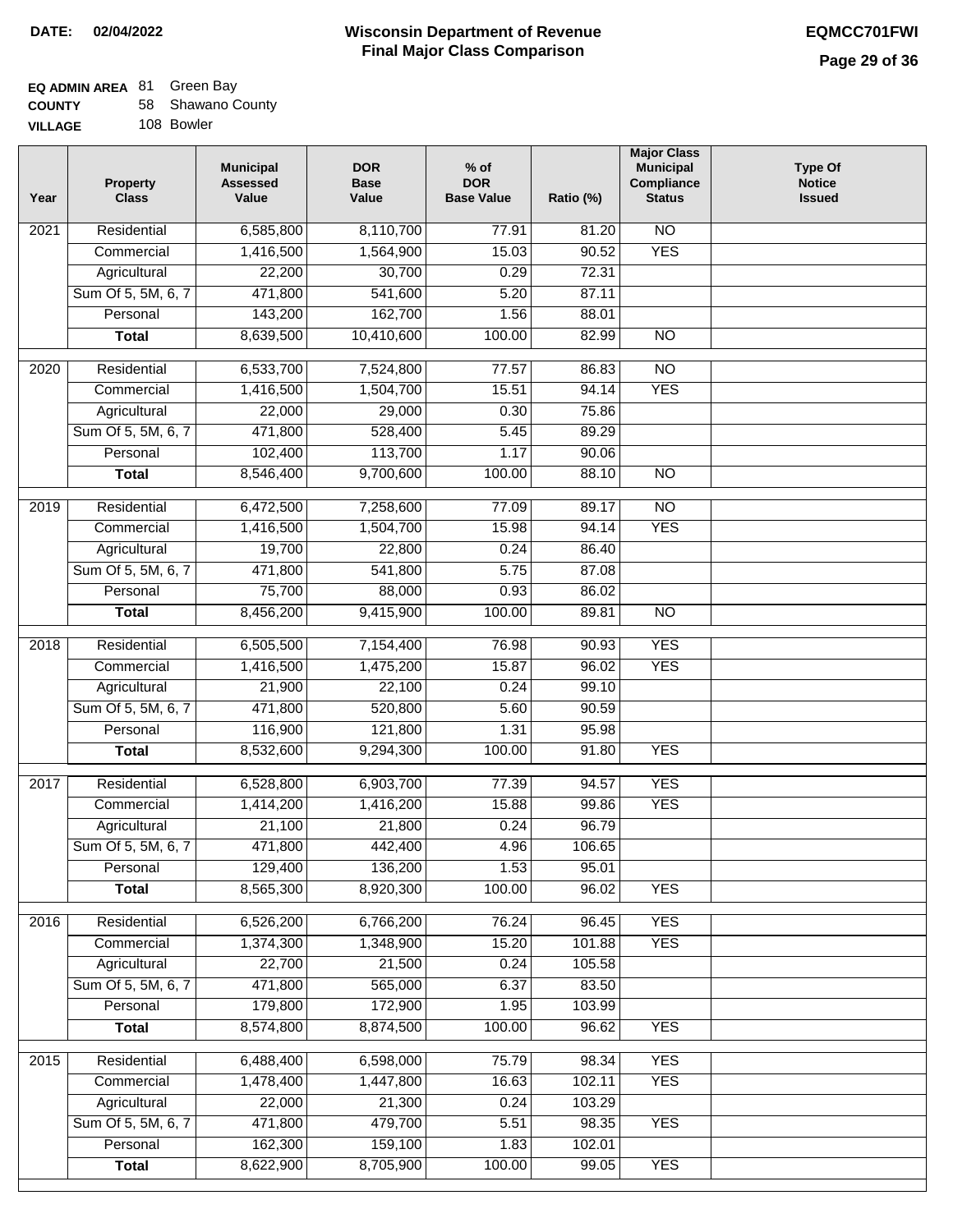## **EQ ADMIN AREA** 81 Green Bay

| <b>COUNTY</b> |  | 58 Shawano County |  |
|---------------|--|-------------------|--|
|---------------|--|-------------------|--|

**VILLAGE** 111 Cecil

| Year | <b>Property</b><br><b>Class</b> | <b>Municipal</b><br><b>Assessed</b><br>Value | <b>DOR</b><br><b>Base</b><br>Value | $%$ of<br><b>DOR</b><br><b>Base Value</b> | Ratio (%) | <b>Major Class</b><br><b>Municipal</b><br>Compliance<br><b>Status</b> | <b>Type Of</b><br><b>Notice</b><br><b>Issued</b> |
|------|---------------------------------|----------------------------------------------|------------------------------------|-------------------------------------------|-----------|-----------------------------------------------------------------------|--------------------------------------------------|
| 2021 | Residential                     | 37,068,600                                   | 45,275,700                         | 81.64                                     | 81.87     | $\overline{NO}$                                                       |                                                  |
|      | Commercial                      | 7,525,900                                    | 8,641,500                          | 15.58                                     | 87.09     | $\overline{NO}$                                                       |                                                  |
|      | Agricultural                    | 83,700                                       | 97,900                             | 0.18                                      | 85.50     |                                                                       |                                                  |
|      | Sum Of 5, 5M, 6, 7              | 594,000                                      | 761,600                            | 1.37                                      | 77.99     |                                                                       |                                                  |
|      | Personal                        | 580,700                                      | 683,200                            | 1.23                                      | 85.00     |                                                                       |                                                  |
|      | <b>Total</b>                    | 45,852,900                                   | 55,459,900                         | 100.00                                    | 82.68     | $\overline{NO}$                                                       |                                                  |
| 2020 | Residential                     | 36,701,000                                   | 42,707,100                         | 81.94                                     | 85.94     | $\overline{NO}$                                                       |                                                  |
|      | Commercial                      | 7,395,200                                    | 7,933,300                          | 15.22                                     | 93.22     | <b>YES</b>                                                            |                                                  |
|      | Agricultural                    | 75,900                                       | 94,200                             | 0.18                                      | 80.57     |                                                                       |                                                  |
|      | Sum Of 5, 5M, 6, 7              | 594,200                                      | 754,600                            | 1.45                                      | 78.74     |                                                                       |                                                  |
|      | Personal                        | 503,500                                      | 629,400                            | 1.21                                      | 80.00     |                                                                       |                                                  |
|      | <b>Total</b>                    | 45,269,800                                   | 52,118,600                         | 100.00                                    | 86.86     | $\overline{NO}$                                                       |                                                  |
| 2019 | Residential                     | 36,523,900                                   | 40,851,600                         | 81.95                                     | 89.41     | $\overline{NO}$                                                       |                                                  |
|      | Commercial                      | 7,295,500                                    | 7,581,400                          | 15.21                                     | 96.23     | <b>YES</b>                                                            |                                                  |
|      | Agricultural                    | 80,100                                       | 91,600                             | 0.18                                      | 87.45     |                                                                       |                                                  |
|      | Sum Of 5, 5M, 6, 7              | 590,200                                      | 744,000                            | 1.49                                      | 79.33     |                                                                       |                                                  |
|      | Personal                        | 506,700                                      | 582,400                            | 1.17                                      | 87.00     |                                                                       |                                                  |
|      | <b>Total</b>                    | 44,996,400                                   | 49,851,000                         | 100.00                                    | 90.26     | $\overline{NO}$                                                       |                                                  |
|      |                                 |                                              |                                    |                                           |           |                                                                       |                                                  |
| 2018 | Residential                     | 36,025,000                                   | 38,741,500                         | 81.20                                     | 92.99     | <b>YES</b>                                                            |                                                  |
|      | Commercial                      | 7,202,500                                    | 7,477,300                          | 15.67                                     | 96.32     | <b>YES</b>                                                            |                                                  |
|      | Agricultural                    | 82,800                                       | 86,500                             | 0.18                                      | 95.72     |                                                                       |                                                  |
|      | Sum Of 5, 5M, 6, 7              | 603,200                                      | 801,700                            | 1.68                                      | 75.24     |                                                                       |                                                  |
|      | Personal                        | 574,100                                      | 604,200                            | 1.27                                      | 95.02     |                                                                       |                                                  |
|      | <b>Total</b>                    | 44,487,600                                   | 47,711,200                         | 100.00                                    | 93.24     | <b>YES</b>                                                            |                                                  |
| 2017 | Residential                     | 35,203,600                                   | 38,208,600                         | 80.40                                     | 92.14     | <b>YES</b>                                                            |                                                  |
|      | Commercial                      | 7,224,500                                    | 7,550,600                          | 15.89                                     | 95.68     | <b>YES</b>                                                            |                                                  |
|      | Agricultural                    | 80,200                                       | 87,300                             | 0.18                                      | 91.87     |                                                                       |                                                  |
|      | Sum Of 5, 5M, 6, 7              | 590,600                                      | 744,400                            | 1.57                                      | 79.34     |                                                                       |                                                  |
|      | Personal                        | 855,400                                      | 929,800                            | 1.96                                      | 92.00     |                                                                       |                                                  |
|      | <b>Total</b>                    | 43,954,300                                   | 47,520,700                         | 100.00                                    | 92.50     | <b>YES</b>                                                            |                                                  |
| 2016 | Residential                     | 34,311,200                                   | 35,470,000                         | 79.47                                     | 96.73     | <b>YES</b>                                                            |                                                  |
|      | Commercial                      | 7,377,700                                    | 7,396,700                          | 16.57                                     | 99.74     | <b>YES</b>                                                            |                                                  |
|      | Agricultural                    | 80,600                                       | 84,600                             | 0.19                                      | 95.27     |                                                                       |                                                  |
|      | Sum Of 5, 5M, 6, 7              | 590,800                                      | 827,200                            | 1.85                                      | 71.42     |                                                                       |                                                  |
|      | Personal                        | 810,400                                      | 852,900                            | 1.91                                      | 95.02     |                                                                       |                                                  |
|      | <b>Total</b>                    | 43,170,700                                   | 44,631,400                         | 100.00                                    | 96.73     | <b>YES</b>                                                            |                                                  |
| 2015 | Residential                     | 34,071,800                                   | 35,502,300                         | 79.91                                     | 95.97     | <b>YES</b>                                                            |                                                  |
|      | Commercial                      | 7,308,500                                    | 7,323,800                          | 16.49                                     | 99.79     | <b>YES</b>                                                            |                                                  |
|      | Agricultural                    | 85,900                                       | 84,800                             | 0.19                                      | 101.30    |                                                                       |                                                  |
|      | Sum Of 5, 5M, 6, 7              | 586,300                                      | 730,700                            | 1.64                                      | 80.24     |                                                                       |                                                  |
|      | Personal                        | 784,600                                      | 784,600                            | 1.77                                      | 100.00    |                                                                       |                                                  |
|      | <b>Total</b>                    | 42,837,100                                   | 44,426,200                         | 100.00                                    | 96.42     | <b>YES</b>                                                            |                                                  |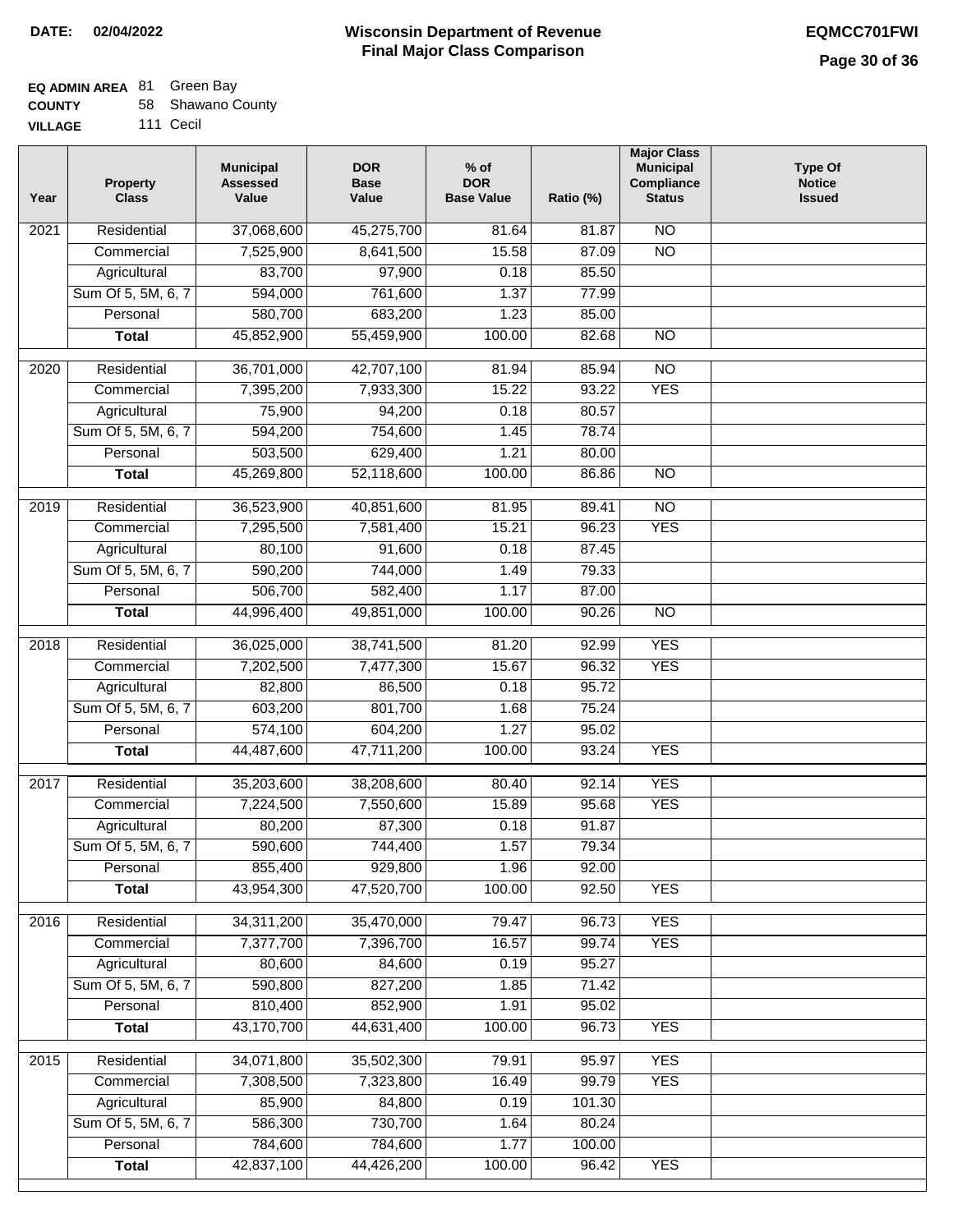# **EQ ADMIN AREA** 81 Green Bay

| <b>COUNTY</b> | 58 Shawano County |
|---------------|-------------------|
|               |                   |

**VILLAGE** 121 Eland

| Year              | <b>Property</b><br><b>Class</b> | <b>Municipal</b><br><b>Assessed</b><br>Value | <b>DOR</b><br><b>Base</b><br>Value | $%$ of<br><b>DOR</b><br><b>Base Value</b> | Ratio (%) | <b>Major Class</b><br><b>Municipal</b><br><b>Compliance</b><br><b>Status</b> | <b>Type Of</b><br><b>Notice</b><br><b>Issued</b> |
|-------------------|---------------------------------|----------------------------------------------|------------------------------------|-------------------------------------------|-----------|------------------------------------------------------------------------------|--------------------------------------------------|
| 2021              | Residential                     | 7,612,989                                    | 8,809,100                          | 87.04                                     | 86.42     | N <sub>O</sub>                                                               |                                                  |
|                   | Commercial                      | 258,731                                      | 274,900                            | 2.72                                      | 94.12     |                                                                              |                                                  |
|                   | Agricultural                    | 72,500                                       | 80,700                             | 0.80                                      | 89.84     |                                                                              |                                                  |
|                   | Sum Of 5, 5M, 6, 7              | 569,188                                      | 908,800                            | 8.98                                      | 62.63     |                                                                              |                                                  |
|                   | Personal                        | 42,782                                       | 47,500                             | 0.47                                      | 90.07     |                                                                              |                                                  |
|                   | <b>Total</b>                    | 8,556,190                                    | 10,121,000                         | 100.00                                    | 84.54     | <b>NO</b>                                                                    |                                                  |
| $\overline{2020}$ | Residential                     | 7,619,500                                    | 8,261,200                          | 86.43                                     | 92.23     | <b>YES</b>                                                                   |                                                  |
|                   | Commercial                      | 248,073                                      | 264,300                            | 2.77                                      | 93.86     |                                                                              |                                                  |
|                   | Agricultural                    | 77,550                                       | 77,500                             | 0.81                                      | 100.06    |                                                                              |                                                  |
|                   | Sum Of 5, 5M, 6, 7              | 588,988                                      | 888,400                            | 9.29                                      | 66.30     |                                                                              |                                                  |
|                   | Personal                        | 67,163                                       | 67,200                             | 0.70                                      | 99.94     |                                                                              |                                                  |
|                   | <b>Total</b>                    | 8,601,274                                    | 9,558,600                          | 100.00                                    | 89.98     | <b>YES</b>                                                                   |                                                  |
|                   |                                 |                                              |                                    |                                           |           |                                                                              |                                                  |
| 2019              | Residential                     | 7,439,589                                    | 7,881,000                          | 86.86                                     | 94.40     | <b>YES</b>                                                                   |                                                  |
|                   | Commercial                      | 248,073                                      | 264,300                            | 2.91                                      | 93.86     |                                                                              |                                                  |
|                   | Agricultural                    | 72,700                                       | 74,600                             | 0.82                                      | 97.45     |                                                                              |                                                  |
|                   | Sum Of 5, 5M, 6, 7              | 562,088                                      | 843,600                            | 9.30                                      | 66.63     |                                                                              |                                                  |
|                   | Personal                        | 9,544                                        | 9,500                              | 0.10                                      | 100.46    |                                                                              |                                                  |
|                   | <b>Total</b>                    | 8,331,994                                    | 9,073,000                          | 100.00                                    | 91.83     | <b>YES</b>                                                                   |                                                  |
| 2018              | Residential                     | 7,400,929                                    | 7,878,700                          | 86.80                                     | 93.94     | <b>YES</b>                                                                   |                                                  |
|                   | Commercial                      | 252,953                                      | 264,300                            | 2.91                                      | 95.71     |                                                                              |                                                  |
|                   | Agricultural                    | 72,750                                       | 72,700                             | 0.80                                      | 100.07    |                                                                              |                                                  |
|                   | Sum Of 5, 5M, 6, 7              | 587,938                                      | 847,400                            | 9.34                                      | 69.38     |                                                                              |                                                  |
|                   | Personal                        | 13,892                                       | 13,900                             | 0.15                                      | 99.94     |                                                                              |                                                  |
|                   | <b>Total</b>                    | 8,328,462                                    | 9,077,000                          | 100.00                                    | 91.75     | <b>YES</b>                                                                   |                                                  |
| 2017              | Residential                     | 7,205,451                                    | 7,392,000                          | 86.73                                     | 97.48     | <b>YES</b>                                                                   |                                                  |
|                   | Commercial                      | 252,953                                      | 254,100                            | 2.98                                      | 99.55     |                                                                              |                                                  |
|                   | Agricultural                    | 70,950                                       | 70,900                             | 0.83                                      | 100.07    |                                                                              |                                                  |
|                   | Sum Of 5, 5M, 6, 7              | 589,509                                      | 789,500                            | 9.26                                      | 74.67     |                                                                              |                                                  |
|                   | Personal                        | 16,836                                       | 16,800                             | 0.20                                      | 100.21    |                                                                              |                                                  |
|                   | <b>Total</b>                    | 8,135,699                                    | 8,523,300                          | 100.00                                    | 95.45     | <b>YES</b>                                                                   |                                                  |
| 2016              | Residential                     | 7,179,796                                    | 7,247,100                          | 84.96                                     | 99.07     | <b>YES</b>                                                                   |                                                  |
|                   | Commercial                      | 252,953                                      | 249,200                            | 2.92                                      | 101.51    |                                                                              |                                                  |
|                   | Agricultural                    | 69,850                                       | 69,800                             | 0.82                                      | 100.07    |                                                                              |                                                  |
|                   | Sum Of 5, 5M, 6, 7              | 589,509                                      | 947,300                            | 11.11                                     | 62.23     | N <sub>O</sub>                                                               |                                                  |
|                   | Personal                        | 16,358                                       | 16,400                             | 0.19                                      | 99.74     |                                                                              |                                                  |
|                   | <b>Total</b>                    | 8,108,466                                    | 8,529,800                          | 100.00                                    | 95.06     | N <sub>O</sub>                                                               |                                                  |
|                   |                                 |                                              |                                    |                                           |           |                                                                              |                                                  |
| 2015              | Residential                     | 7,166,596                                    | 7,092,100                          | 85.02                                     | 101.05    | <b>YES</b>                                                                   |                                                  |
|                   | Commercial                      | 252,953                                      | 244,300                            | 2.93                                      | 103.54    |                                                                              |                                                  |
|                   | Agricultural                    | 68,850                                       | 68,900                             | 0.83                                      | 99.93     |                                                                              |                                                  |
|                   | Sum Of 5, 5M, 6, 7              | 589,509                                      | 923,700                            | 11.07                                     | 63.82     | $\overline{NO}$                                                              |                                                  |
|                   | Personal                        | 12,510                                       | 12,500                             | 0.15                                      | 100.08    |                                                                              |                                                  |
|                   | <b>Total</b>                    | 8,090,418                                    | 8,341,500                          | 100.00                                    | 96.99     | $\overline{NO}$                                                              |                                                  |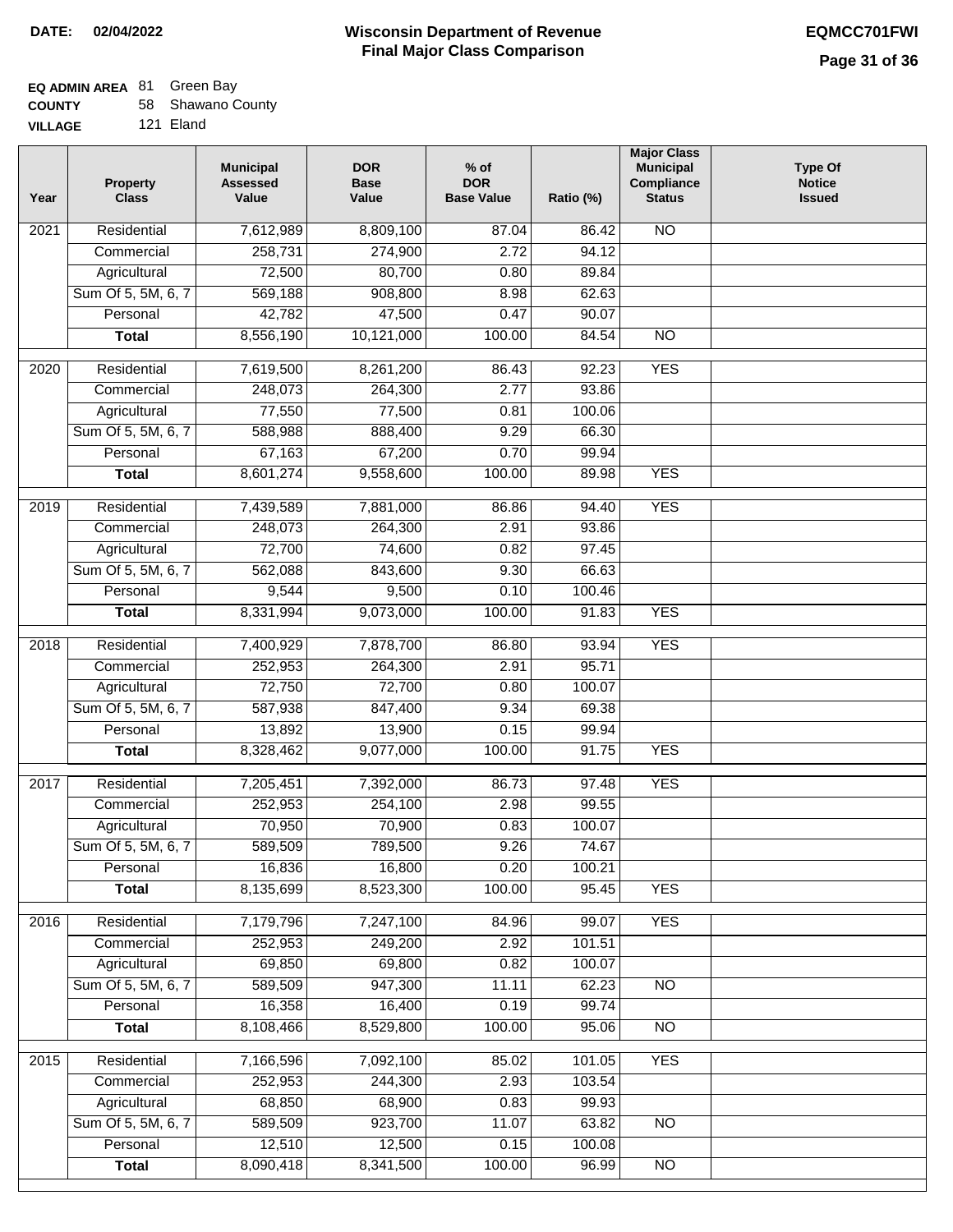## **EQ ADMIN AREA** 81 Green Bay

**COUNTY** 58 Shawano County

**VILLAGE** 131 Gresham

| Year | <b>Property</b><br><b>Class</b> | <b>Municipal</b><br><b>Assessed</b><br>Value | <b>DOR</b><br><b>Base</b><br>Value | $%$ of<br><b>DOR</b><br><b>Base Value</b> | Ratio (%) | <b>Major Class</b><br><b>Municipal</b><br>Compliance<br><b>Status</b> | <b>Type Of</b><br><b>Notice</b><br><b>Issued</b> |
|------|---------------------------------|----------------------------------------------|------------------------------------|-------------------------------------------|-----------|-----------------------------------------------------------------------|--------------------------------------------------|
| 2021 | Residential                     | 15,672,300                                   | 17,261,800                         | 77.51                                     | 90.79     | <b>YES</b>                                                            |                                                  |
|      | Commercial                      | 4,161,900                                    | 4,287,500                          | 19.25                                     | 97.07     | <b>YES</b>                                                            |                                                  |
|      | Agricultural                    | 34,900                                       | 37,400                             | 0.17                                      | 93.32     |                                                                       |                                                  |
|      | Sum Of 5, 5M, 6, 7              | 343,800                                      | 378,100                            | 1.70                                      | 90.93     |                                                                       |                                                  |
|      | Personal                        | 283,500                                      | 304,900                            | 1.37                                      | 92.98     |                                                                       |                                                  |
|      | <b>Total</b>                    | 20,496,400                                   | 22,269,700                         | 100.00                                    | 92.04     | <b>YES</b>                                                            |                                                  |
| 2020 | Residential                     | 15,437,800                                   | 16,080,200                         | 76.84                                     | 96.01     | <b>YES</b>                                                            |                                                  |
|      | Commercial                      | 4,159,000                                    | 4,168,800                          | 19.92                                     | 99.76     | <b>YES</b>                                                            |                                                  |
|      | Agricultural                    | 34,100                                       | 36,000                             | 0.17                                      | 94.72     |                                                                       |                                                  |
|      | Sum Of 5, 5M, 6, 7              | 363,100                                      | 376,100                            | 1.80                                      | 96.54     |                                                                       |                                                  |
|      | Personal                        | 255,700                                      | 266,300                            | 1.27                                      | 96.02     |                                                                       |                                                  |
|      | <b>Total</b>                    | 20,249,700                                   | 20,927,400                         | 100.00                                    | 96.76     | <b>YES</b>                                                            |                                                  |
| 2019 | Residential                     | 15,411,200                                   | 15,592,500                         | 78.53                                     | 98.84     | <b>YES</b>                                                            |                                                  |
|      | Commercial                      | 3,676,200                                    | 3,665,900                          | 18.46                                     | 100.28    | <b>YES</b>                                                            |                                                  |
|      | Agricultural                    | 34,600                                       | 34,600                             | 0.17                                      | 100.00    |                                                                       |                                                  |
|      | Sum Of 5, 5M, 6, 7              | 363,100                                      | 397,500                            | 2.00                                      | 91.35     |                                                                       |                                                  |
|      | Personal                        | 163,900                                      | 163,900                            | 0.83                                      | 100.00    |                                                                       |                                                  |
|      | <b>Total</b>                    | 19,649,000                                   | 19,854,400                         | 100.00                                    | 98.97     | <b>YES</b>                                                            |                                                  |
| 2018 | Residential                     | 14,357,300                                   | 15,182,700                         | 79.28                                     | 94.56     | <b>YES</b>                                                            |                                                  |
|      | Commercial                      | 3,397,700                                    | 3,382,300                          | 17.66                                     | 100.46    | <b>YES</b>                                                            |                                                  |
|      | Agricultural                    | 33,500                                       | 34,500                             | 0.18                                      | 97.10     |                                                                       |                                                  |
|      | Sum Of 5, 5M, 6, 7              | 206,000                                      | 383,900                            | 2.00                                      | 53.66     |                                                                       |                                                  |
|      | Personal                        | 164,900                                      | 168,200                            | 0.88                                      | 98.04     |                                                                       |                                                  |
|      | <b>Total</b>                    | 18,159,400                                   | 19,151,600                         | 100.00                                    | 94.82     | <b>YES</b>                                                            |                                                  |
| 2017 | Residential                     | 14,193,000                                   | 14,467,300                         | 78.69                                     | 98.10     | <b>YES</b>                                                            |                                                  |
|      | Commercial                      | 3,414,500                                    | 3,252,200                          | 17.69                                     | 104.99    | <b>YES</b>                                                            |                                                  |
|      | Agricultural                    | 32,200                                       | 33,700                             | 0.18                                      | 95.55     |                                                                       |                                                  |
|      | Sum Of 5, 5M, 6, 7              | 210,500                                      | 347,500                            | 1.89                                      | 60.58     |                                                                       |                                                  |
|      | Personal                        | 285,000                                      | 285,000                            | 1.55                                      | 100.00    |                                                                       |                                                  |
|      | <b>Total</b>                    | 18,135,200                                   | 18,385,700                         | 100.00                                    | 98.64     | <b>YES</b>                                                            |                                                  |
|      |                                 |                                              |                                    |                                           |           |                                                                       |                                                  |
| 2016 | Residential                     | 14,166,800                                   | 14,871,300                         | 78.55                                     | 95.26     | <b>YES</b>                                                            |                                                  |
|      | Commercial                      | 3,414,500                                    | 3,352,800                          | 17.71                                     | 101.84    | <b>YES</b>                                                            |                                                  |
|      | Agricultural                    | 34,100                                       | 33,200                             | 0.18                                      | 102.71    |                                                                       |                                                  |
|      | Sum Of 5, 5M, 6, 7              | 210,500                                      | 336,200                            | 1.78                                      | 62.61     |                                                                       |                                                  |
|      | Personal                        | 348,300                                      | 338,100                            | 1.79                                      | 103.02    |                                                                       |                                                  |
|      | <b>Total</b>                    | 18,174,200                                   | 18,931,600                         | 100.00                                    | 96.00     | <b>YES</b>                                                            |                                                  |
| 2015 | Residential                     | 14,050,100                                   | 13,745,100                         | 77.37                                     | 102.22    | <b>YES</b>                                                            |                                                  |
|      | Commercial                      | 3,414,500                                    | 3,170,700                          | 17.85                                     | 107.69    | <b>YES</b>                                                            |                                                  |
|      | Agricultural                    | 34,500                                       | 32,700                             | 0.18                                      | 105.50    |                                                                       |                                                  |
|      | Sum Of 5, 5M, 6, 7              | 208,000                                      | 333,200                            | 1.88                                      | 62.42     |                                                                       |                                                  |
|      | Personal                        | 513,500                                      | 484,400                            | 2.73                                      | 106.01    |                                                                       |                                                  |
|      | <b>Total</b>                    | 18,220,600                                   | 17,766,100                         | 100.00                                    | 102.56    | <b>YES</b>                                                            |                                                  |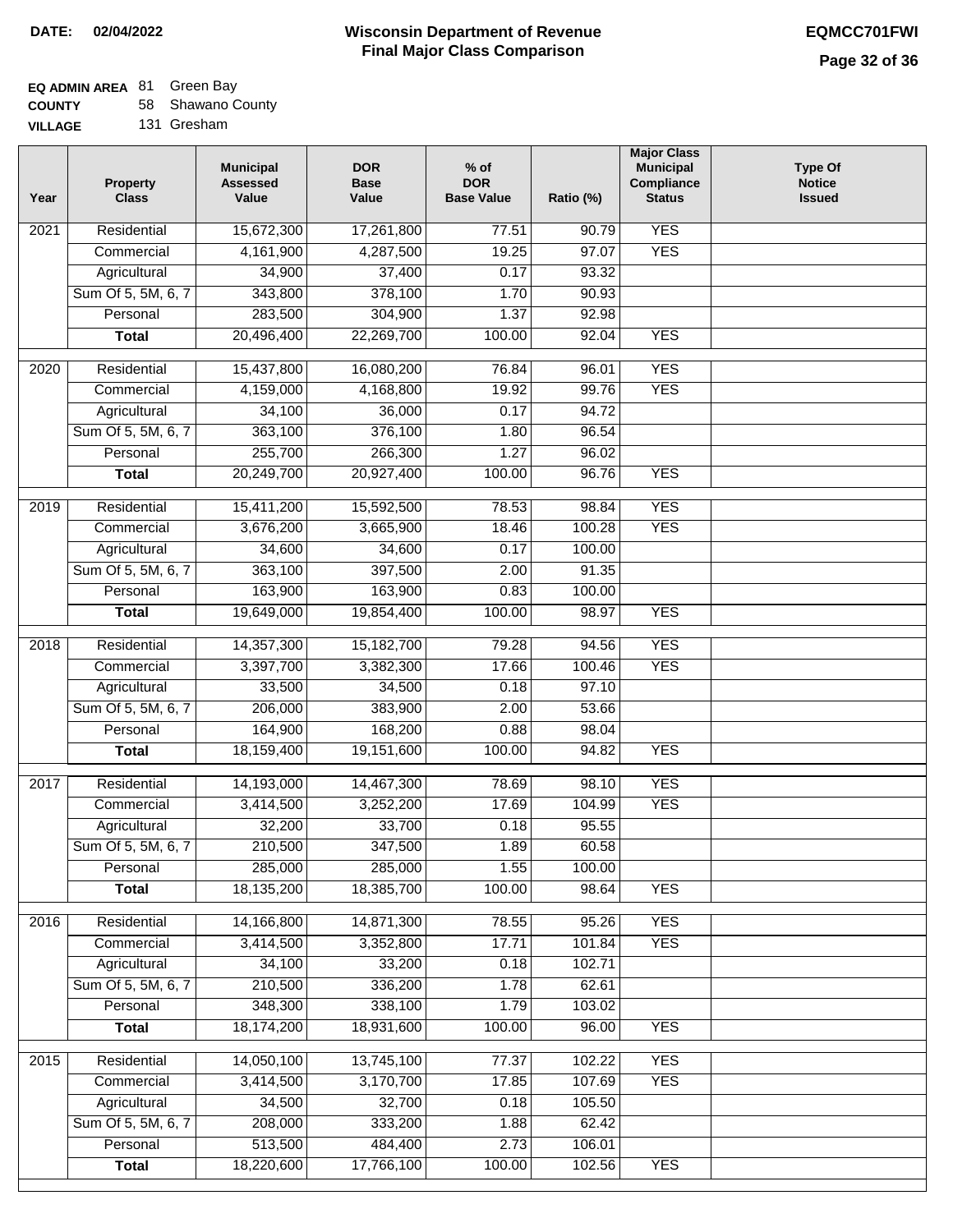# **EQ ADMIN AREA** 81 Green Bay

| <b>COUNTY</b> |  | 58 Shawano County |  |
|---------------|--|-------------------|--|
|---------------|--|-------------------|--|

**VILLAGE** 151 Mattoon

| Year              | <b>Property</b><br><b>Class</b> | <b>Municipal</b><br><b>Assessed</b><br>Value | <b>DOR</b><br><b>Base</b><br>Value | $%$ of<br><b>DOR</b><br><b>Base Value</b> | Ratio (%) | <b>Major Class</b><br><b>Municipal</b><br>Compliance<br><b>Status</b> | <b>Type Of</b><br><b>Notice</b><br><b>Issued</b> |
|-------------------|---------------------------------|----------------------------------------------|------------------------------------|-------------------------------------------|-----------|-----------------------------------------------------------------------|--------------------------------------------------|
| 2021              | Residential                     | 7,608,900                                    | 8,486,500                          | 81.27                                     | 89.66     | $\overline{NO}$                                                       |                                                  |
|                   | Commercial                      | 1,175,900                                    | 1,302,500                          | 12.47                                     | 90.28     | <b>YES</b>                                                            |                                                  |
|                   | Agricultural                    | 54,200                                       | 59,600                             | 0.57                                      | 90.94     |                                                                       |                                                  |
|                   | Sum Of 5, 5M, 6, 7              | 270,600                                      | 448,500                            | 4.29                                      | 60.33     |                                                                       |                                                  |
|                   | Personal                        | 132,200                                      | 145,300                            | 1.39                                      | 90.98     |                                                                       |                                                  |
|                   | <b>Total</b>                    | 9,241,800                                    | 10,442,400                         | 100.00                                    | 88.50     | $\overline{NO}$                                                       |                                                  |
| 2020              | Residential                     | 7,490,100                                    | 8,124,100                          | 80.72                                     | 92.20     | <b>YES</b>                                                            |                                                  |
|                   | Commercial                      | 1,175,900                                    | 1,276,900                          | 12.69                                     | 92.09     | <b>YES</b>                                                            |                                                  |
|                   | Agricultural                    | 53,100                                       | 57,600                             | 0.57                                      | 92.19     |                                                                       |                                                  |
|                   | Sum Of 5, 5M, 6, 7              | 270,500                                      | 445,600                            | 4.43                                      | 60.70     |                                                                       |                                                  |
|                   | Personal                        | 146,200                                      | 160,700                            | 1.60                                      | 90.98     |                                                                       |                                                  |
|                   | <b>Total</b>                    | 9,135,800                                    | 10,064,900                         | 100.00                                    | 90.77     | <b>YES</b>                                                            |                                                  |
| 2019              | Residential                     | 7,442,600                                    | 8,071,900                          | 82.58                                     | 92.20     | <b>YES</b>                                                            |                                                  |
|                   | Commercial                      | 1,085,900                                    | 1,134,000                          | 11.60                                     | 95.76     | <b>YES</b>                                                            |                                                  |
|                   | Agricultural                    | 49,900                                       | 55,400                             | 0.57                                      | 90.07     |                                                                       |                                                  |
|                   | Sum Of 5, 5M, 6, 7              | 270,500                                      | 444,700                            | 4.55                                      | 60.83     |                                                                       |                                                  |
|                   | Personal                        | 61,000                                       | 68,600                             | 0.70                                      | 88.92     |                                                                       |                                                  |
|                   | <b>Total</b>                    | 8,909,900                                    | 9,774,600                          | 100.00                                    | 91.15     | <b>YES</b>                                                            |                                                  |
|                   |                                 |                                              |                                    |                                           |           |                                                                       |                                                  |
| $\overline{2018}$ | Residential                     | 7,462,700                                    | 8,258,200                          | 82.64                                     | 90.37     | <b>YES</b>                                                            |                                                  |
|                   | Commercial                      | 1,085,900                                    | 1,134,000                          | 11.35                                     | 95.76     | <b>YES</b>                                                            |                                                  |
|                   | Agricultural                    | 50,100                                       | 53,900                             | 0.54                                      | 92.95     |                                                                       |                                                  |
|                   | Sum Of 5, 5M, 6, 7              | 270,500                                      | 483,400                            | 4.84                                      | 55.96     |                                                                       |                                                  |
|                   | Personal                        | 58,900                                       | 63,300                             | 0.63                                      | 93.05     |                                                                       |                                                  |
|                   | <b>Total</b>                    | 8,928,100                                    | 9,992,800                          | 100.00                                    | 89.35     | <b>YES</b>                                                            |                                                  |
| 2017              | Residential                     | 7,386,300                                    | 7,862,000                          | 82.44                                     | 93.95     | <b>YES</b>                                                            |                                                  |
|                   | Commercial                      | 1,085,900                                    | 1,090,400                          | 11.43                                     | 99.59     | <b>YES</b>                                                            |                                                  |
|                   | Agricultural                    | 51,300                                       | 52,300                             | 0.55                                      | 98.09     |                                                                       |                                                  |
|                   | Sum Of 5, 5M, 6, 7              | 270,800                                      | 460,100                            | 4.82                                      | 58.86     |                                                                       |                                                  |
|                   | Personal                        | 65,100                                       | 71,500                             | 0.75                                      | 91.05     |                                                                       |                                                  |
|                   | <b>Total</b>                    | 8,859,400                                    | 9,536,300                          | 100.00                                    | 92.90     | <b>YES</b>                                                            |                                                  |
| 2016              | Residential                     | 7,351,500                                    | 8,065,800                          | 82.78                                     | 91.14     | <b>YES</b>                                                            |                                                  |
|                   | Commercial                      | 1,067,200                                    | 1,102,900                          | 11.32                                     | 96.76     | <b>YES</b>                                                            |                                                  |
|                   | Agricultural                    | 51,300                                       | 51,500                             | 0.53                                      | 99.61     |                                                                       |                                                  |
|                   | Sum Of 5, 5M, 6, 7              | 270,800                                      | 430,700                            | 4.42                                      | 62.87     |                                                                       |                                                  |
|                   | Personal                        | 91,900                                       | 92,800                             | 0.95                                      | 99.03     |                                                                       |                                                  |
|                   | <b>Total</b>                    | 8,832,700                                    | 9,743,700                          | 100.00                                    | 90.65     | <b>YES</b>                                                            |                                                  |
| 2015              | Residential                     | 7,217,300                                    | 7,069,100                          | 80.83                                     | 102.10    | <b>YES</b>                                                            |                                                  |
|                   | Commercial                      | 1,013,400                                    | 1,125,900                          | 12.87                                     | 90.01     | <b>YES</b>                                                            |                                                  |
|                   | Agricultural                    | 51,300                                       | 51,100                             | 0.58                                      | 100.39    |                                                                       |                                                  |
|                   | Sum Of 5, 5M, 6, 7              | 269,800                                      | 402,500                            | 4.60                                      | 67.03     |                                                                       |                                                  |
|                   | Personal                        | 97,100                                       | 97,100                             | 1.11                                      | 100.00    |                                                                       |                                                  |
|                   | <b>Total</b>                    | 8,648,900                                    | 8,745,700                          | 100.00                                    | 98.89     | <b>YES</b>                                                            |                                                  |
|                   |                                 |                                              |                                    |                                           |           |                                                                       |                                                  |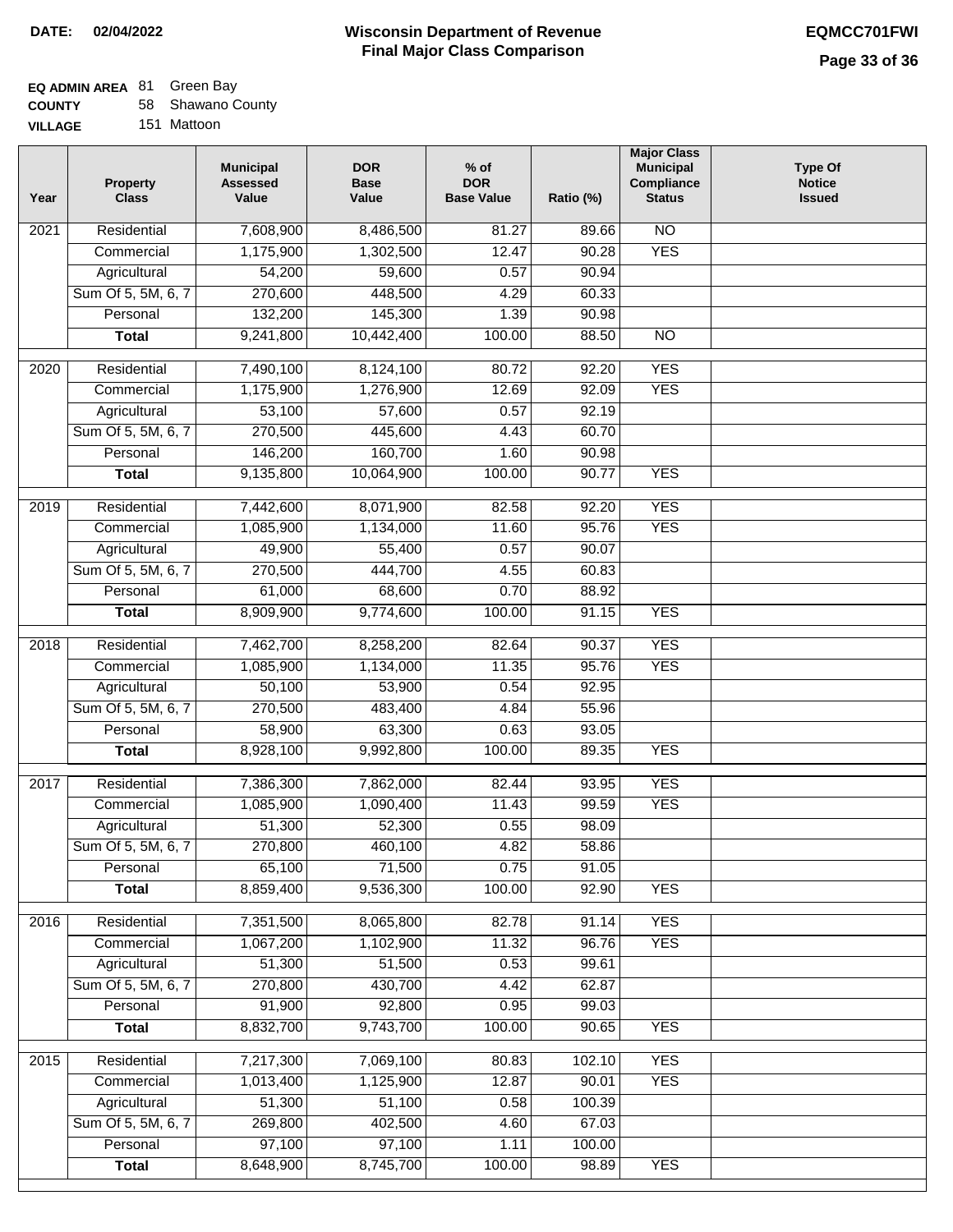# **EQ ADMIN AREA** 81 Green Bay

| <b>COUNTY</b> | 58 Shawano County |
|---------------|-------------------|
|---------------|-------------------|

**VILLAGE** 186 Tigerton

| Year | <b>Property</b><br><b>Class</b> | <b>Municipal</b><br><b>Assessed</b><br>Value | <b>DOR</b><br><b>Base</b><br>Value | $%$ of<br><b>DOR</b><br><b>Base Value</b> | Ratio (%)       | <b>Major Class</b><br><b>Municipal</b><br>Compliance<br><b>Status</b> | <b>Type Of</b><br><b>Notice</b><br><b>Issued</b> |
|------|---------------------------------|----------------------------------------------|------------------------------------|-------------------------------------------|-----------------|-----------------------------------------------------------------------|--------------------------------------------------|
| 2021 | Residential                     | 14,329,600                                   | 15,933,500                         | 78.31                                     | 89.93           | $\overline{NO}$                                                       |                                                  |
|      | Commercial                      | 3,342,600                                    | 3,747,300                          | 18.42                                     | 89.20           | $\overline{NO}$                                                       |                                                  |
|      | Agricultural                    | 3,400                                        | 3,500                              | 0.02                                      | 97.14           |                                                                       |                                                  |
|      | Sum Of 5, 5M, 6, 7              | 258,800                                      | 345,600                            | 1.70                                      | 74.88           |                                                                       |                                                  |
|      | Personal                        | 268,850                                      | 316,300                            | 1.55                                      | 85.00           |                                                                       |                                                  |
|      | <b>Total</b>                    | 18,203,250                                   | 20,346,200                         | 100.00                                    | 89.47           | $\overline{NO}$                                                       |                                                  |
| 2020 | Residential                     | 14,219,700                                   | 15,804,100                         | 79.49                                     | 89.97           | $\overline{NO}$                                                       |                                                  |
|      | Commercial                      | 3,291,100                                    | 3,544,900                          | 17.83                                     | 92.84           | <b>YES</b>                                                            |                                                  |
|      | Agricultural                    | 3,400                                        | 3,400                              | 0.02                                      | 100.00          |                                                                       |                                                  |
|      | Sum Of 5, 5M, 6, 7              | 259,100                                      | 337,500                            | 1.70                                      | 76.77           |                                                                       |                                                  |
|      | Personal                        | 168,200                                      | 191,200                            | 0.96                                      | 87.97           |                                                                       |                                                  |
|      | <b>Total</b>                    | 17,941,500                                   | 19,881,100                         | 100.00                                    | 90.24           | $\overline{NO}$                                                       |                                                  |
|      |                                 |                                              |                                    |                                           |                 |                                                                       |                                                  |
| 2019 | Residential                     | 14,178,100                                   | 15,297,800                         | 79.86                                     | 92.68           | <b>YES</b>                                                            |                                                  |
|      | Commercial                      | 3,233,700                                    | 3,345,800                          | 17.47                                     | 96.65           | <b>YES</b>                                                            |                                                  |
|      | Agricultural                    | 3,300                                        | 3,200                              | 0.02                                      | 103.13          |                                                                       |                                                  |
|      | Sum Of 5, 5M, 6, 7              | 259,100                                      | 364,600                            | 1.90                                      | 71.06           |                                                                       |                                                  |
|      | Personal                        | 130,700                                      | 145,200                            | 0.76                                      | 90.01           |                                                                       |                                                  |
|      | <b>Total</b>                    | 17,804,900                                   | 19,156,600                         | 100.00                                    | 92.94           | <b>YES</b>                                                            |                                                  |
| 2018 | Residential                     | 14,091,000                                   | 15,511,400                         | 77.51                                     | 90.84           | <b>YES</b>                                                            |                                                  |
|      | Commercial                      | 3,956,200                                    | 4,005,400                          | 20.02                                     | 98.77           | <b>YES</b>                                                            |                                                  |
|      | Agricultural                    | 3,300                                        | 3,100                              | 0.02                                      | 106.45          |                                                                       |                                                  |
|      | Sum Of 5, 5M, 6, 7              | 259,100                                      | 338,800                            | 1.69                                      | 76.48           |                                                                       |                                                  |
|      | Personal                        | 141,800                                      | 152,400                            | 0.76                                      | 93.04           |                                                                       |                                                  |
|      | <b>Total</b>                    | 18,451,400                                   | 20,011,100                         | 100.00                                    | 92.21           | <b>YES</b>                                                            |                                                  |
|      |                                 |                                              |                                    |                                           |                 |                                                                       |                                                  |
| 2017 | Residential                     | 13,953,400                                   | 14,773,000<br>3,974,300            | 76.18<br>20.49                            | 94.45<br>102.74 | <b>YES</b><br><b>YES</b>                                              |                                                  |
|      | Commercial<br>Agricultural      | 4,083,100<br>3,300                           | 3,100                              | 0.02                                      | 106.45          |                                                                       |                                                  |
|      | Sum Of 5, 5M, 6, 7              | 256,500                                      | 289,700                            | 1.49                                      | 88.54           |                                                                       |                                                  |
|      | Personal                        | 335,100                                      | 352,700                            | 1.82                                      | 95.01           |                                                                       |                                                  |
|      | <b>Total</b>                    | 18,631,400                                   | 19,392,800                         | 100.00                                    | 96.07           | <b>YES</b>                                                            |                                                  |
|      |                                 |                                              |                                    |                                           |                 |                                                                       |                                                  |
| 2016 | Residential                     | 13,863,800                                   | 13,848,800                         | 75.15                                     | 100.11          | <b>YES</b>                                                            |                                                  |
|      | Commercial                      | 3,951,900                                    | 3,761,000                          | 20.41                                     | 105.08          | <b>YES</b>                                                            |                                                  |
|      | Agricultural                    | 3,400                                        | 3,000                              | 0.02                                      | 113.33          |                                                                       |                                                  |
|      | Sum Of 5, 5M, 6, 7              | 256,500                                      | 332,400                            | 1.80                                      | 77.17           |                                                                       |                                                  |
|      | Personal                        | 482,900                                      | 482,900                            | 2.62                                      | 100.00          |                                                                       |                                                  |
|      | <b>Total</b>                    | 18,558,500                                   | 18,428,100                         | 100.00                                    | 100.71          | <b>YES</b>                                                            |                                                  |
| 2015 | Residential                     | 13,696,800                                   | 13,413,200                         | 75.84                                     | 102.11          | <b>YES</b>                                                            |                                                  |
|      | Commercial                      | 3,893,700                                    | 3,629,000                          | 20.52                                     | 107.29          | <b>YES</b>                                                            |                                                  |
|      | Agricultural                    | 3,300                                        | 3,000                              | 0.02                                      | 110.00          |                                                                       |                                                  |
|      | Sum Of 5, 5M, 6, 7              | 256,500                                      | 324,700                            | 1.84                                      | 79.00           |                                                                       |                                                  |
|      | Personal                        | 309,500                                      | 315,800                            | 1.79                                      | 98.01           |                                                                       |                                                  |
|      | <b>Total</b>                    | 18,159,800                                   | 17,685,700                         | 100.00                                    | 102.68          | <b>YES</b>                                                            |                                                  |
|      |                                 |                                              |                                    |                                           |                 |                                                                       |                                                  |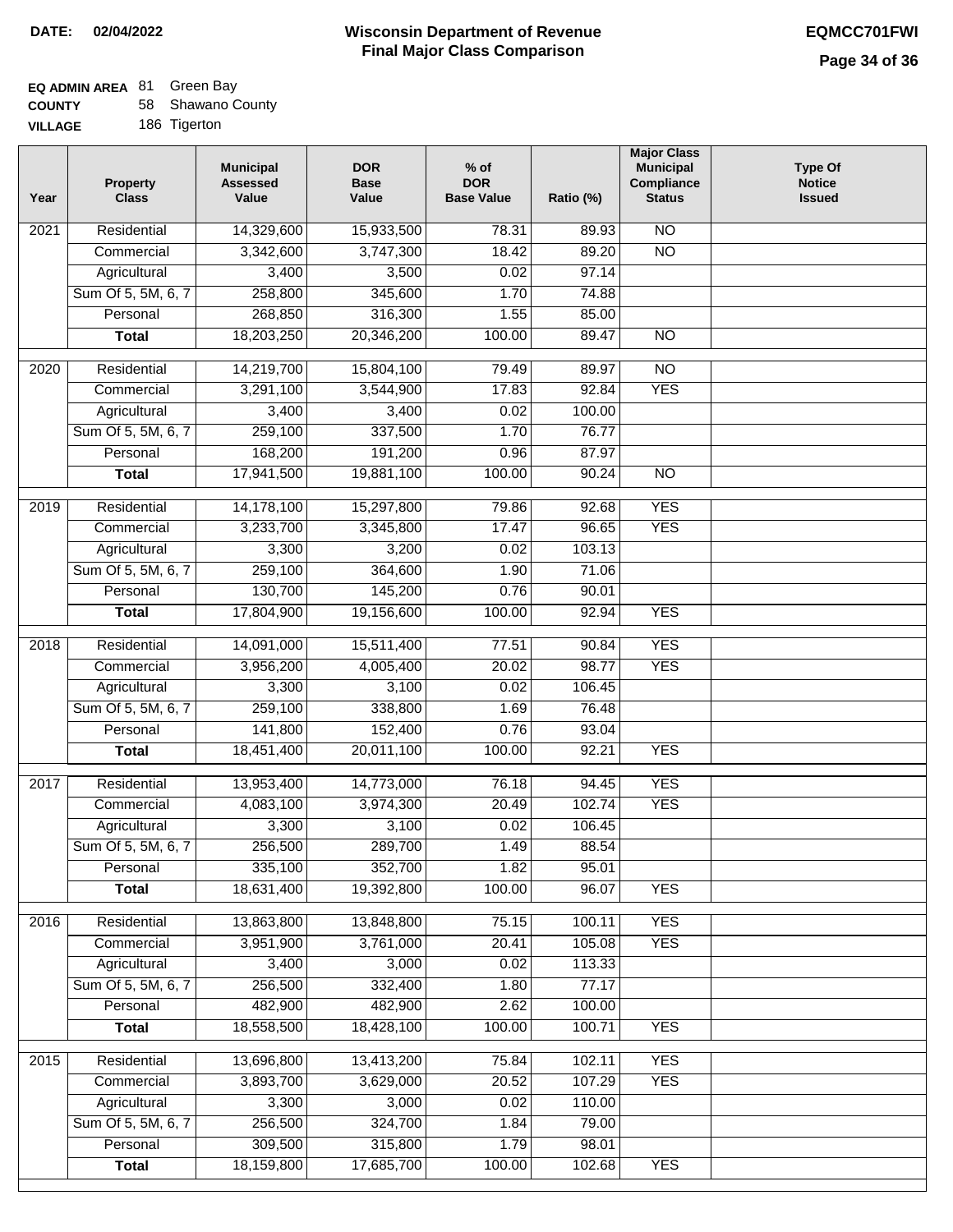# **EQ ADMIN AREA** 81 Green Bay

**COUNTY VILLAGE** 58 Shawano County 191 Wittenberg

| Year              | <b>Property</b><br><b>Class</b> | <b>Municipal</b><br><b>Assessed</b><br>Value | <b>DOR</b><br><b>Base</b><br>Value | $%$ of<br><b>DOR</b><br><b>Base Value</b> | Ratio (%) | <b>Major Class</b><br><b>Municipal</b><br>Compliance<br><b>Status</b> | <b>Type Of</b><br><b>Notice</b><br><b>Issued</b> |
|-------------------|---------------------------------|----------------------------------------------|------------------------------------|-------------------------------------------|-----------|-----------------------------------------------------------------------|--------------------------------------------------|
| 2021              | Residential                     | 26,614,400                                   | 31,813,400                         | 65.36                                     | 83.66     | N <sub>O</sub>                                                        |                                                  |
|                   | Commercial                      | 13,417,700                                   | 15,154,000                         | 31.13                                     | 88.54     | $\overline{NO}$                                                       |                                                  |
|                   | Agricultural                    | 12,500                                       | 14,000                             | 0.03                                      | 89.29     |                                                                       |                                                  |
|                   | Sum Of 5, 5M, 6, 7              | 169,800                                      | 359,500                            | 0.74                                      | 47.23     |                                                                       |                                                  |
|                   | Personal                        | 1,186,800                                    | 1,333,500                          | 2.74                                      | 89.00     |                                                                       |                                                  |
|                   | <b>Total</b>                    | 41,401,200                                   | 48,674,400                         | 100.00                                    | 85.06     | $\overline{NO}$                                                       |                                                  |
| $\overline{2020}$ | Residential                     | 26,510,500                                   | 29,354,400                         | 64.57                                     | 90.31     | <b>YES</b>                                                            |                                                  |
|                   | Commercial                      | 13,334,900                                   | 14,481,600                         | 31.85                                     | 92.08     | <b>YES</b>                                                            |                                                  |
|                   | Agricultural                    | 12,800                                       | 13,400                             | 0.03                                      | 95.52     |                                                                       |                                                  |
|                   | Sum Of 5, 5M, 6, 7              | 141,100                                      | 250,100                            | 0.55                                      | 56.42     |                                                                       |                                                  |
|                   | Personal                        | 1,296,000                                    | 1,364,200                          | 3.00                                      | 95.00     |                                                                       |                                                  |
|                   | <b>Total</b>                    | 41,295,300                                   | 45,463,700                         | 100.00                                    | 90.83     | <b>YES</b>                                                            |                                                  |
|                   |                                 |                                              |                                    |                                           |           |                                                                       |                                                  |
| 2019              | Residential                     | 26,186,400                                   | 28,227,700                         | 64.61                                     | 92.77     | <b>YES</b>                                                            |                                                  |
|                   | Commercial                      | 12,810,000                                   | 13,896,400                         | 31.81                                     | 92.18     | <b>YES</b>                                                            |                                                  |
|                   | Agricultural                    | 12,300                                       | 12,800                             | 0.03                                      | 96.09     |                                                                       |                                                  |
|                   | Sum Of 5, 5M, 6, 7              | 141,100                                      | 250,400                            | 0.57                                      | 56.35     |                                                                       |                                                  |
|                   | Personal                        | 1,236,700                                    | 1,301,800                          | 2.98                                      | 95.00     |                                                                       |                                                  |
|                   | <b>Total</b>                    | 40,386,500                                   | 43,689,100                         | 100.00                                    | 92.44     | <b>YES</b>                                                            |                                                  |
| 2018              | Residential                     | 25,684,500                                   | 25,639,100                         | 62.84                                     | 100.18    | <b>YES</b>                                                            |                                                  |
|                   | Commercial                      | 12,768,700                                   | 13,568,800                         | 33.26                                     | 94.10     | <b>YES</b>                                                            |                                                  |
|                   | Agricultural                    | 12,800                                       | 12,500                             | 0.03                                      | 102.40    |                                                                       |                                                  |
|                   | Sum Of 5, 5M, 6, 7              | 140,900                                      | 219,200                            | 0.54                                      | 64.28     |                                                                       |                                                  |
|                   | Personal                        | 1,389,500                                    | 1,362,200                          | 3.34                                      | 102.00    |                                                                       |                                                  |
|                   | <b>Total</b>                    | 39,996,400                                   | 40,801,800                         | 100.00                                    | 98.03     | <b>YES</b>                                                            |                                                  |
| 2017              | Residential                     | 25,493,500                                   | 24,470,500                         | 60.60                                     | 104.18    | <b>YES</b>                                                            |                                                  |
|                   | Commercial                      | 12,417,200                                   | 12,715,800                         | 31.49                                     | 97.65     | <b>YES</b>                                                            |                                                  |
|                   | Agricultural                    | 12,800                                       | 12,300                             | 0.03                                      | 104.07    |                                                                       |                                                  |
|                   | Sum Of 5, 5M, 6, 7              | 140,900                                      | 197,400                            | 0.49                                      | 71.38     |                                                                       |                                                  |
|                   | Personal                        | 3,105,400                                    | 2,986,000                          | 7.39                                      | 104.00    |                                                                       |                                                  |
|                   | <b>Total</b>                    | 41,169,800                                   | 40,382,000                         | 100.00                                    | 101.95    | <b>YES</b>                                                            |                                                  |
| 2016              | Residential                     | 25,558,700                                   | 23,985,700                         | 60.18                                     | 106.56    | <b>YES</b>                                                            |                                                  |
|                   | Commercial                      | 12,911,700                                   | 12,774,500                         | 32.05                                     | 101.07    | <b>YES</b>                                                            |                                                  |
|                   | Agricultural                    | 14,900                                       | 14,300                             | 0.04                                      | 104.20    |                                                                       |                                                  |
|                   | Sum Of 5, 5M, 6, 7              | 141,900                                      | 223,300                            | 0.56                                      | 63.55     |                                                                       |                                                  |
|                   | Personal                        | 2,942,800                                    | 2,857,100                          | 7.17                                      | 103.00    |                                                                       |                                                  |
|                   | <b>Total</b>                    | 41,570,000                                   | 39,854,900                         | 100.00                                    | 104.30    | <b>YES</b>                                                            |                                                  |
|                   |                                 |                                              |                                    |                                           |           |                                                                       |                                                  |
| 2015              | Residential                     | 25,494,500                                   | 23,851,900                         | 58.15                                     | 106.89    | <b>YES</b>                                                            |                                                  |
|                   | Commercial                      | 12,763,300                                   | 13,717,700                         | 33.45                                     | 93.04     | <b>YES</b>                                                            |                                                  |
|                   | Agricultural                    | 14,000                                       | 14,200                             | 0.03                                      | 98.59     |                                                                       |                                                  |
|                   | Sum Of 5, 5M, 6, 7              | 141,900                                      | 213,300                            | 0.52                                      | 66.53     |                                                                       |                                                  |
|                   | Personal                        | 3,185,500                                    | 3,217,700                          | 7.85                                      | 99.00     | <b>YES</b>                                                            |                                                  |
|                   | <b>Total</b>                    | 41,599,200                                   | 41,014,800                         | 100.00                                    | 101.42    | <b>YES</b>                                                            |                                                  |